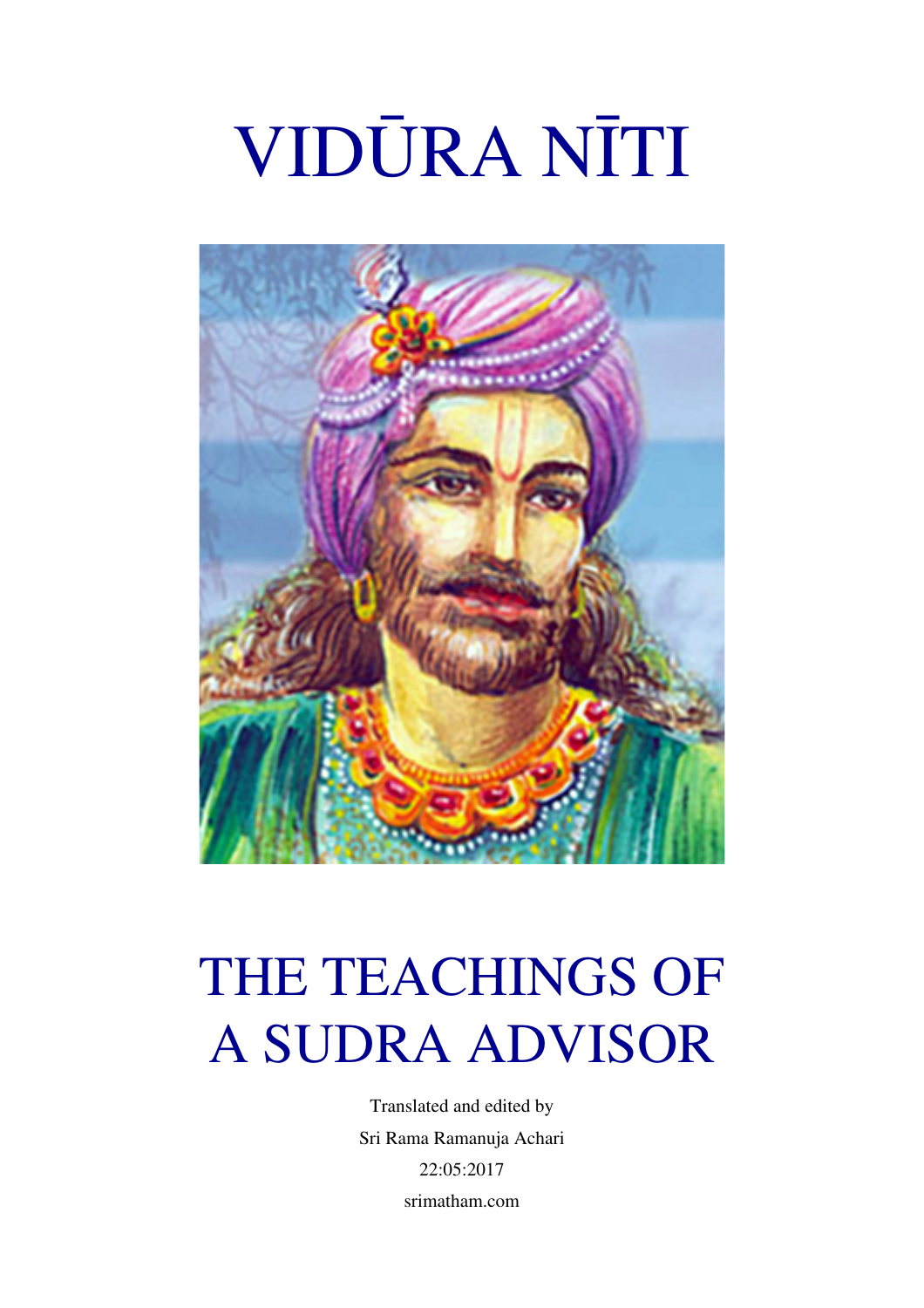#### INTRODUCTION

#### **Birth and earlier life of Vidura**<sup>1</sup>

I idura was half-brother to Dhritarashtra and Pandu. He was a son of a maid-servant who served the queens of Hastinapura — Ambika and Ambālika. In some accounts, he was an incarnation of Yama or Dharma Raja, who was cursed by the sage, Widura was half-brother to Dhritarashtra and Pandu. He who served the queens of Hastinapura — Ambika and he was an incarnation of Yama or Dharma Raja, when Mandavya, for imposing punishment on him that exceed the sin.

Both queens were married to King Vichitravirya of Hastinapur, who died childless. Vichitravirya's mother Satyavati was anxious to ensure that the royal line was continued so she called upon her other son Vyāsa (born of Satyavati – a fisherwoman, and Paraśara muni), to go to the beds of the two queens to father children. Vyāsa was a hermit, and came to the palace, unkempt as he was. He went to Ambika first who closed her eyes when she saw him, and then to Ambālika who became pale. Hence the children they bore were blind and weak respectively.

When Satyavati asked Vyāsa to go to Ambika's bed again, to ensure that there would be children, she sent her maid-servant instead. The maid-servant was not frightened by his appearance and in fact received the sage with great respect and waited upon him with affection. Thus, Vidura was born to a Sudra woman and was raised as brother of Dhritarashtra and Pandu.

Along with his half-brothers he was educated by Bhishma, whom they all called *father*. As he had no royal blood, Vidura was never considered for, or had any chance of obtaining the throne of the kingdom. He served his two brothers as a minister,

After Krishna, Vidura was the most trusted advisor to the Pandavas and had warned them repeatedly about Duryodhana's plots, In particular, he warned the Pandavas from Duryodhana's plan to burn them alive in a house of wax he had made for them. He was known for speaking the truth and for his expansive knowledge and sharp intelligence.

#### FOREWORD

The importance of this text cannot be underestimated. The centre of Hinduism is the home and the householder is held up as the ideal. Since the rise of the monastic movements in India the focus has shifted from the house to the ashram. The elevated status of the householder has been usurped by the monks, and most Hindu teaching nowadays centers on the Upanishads and Vedanta. The *trivarga purushārthas*: *Dharma* (ethics), *Artha* (material success) and *Kāma* (pleasure and enjoyment) have become totally neglected and only the fourth (*apavarga*) — Mokṣa is discoursed on. Thus we find in all teaching sessions only retirees are present. The sanyasi teaching has little relevance for the householders. Brahmarishi Sri Devraha baba famously said - " there is no greater Sanyāsa than being in Grihastha-āśrama."

The alternative way forward is the teaching of the Nīti Śāstras to the youth and to householders. And of the Nīti literature Vidura Nīti is a great place to start.

The original text contains a lot more subject matter plus two stories with more didactic matter imbedded in them. The topics in the original do not flow together and jump around considerably so I have taken the liberty of rearranging the verses according to topic and deleting those verses which were too obscure or irrelevant. There are several versions of the

<sup>&</sup>lt;sup>1</sup> Vidura means inteligent, skilled, wise.

<sup>2</sup> (http://bombay.indology.info/mahabharata/statement.html for further details)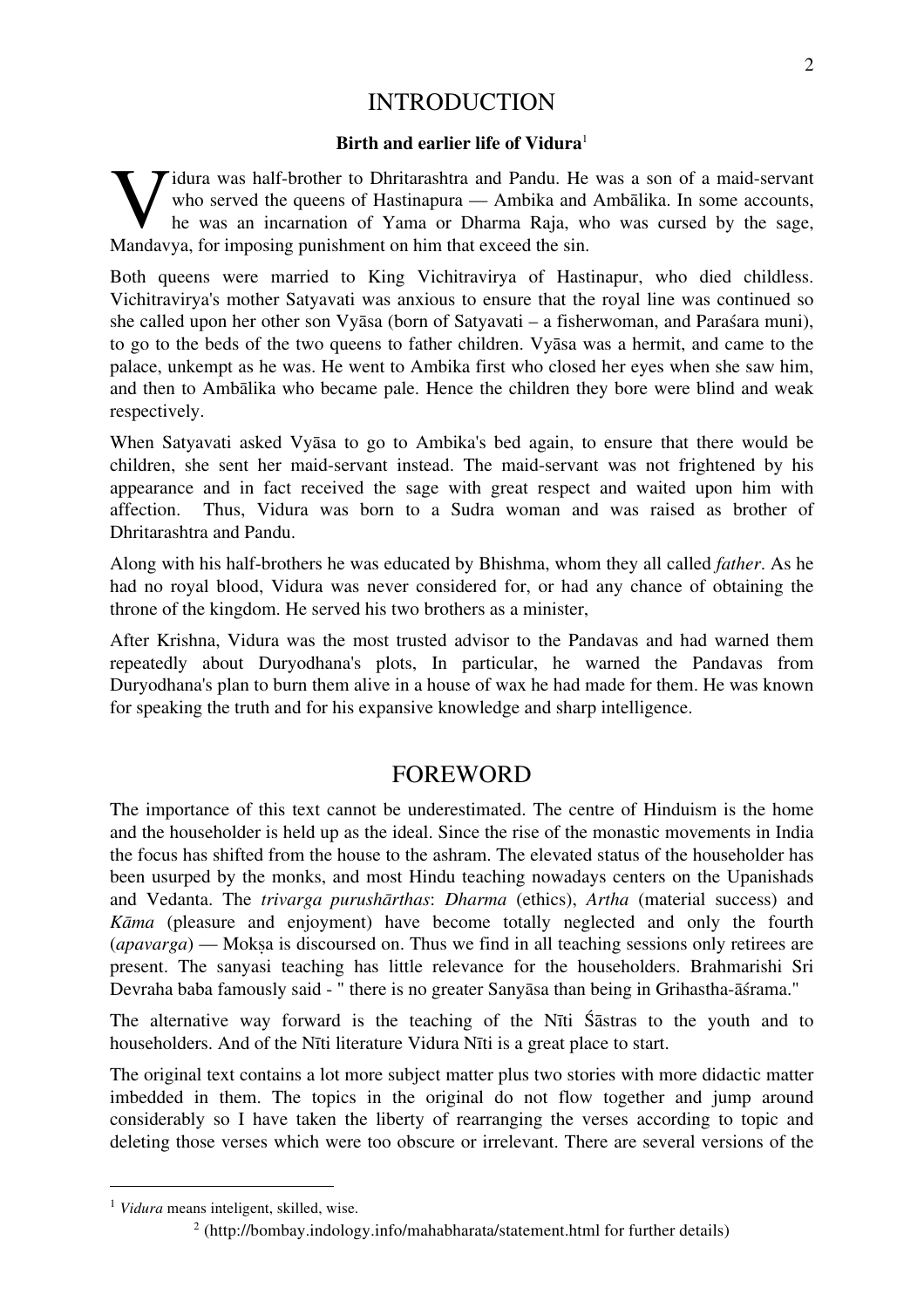Mahabharata and some verses are found only in one or other of the editions. I have used for reference the Gorakhpur Hindi translation and the Sanskrit E-text from Bhandakar Oriental Research Institute, Pune2 .

The setting of the teaching is the palace of Dhritarasthra, the blind king whose sons - the Kauravas are about to engage in a fratricidal war with their cousins the Pandavas for the kingdom.

The king has just been visited by his charioteer Sanjaya, who brought a message from the Pandavas entreating a reconciliation.

"Sanjaya said, Consider, O king, your own acts which are contrary to both Dharma and profit, and to the behavior of those that are righteous. O king, you have earned a bad reputation in this world, and will reap misery in the next. Obeying the advice of your son you hope to enjoy this doubtful property, while excluding them. This unrighteous and unworthy deed is loudly proclaimed in the world. Calamity overtakes one who is deficient in wisdom, or who is of low birth, or who is cruel, or who cherishes hostility for a long time, or who is not steady in Kshatriya chivalry, or is devoid of energy, or is of a bad disposition.

What person is there, who, attended upon by the greatest of counselors, possessed of intelligence, capable of discriminating between virtue and vice in times of distress, knowing the protocols of Dharma, and retaining the use of all his faculties, would commit such cruel deeds. These courtiers, devoted to you, wait here united in their firm determination (*viz*., that the Pandavas are not to get back their share). The destruction of the Kurus, therefore, is certain to be brought about by the force of circumstances.

A man is praised when he behaves honestly. You I blame, since these dissensions will surely bring about the destruction of innumerable lives. If you don't make peace, then through your fault Arjuna will consume the Kurus like a blazing fire consuming a heap of dried grass. Your majesty, you alone, yielding to your uncontrollable son, had regarded yourself as crowned with success, and abstained from intervening at the time of the gambling fiasco. You will surely see now the fruit of that (weakness of yours)!

After delivering his message and severely rebuking the king, Sanjaya retired for the night to prepare for his address to the assembled kurus on the next day.

Sri Rama Ramanuja Achari — Sydney 22/05/2017

 <sup>2</sup> (http://bombay.indology.info/mahabharata/statement.html for further details)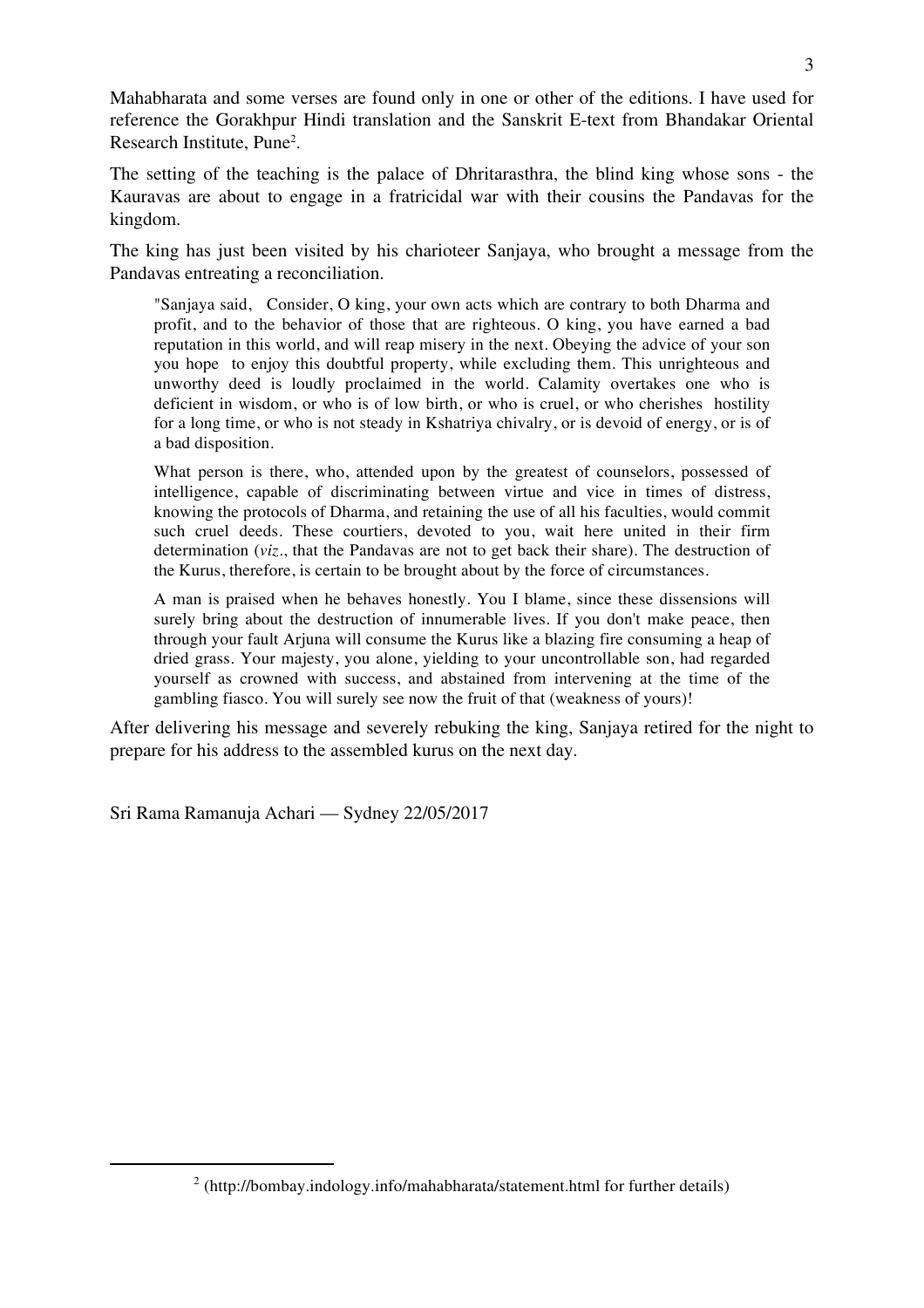### **CONTENTS**

| 7<br>8<br>10<br>11<br>13<br>13<br>14<br>15<br>15<br>16<br>16<br>17<br>17<br>18<br>19<br>20<br>21<br>21<br>23<br>24<br>24<br>25<br>25<br>26<br>27 |
|--------------------------------------------------------------------------------------------------------------------------------------------------|
|                                                                                                                                                  |
|                                                                                                                                                  |
|                                                                                                                                                  |
|                                                                                                                                                  |
|                                                                                                                                                  |
|                                                                                                                                                  |
|                                                                                                                                                  |
|                                                                                                                                                  |
|                                                                                                                                                  |
|                                                                                                                                                  |
|                                                                                                                                                  |
|                                                                                                                                                  |
|                                                                                                                                                  |
|                                                                                                                                                  |
|                                                                                                                                                  |
|                                                                                                                                                  |
|                                                                                                                                                  |
|                                                                                                                                                  |
|                                                                                                                                                  |
|                                                                                                                                                  |
|                                                                                                                                                  |
|                                                                                                                                                  |
|                                                                                                                                                  |
|                                                                                                                                                  |
|                                                                                                                                                  |
|                                                                                                                                                  |
| 27                                                                                                                                               |
| 27                                                                                                                                               |
| 28                                                                                                                                               |
| 28                                                                                                                                               |
| 29                                                                                                                                               |
| 29                                                                                                                                               |
| 29                                                                                                                                               |
| 30                                                                                                                                               |
| 30                                                                                                                                               |
| 30                                                                                                                                               |
| 30                                                                                                                                               |
| 31                                                                                                                                               |
| 31                                                                                                                                               |
| 32                                                                                                                                               |
| 33                                                                                                                                               |
| 33                                                                                                                                               |
| 34                                                                                                                                               |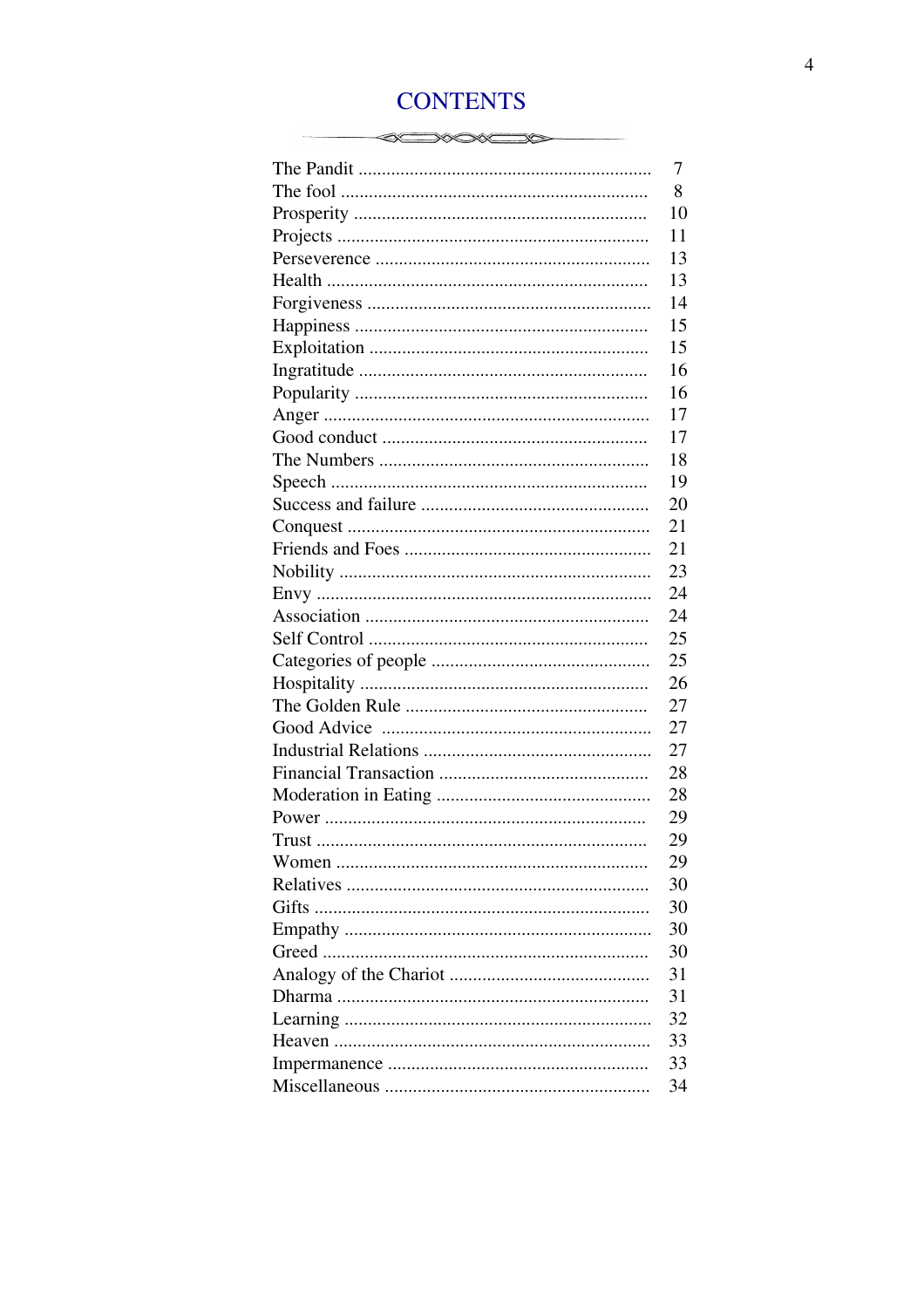## VIDŪRA NĪTI3

vaiśampāyana uvāca ||

dvāhstham prāha mahāprājño dhrtarāstro mahīpatih | viduram draștum icchāmi tam ihānaya māciram || 1 ||

"Vaisampayana said:– 'King Dhritarashtra endued with great wisdom (then) said to the orderly-in-waiting — I have a desire to see Vidura, please summon him here without delay.

> prahito dhrtarāstrena dūtah ksattāram abravīt | īśvaras tvāṁ mahārājo mahā-prājña didṛkṣati || 2 ||

A messenger was sent and went straight to Vidura the kshattri<sup>4</sup> and said:- "O wise one, our lord the mighty king desires to see you."

> evam uktastu viduraḥ prāpya rāja-niveśanam | abravīd dhrtarāstrāya dvāhstha mām prativedaya || 3 ||



Thus addressed, Vidura set out and arriving to the palace, spoke to the orderly saying:– "Please inform Dhritarashtra of my arrival."

dvāḥstha uvāca ||

viduro'yam anuprāpto rājendra tava śāsanāt | draṣṭum icchati te pādau kiṁ karotu praśādhi mām || 4 ||

Thereupon the orderly went to Dhritarashtra, and said:– "O foremost of kings, Vidura is here at your command. He wishes to see you, instruct me as to what is required of him."

dhṛtarāṣṭra uvāca ||

praveśaya mahā-prājñaṁ viduraṁ dīrgha-darśinam | ahaṁ hi vidurasyāsya nākālyo jātu darśane || 5 ||

Thereupon Dhritarashtra said:– "Let Vidura of great wisdom and foresight enter. I am never unwilling or unprepared to see Vidura."

dvāhstha uvāca ||

praviśāntah-puraṁ ksattar mahārājasya dhīmatah | na hi te darśane'kālyo jātu rājā bravīti mām || 6 ||

The orderly then went out and said to Vidura:– "O Kshatri, please enter the inner apartments of the wise king. The king said to me that he is never unwilling to see you."

vaiśampāyana uvāca ||

tatah praviśya viduro dhrtarāstra niveśanam | abravīt prāñjalir vākyaṁ cintayānaṁ narādhipam | viduro'haṁ mahā-prājña samprāptas tava śāsanāt || 7 ||

 <sup>3</sup> Vidura Nīti is found in the *prajāgara parva* - a subsection of the Udyoga Parva of the Mahābhārata.

<sup>4</sup> *Kshattri* is one of mixed birth in this case of Vyāsa (who was himself of mixed birth being the son of Satyavati - a fisherwoman and Santanu a kshatriya) and an unamed servant girl of the widow queen Ambika. It is important to note that like calling someone a "sudra" - it is not a perjorative term, it is only acknowledgement of his origins and did not connote a negative connotations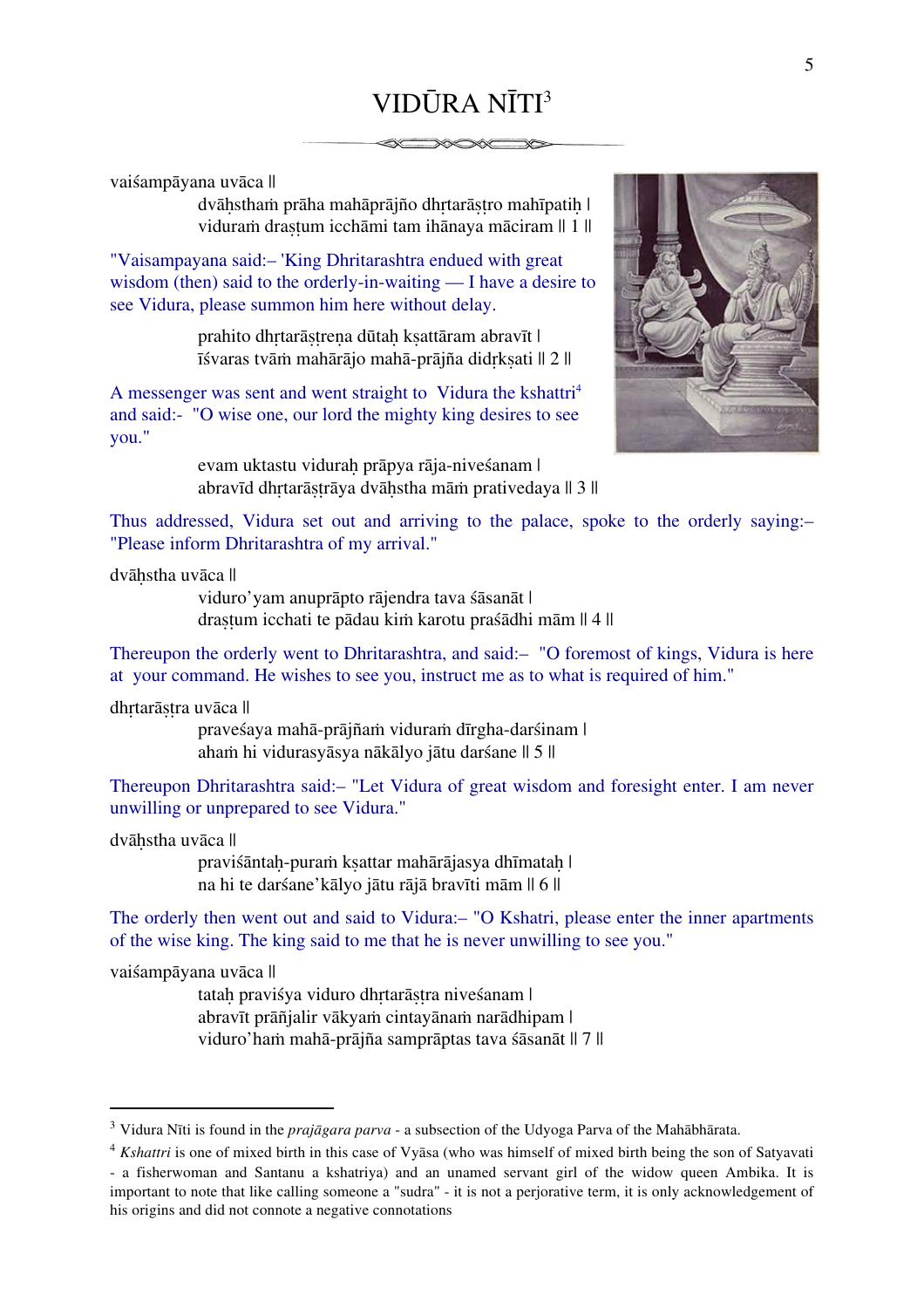Vaishampayana continued:– "Having entered Dhritarashtra's chamber, Vidura said with joined hands, to that king who was deep in thought, O wise-one<sup>5</sup>, I am Vidura, here at your command. If there is anything I can do for you, I am ready — please command me!"

dhrtarāṣṭra uvāca ||

sañjayo vidura prāpto garhayitvā ca mām gatah | ajātaśatroh śvo vākyaṁ sabhāmadhye sa vaksyati || 8 ||

tasyādya kuru-vīrasya na vijñātaṁ vaco mayā | tan me dahati gātrāni tad akārsīt prajāgaram || 9 ||

Dhritarashtra said:– "O Vidura, Sanjaya has departed. He left after rebuking me. Tomorrow he will deliver Yuddhisthira's message to the Kaurava court. I have not yet been able to ascertain what exactly that message is. Therefore, my body is burning, and that has produced sleeplessness.

> jāgrato dahyamānasya śreyo yad iha paśyasi | tad brūhi tvaṁ hi nas tāta dharmārtha kuśalo hyasi || 10 ||

Tell me what the remedy is, for one who is sleepless and burning. You are like my son, well versed in both Dharma and Artha (material success).

> yatah prāptah sañjayah pāndavebhyo na me yathāvan manasah praśāntih | sarvendriyāny aprakrtim gatāni kim vaksyatītyeva hi me'dya cintā || 11 ||

Ever since Sanjaya has returned from the Pandavas, my mind knows no peace. Filled with anxiety about what he may say, all my senses are agitated.

vidura uvāca

abhiyuktaṁ balavatā durbalaṁ hīna sādhanam | hrtasvam kāminam coram āviśanti prajāgarāh || 12 || kaccid etair mahā-dosair na sprsto'si narādhipa | kaccinna para-vitteṣu grdhyan-viparitapyase || 13 ||

Vidura said:– "Sleeplessness affects a thief, a lustful person, one that has lost all one's wealth, one that has failed to achieve success, and one that is weak and has been attacked by a strong person. I hope, O king, that none of these grave calamities has overtaken you! I hope, you do not grieve, coveting the wealth of others."6

dhrtarāstra uvāca ||

śrotum icchāmi te dharmyam param naihśreyasam vacah | asmin rājarsi vaṁśe hi tvam ekah prājña saṁmatah || 14 ||

"Dhritarashtra said:– "I want to hear from you words that are beneficial and deal with higher morality. In this race of royal Rishis you alone are highly regarded as the wisest."

vidura uvāca ||

śubhaṁ vā yadi vā pāpaṁ dveṣyaṁ vā yadi vā priyam | aprstastasya tad brūyād yasya necchet parābhavam || 15 || tasmād vakṣyāmi te rājan bhavam icchan kurūn prati | vacah śreyaskaraṁ dharmyaṁ bruvatas tan nibodha me || 16 ||

<sup>&</sup>lt;sup>5</sup> Vidura is being ironical here as both he and Sanjaya think that the king has been rendered senseless through his attachment to his children.

<sup>6</sup> Vidura is again being sarcastic, as all these conditions can very well be applied to Dhritarashtra and his sons. The kingdom and its wealth rightfully belong to the Pandavas.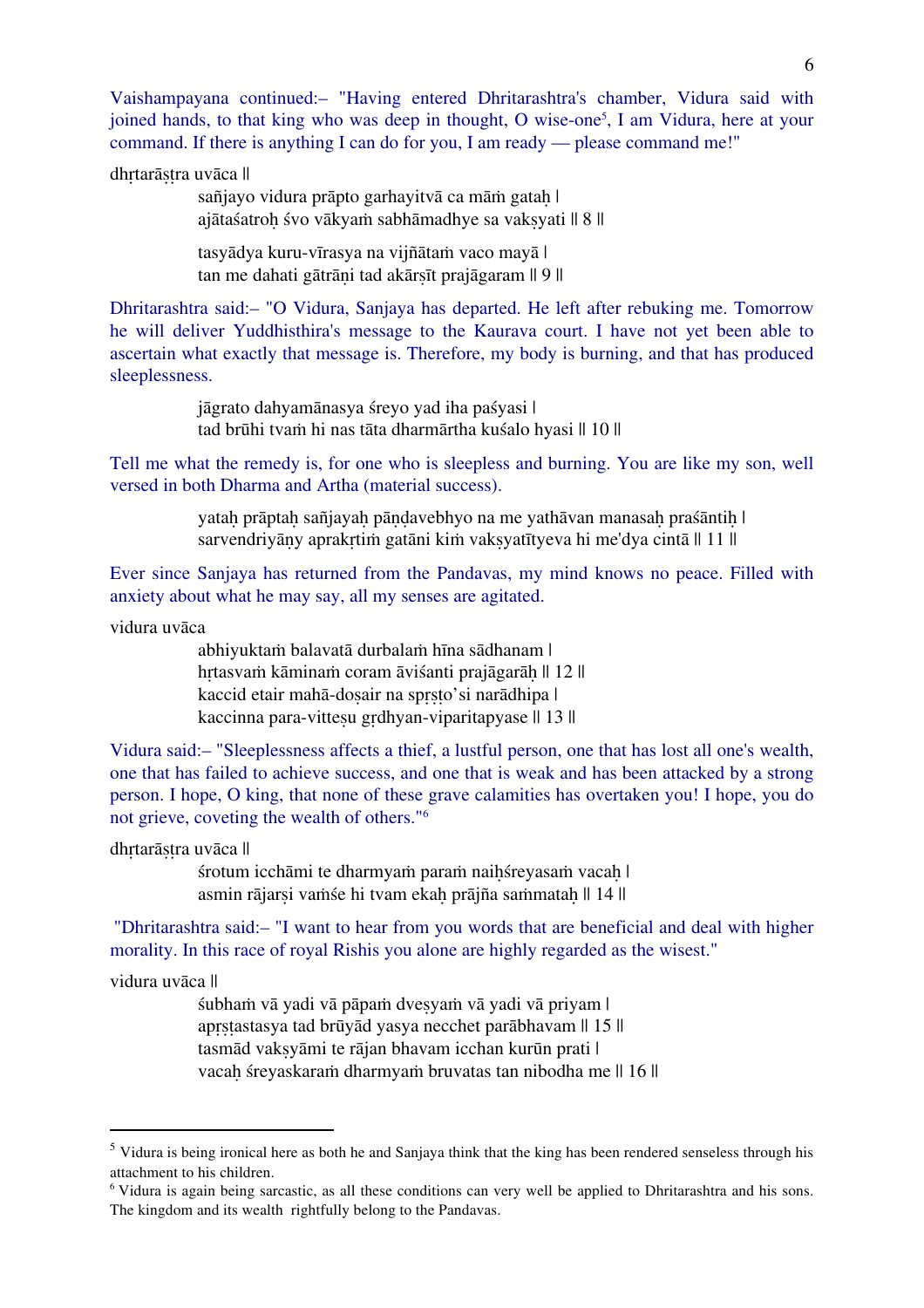Even if unasked, one should still always speak the truth to one whose defeat is to be avoided, whether what is said is good or bad, hateful or pleasing. I shall, therefore, say what is for the good of the Kurus. I shall say what is both beneficial and consistent with ethics.

#### \_\_\_\_\_\_\_\_\_\_\_\_\_\_\_\_\_\_\_\_\_\_\_\_\_\_\_\_\_\_\_\_\_\_\_\_\_\_\_\_\_\_\_\_\_\_\_\_\_\_\_\_\_\_\_\_\_\_\_\_\_\_\_\_\_\_\_\_\_\_\_\_\_\_\_ **The Pandit**

vidura uvāca ||

ātma-jñānam samaraṁbhas titikṣā dharma nityayā | yam arthān nāpakarsanti sa vai pandita ucyate || 17 ||

One that is endowed with self-knowledge, productiveness, forbearance and steadiness in virtue, and is not motivated by material gains is called a pandit (scholar).

> niṣevate praśastāni ninditāni na sevate | anāstikah śraddha-dhāna etat pandita laksanam || 18 ||

These also are the indications of a pandit, *viz*., regularly performing deeds that are praiseworthy, and rejection of all that is censurable, a firm conviction in the teaching of the Veda and generosity.

> krodho harṣaśca darpaśca hrīstambho mānyamānitā | yam arthān nāpakarsanti sa vai pandita ucyate || 19 ||

One whom neither anger nor joy, nor pride, nor false modesty, nor stupefaction, nor vanity, can draw away from the four legitimate goals of life (*purusārthas*) 7 , is considered as a pandit.

> yasya kṛtyaṁ na jānanti mantraṁ vā mantritaṁ pare | krtam evāsya jānanti sa vai pandita ucyate || 20 ||

One whose projects and proposed recommendations remain concealed from competitors, and whose projects become known only after they have been accomplished, is considered to be a pandit.

> yasya saṁsāriṇī prajñā dharmārthāv anuvartate | kāmād artham vrnīte yah sa vai pandita ucyate || 21 ||

One who daily reflects upon both virtue (*dharma*) and success (*artha*), and who prefers success over mere pleasure (*kāma*), is considered a pandit.

> vathā śakti cikīrsanti vathā śakti ca kurvate | na kiñcid avamanyante panditā bharatarsabha || 22 ||

They that are strongly motivated, and act according to the best of their ability, and disregard nothing as insignificant, are called pandits, O King.

> ksipram vijānāti ciram śrnoti vijñāya cārtham bhajate na kāmāt | nāsamprsto vyupa yuṅkte parārthe tat prajñānaṁ prathamaṁ panditasya || 23 ||

One that understands quickly, listens patiently, pursues one's objectives with considerate planning and not from selfish desires and who doesn't waste breath discussing the affairs of others without being asked, is said to possess the foremost mark of wisdom.

> nāprāpyamabhivāñcanti nastam necchanti śocitum | āpatsu ca na muhyanti narāḥ paṇḍita buddhayaḥ || 24 ||

 <sup>7</sup> The four goals of life are *Dharma* (virtue), *Artha* (material success), *Kāma* (pleasure) and *Moksha* (Liberation)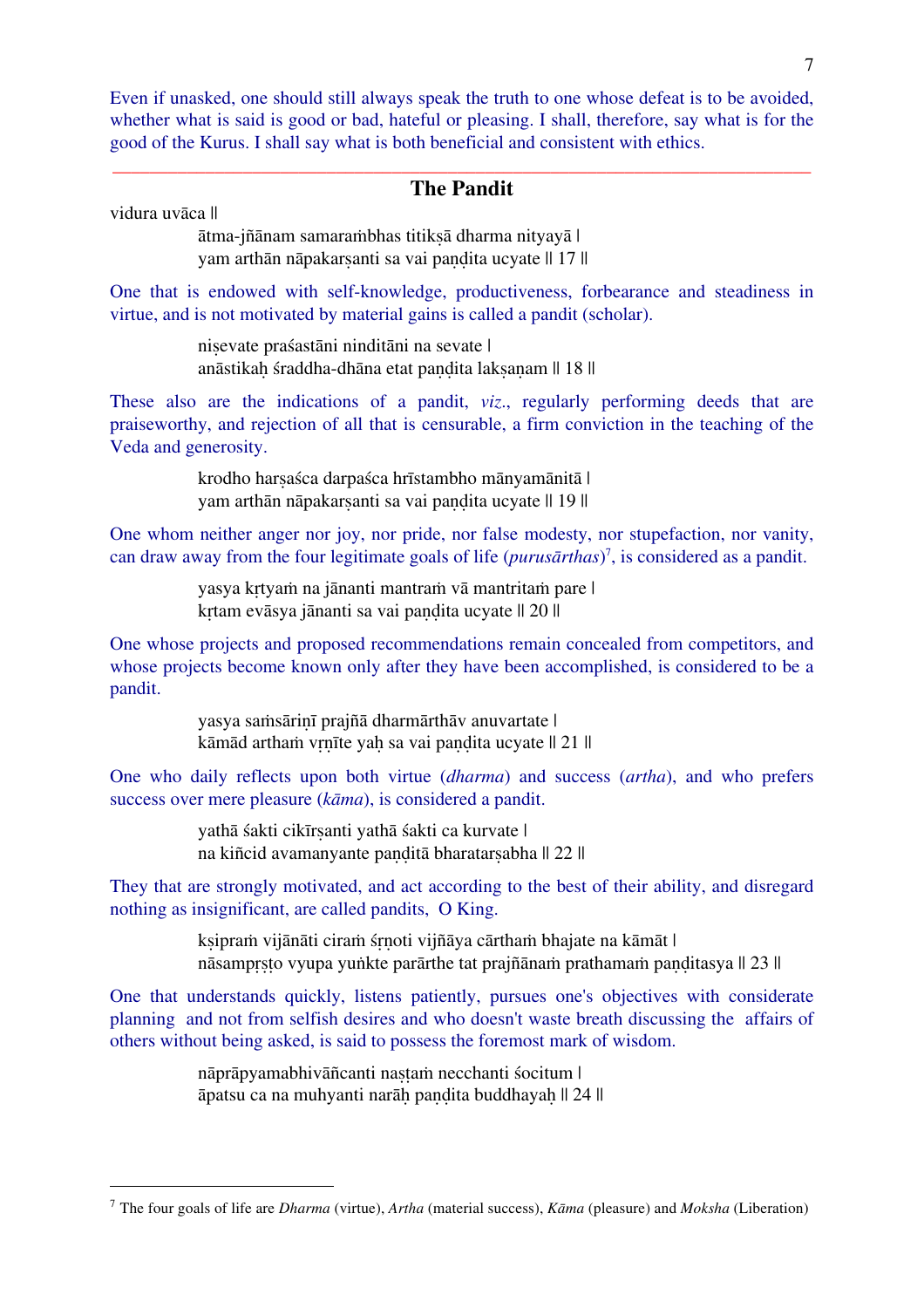They that don't strive for goals that are unattainable, that don't grieve for what is lost and gone, that don't allow their minds to be clouded amid calamities, are regarded as possessing intellects endued with wisdom.

> niścitya yah prakramate nāntar vasati karmanah | avandhya-kālo vaśyātmā sa vai paṇḍita ucyate || 25 ||

One who, having commenced a well-thought out project, persevers till it is completed, who never wastes time, and who is self-controlled, is regarded as a pandit.

> ārya karmaṇi rajyante bhūti karmāṇi kurvate | hitam ca nābhyasūyanti paṇḍitā bharata-rṣabha || 26 ||

They who are pandits, O King, always delight in honest deeds, and always act to advance their happiness and prosperity, and never sneer at anything that is [objectively] beneficial.

> na hṛṣyatyātma-saṁmāne nāvamānena tapyate | gāṅgo hrada ivāksobhyo yah sa pandita ucyate || 27 ||

One who exults not at honors, and grieves not at insults, and remains cool and un-agitated like a lake on the course of *Ganga*, is reckoned as a Pandit.

> tattvajñah sarva bhūtānām yogajñah sarva karmanām | upāyajño manusyānāṁ narah pandita ucyate || 28 ||

That one who knows the nature of all creatures (*viz*., that everything is impermanent), who is mindful also of the inter-connectedness of all acts, and who is proficient in the knowledge of the methodology [for people to attain their objectives], is reckoned as a pandit.

> pravṛtta vāk-citra katha ūhavān pratibhānavān | āśu granthasya vaktā ca sa vai paṇḍita ucyate || 29 ||

One who speaks boldly, can converse on various subjects, knows the science of debate, possesses intellectual acuity, and can interpret the meaning of texts, is reckoned as a pandit.

> śrutaṁ prajñānugaṁ yasya prajñā caiva śrutānugā | asambhinnārya maryādah panditākhyāṁ labheta sah || 30 ||

One whose studies are regulated by reason, and whose reason follows the śāstra, and who never abstains from paying respect to those that are good, is called a pandit.

> prajñām evāgamayati yaḥ prājñebhyaḥ sa panditaḥ | prājño hyavāpya dharmārthau śaknoti sukham edhitum || 31 ||

He that draws wisdom from them that are wise, is really learned and a pandit. And one that is wise, by attending to both virtue (*Dharma*) and profit (*artha*), succeeds in achieving happiness.

> arthaṁ mahāntam āsādya vidyām aiśvaryam eva vā | vicaraty-asamunnaddho yah sa pandita ucyate || 32 ||

But one who, having attained immense wealth and prosperity or has acquired (vast) learning, does not behave arrogantly, is reckoned as a pandit.

#### \_\_\_\_\_\_\_\_\_\_\_\_\_\_\_\_\_\_\_\_\_\_\_\_\_\_\_\_\_\_\_\_\_\_\_\_\_\_\_\_\_\_\_\_\_\_\_\_\_\_\_\_\_\_\_\_\_\_\_\_\_\_\_\_\_\_\_\_\_\_\_\_\_\_\_ **The Fool**

aśrutaśca samunnaddho daridraśca mahāmanāḥ | arthāṁścākarmaṇā prepsur mūḍha ityucyate budhaiḥ || 33 ||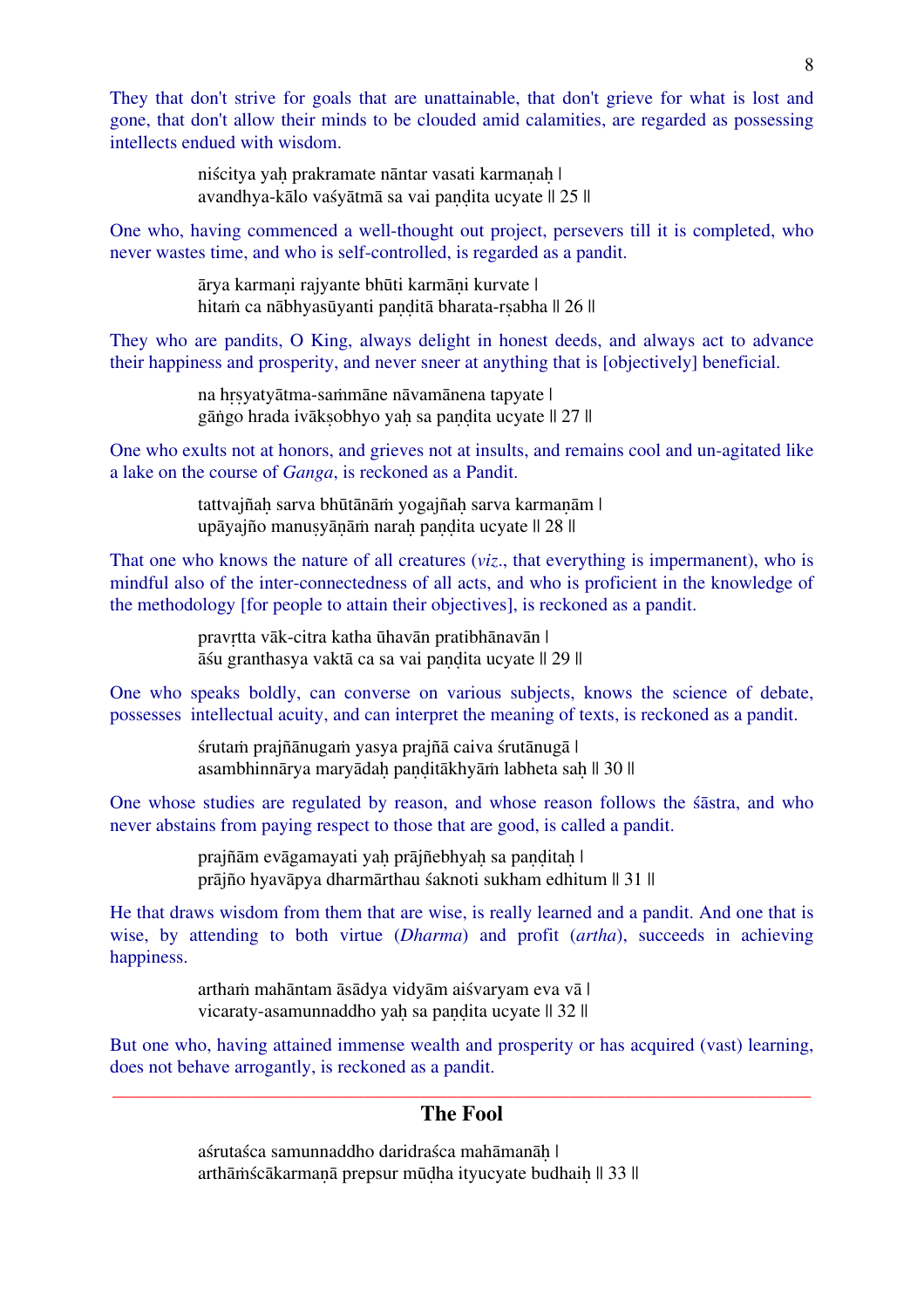On the other hand, one who is ignorant of scripture yet vain, poor yet proud, and who resorts to unfair means for the acquisition of personal objectives, is a fool.

> svam-artham yaḥ parityajya parārtham anutiṣṭhati | mithyā carati mitrārthe yaśca mūḍhaḥ sa ucyate || 34 ||

One who, disregarding his own matters, concerns himself with the matters of others, and who deals deceitful with his friends, is called a fool.

> akāmān kāmayati yah kāmayānānpari dvisan | balavantam ca yo dvesti tam āhur mūdha cetasam || 35 ||

One who desires those things that should not be desired, and abandons those that may legitimately be desired, and who bears malice to those that are powerful, is regarded as a foolish person.

> amitraṁ kurute mitraṁ mitraṁ dvești hinasti ca | karma cārabhate dustam tam āhur mūdha cetasam || 36 ||

One who regards foes as friends, and who creates malice and disharmony with (real) friends, and who commits deplorable acts, is regarded as a foolish person.

> samsārayati krtyāni sarvatra vicikitsate | ciraṁ karoti kṣiprārthe sa mūḍho bharatarṣabha || 37 ||

O king, one who divulges his projects to others, who is suspicious of everything, and spends a long time engaging in activities which require a brief time, is a fool.

> anāhūtaḥ praviśati apṛṣṭo bahu bhāṣate | viśvasaty-apramattesu mūdhacetā narādhamaḥ || 38 ||

One who enters a venue uninvited, and talks much without being asked, and reposes trust on unscrupulous brutes is the lowest of humans and an idiot.

> paraṁ ksipati dosena vartamānah svayam tathā | yaśca krudhyaty-anīśah sansa ca mūdhatamo narah || 39 ||

The guilty person who tries to cast the blame on others, and a powerless person who gives vent to anger, are the greatest of fools.

> ātmano balam ajñāya dharmārtha parivarjitam | alabhyam icchan naiṣkarmyān mūḍha buddhir ihocyate || 40 ||

That person, who, without knowing his own strength and dissociated from both virtue (*dharma*) and profit (*artha*), who has unattainable goals, who doesn't adopt adequate means, is said to be destitute of intelligence.

> aśisyam śāsti yo rājanyaśca śūnyam upāsate | kadaryaṁ bhajate yaśca tam āhur mūḍha cetasam || 41 ||

 $O$  king, one who instructs those undeserving of instruction, who meditates upon the void<sup>8</sup>, and places trust in misers, is said to be of little intelligence.

> ākrośa parivādābhyāṁ vihiṁsanty abudhā budhān | vaktā pāpam upādatte kṣamamāṇo vimucyate || 42 ||

<sup>&</sup>lt;sup>8</sup> This can also be translated as one who serves incompetent (i.e. empty) people.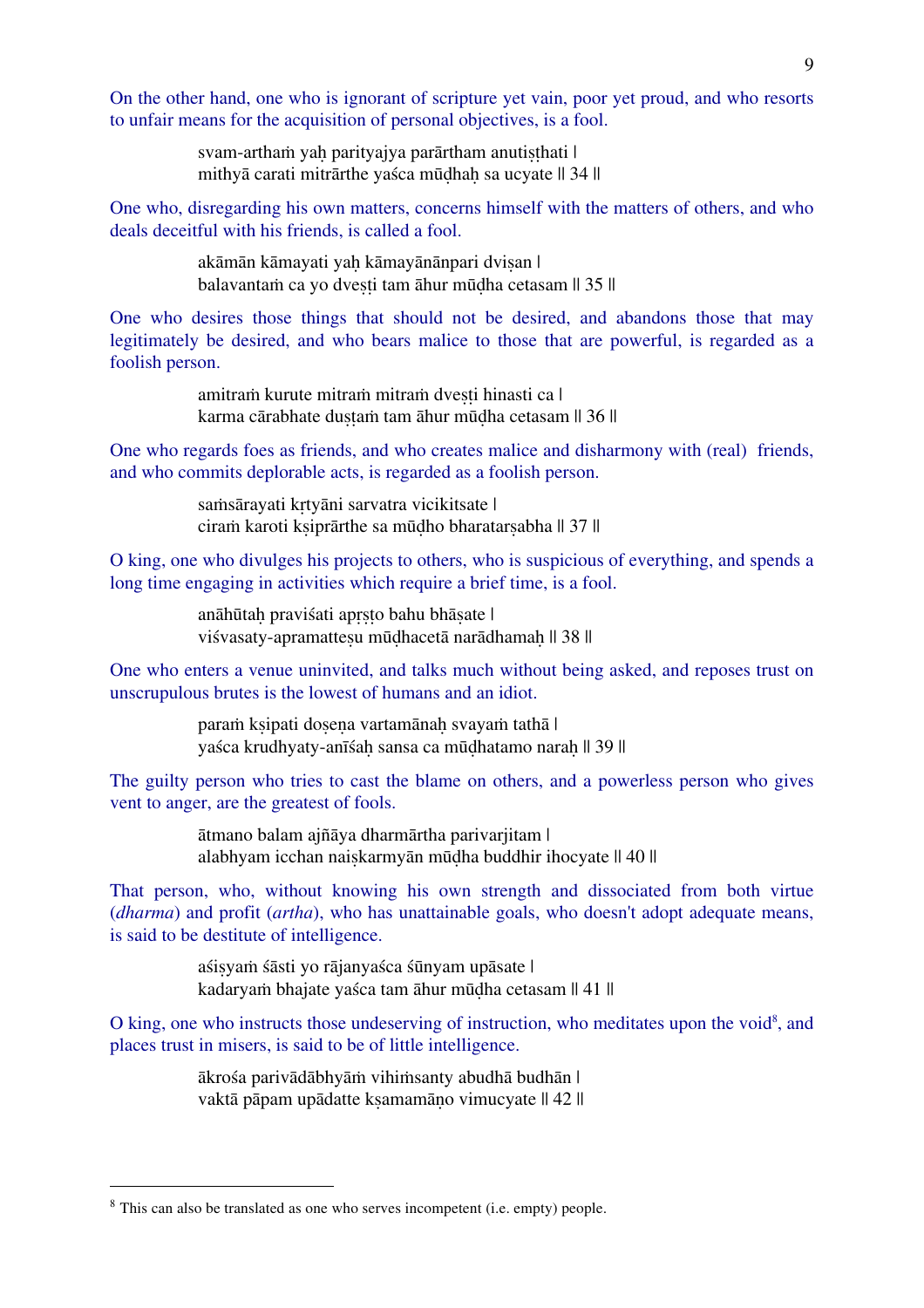Fools seek to harm the good by false accusations and vicious propaganda. The consequence is that by this they take upon themselves the sins of the good, while the latter are forgiven any indiscretions.

> saptadaśemānrājendra manuh svāyambhuvo'bravīt | vaicitravīrya purusānākāśam mustibhir ghnatah || 43 || tānevendrasya hi dhanur anāmyaṁ namato'bravīt | atho marīcinaḥ pādānanāmyān namatas tathā || 44 ||

Manu, the son of the Self-created, has mentioned the following seven and ten kinds of people, as those that strike empty space with their fists, or seek to bend the rainbow, or desire to catch the intangible rays of the sun.

yaścāśi syam śāsati yaśca kupyate yaścā tivelam bhajate dvisantam | striyaśca yo'rakṣati bhadram astu te yaścāyācyaṁ yācati yaśca katthate || 45 || yaścābhijātaḥ prakaroty akāryaṁ yaścābalo balinā nitya vairī | aśraddadhānāya ca yo bravīti yaścākāmyaṁ kāmayate narendra || 46 || vadhvā hāsaṁ śvaśuro yaśca manyate vadhvā vasannuta yo mānakāmaḥ | paraksetre nirvapati yaśca bījam striyam ca yah parivadate'tivelam || 47 || yaścaiva labdhvā na smarāmītyuvāca dattvā ca yah katthati yācyamānah | yaścāsataḥ sāntvam upāsatīha ete'nuyāntyanilaṁ pāśahastāḥ || 48 ||

These seven and ten kinds of fools are as follow:- one who seeks to control [or guide] a person that is incapable of being controlled; one who is content with small gains; one who submissively pays tribute to enemies; one who seeks to impose himself upon women who are independant; one who importunes the wrong type of people; one who boasts, having done anything; one who, being born in a noble family, perpetrates an censurable deed; one who being weak antagonises the powerful; one who tries to teach a person lacking in conviction; one who strives for the unattainable; he who being a father-in-law, habitualy jokes with his daughter-in-law; or expects his standing in the community to be secure when he spends time with her alone. He who has unprotected intercourse with married women. He who speaks ill of his own wife to others; he who having received anything from another, says that he does not remember it; one who gives when asked but boasts of it openly, and he who strives to prove the truth of what is false.

#### \_\_\_\_\_\_\_\_\_\_\_\_\_\_\_\_\_\_\_\_\_\_\_\_\_\_\_\_\_\_\_\_\_\_\_\_\_\_\_\_\_\_\_\_\_\_\_\_\_\_\_\_\_\_\_\_\_\_\_\_\_\_\_\_\_\_\_\_\_\_\_\_\_\_\_ **Prosperity**

śrīr maṅgalāt prabhavati prāgalbhyāt sampravardhate | dāksvāt tu kurute mūlam samyamāt pratitisthati || 49 ||

Prosperity arises from auspicious works<sup>9</sup>, grows in consequence of activity, drives its roots deep in consequence of skill, and acquires stability due to good management.

> ekah sampannam aśnāti vaste vāsaśca śobhanam | yo'saṁvibhajya bhṛtyebhyaḥ ko nṛśaṁsataras tataḥ || 50 ||

Who again is more heartless than one who though possessed of affluence, eats alone and personally wears excellent robes without giving anything to needy dependents?

catvāri te tāta gṛhe vasantu śriyābhi-juṣṭasya gṛhastha-dharme | vrddho jñātir-avasannah kulīnah sakhā daridro bhaginī cānapatyā || 51 ||

<sup>&</sup>lt;sup>9</sup> *Manveala* here refers to work that brings happiness to others and is characterised by dignity and purity.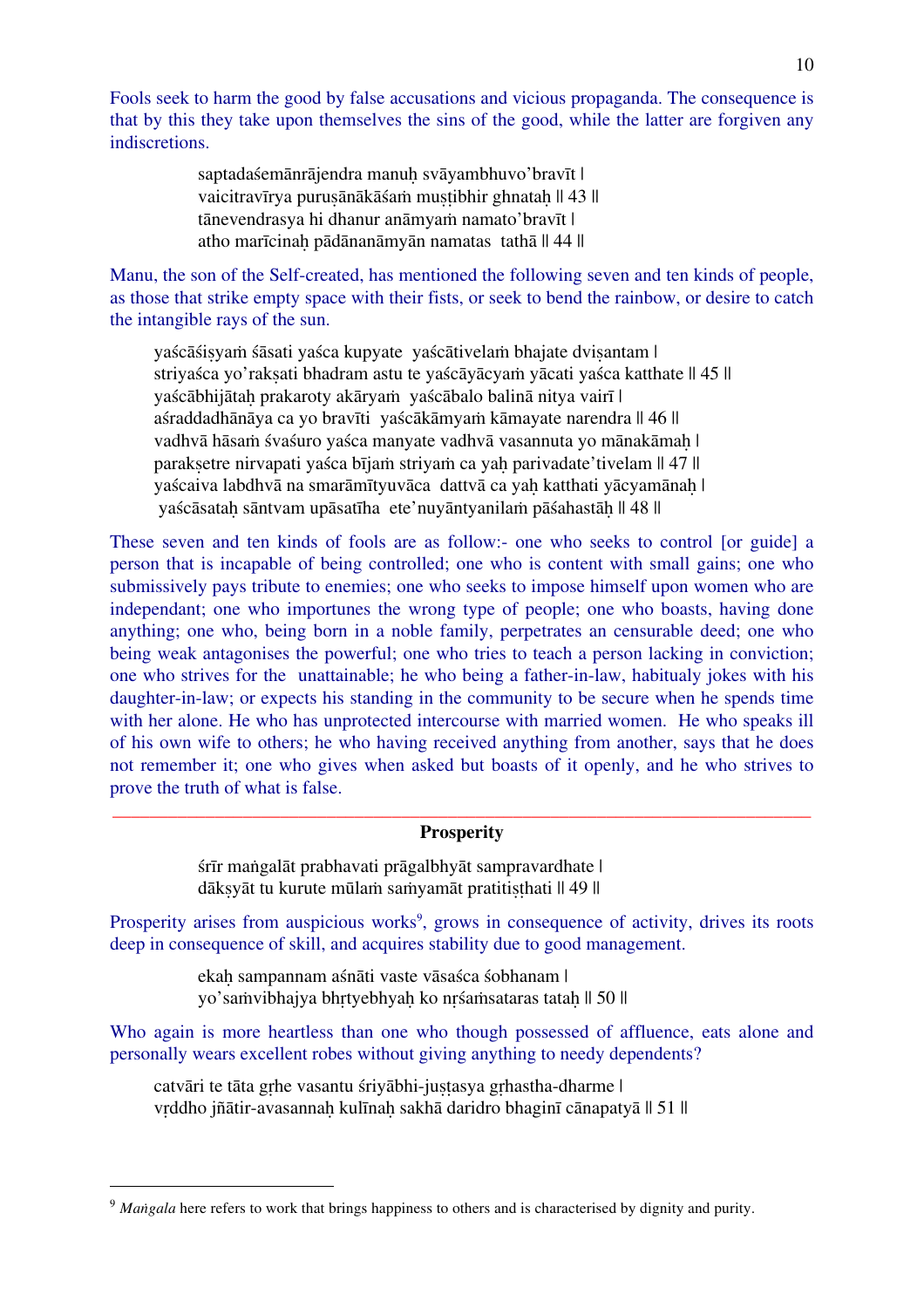Being a prosperous householder, you should let these four dwell with you, *viz*., the aged blood relatives, prominant persons fallen into adversity, poor friends, and unmarried/barren sisters.

> dhrtih śamo damah śaucaṁ kārunyaṁ vāg anisthurā | mitrānām cānabhidrohah saptaitāh samidhah śriyah || 52 ||

The seven factors that stimulate prosperity are:– self-confidence, tranquillity, discipline, purity, compassion, absence of harsh speech and unwillingness to do anything disagreeable to friends.

> āpadarthaṁ dhanaṁ rakṣed dārān rakṣed dhanair api | ātmānaṁ satataṁ rakṣed dārair api dhanair api || 53 ||

Wealth should be secured in view of the unexpected; by wealth should wives be protected, and by both wealth and wives should self-protection be achieved.

> ekah pāpāni kurute phalam bhuṅkte mahājanaḥ | bhoktāro vipra mucyante kartā dosena lipyate || 54 ||

While a person who commits sins [in accumulting wealth], many reap the advantage resulting therefrom; [yet in the end] it is the doer alone who experiences the results of the karma, while those who enjoy the fruit escape unaffected.

> traya evādhanā rājan bhāryā dāsas-tathā sutaḥ | yatte samadhigacchanti yasya te tasya tad dhanam || 55 ||

These three, O king, are not entitled to their own wealth, *viz*., the wife, the employee, and the son<sup>10</sup>, and whatever may be earned by them would belong to the one who supports them.

#### \_\_\_\_\_\_\_\_\_\_\_\_\_\_\_\_\_\_\_\_\_\_\_\_\_\_\_\_\_\_\_\_\_\_\_\_\_\_\_\_\_\_\_\_\_\_\_\_\_\_\_\_\_\_\_\_\_\_\_\_\_\_\_\_\_\_\_\_\_\_\_\_\_\_\_ **Projects**

mithyopetāni karmāni sidhyeyuryāni bhārata | anupāya prayuktāni mā sma tesu manah krthāh || 56 || tathaiva yoga vihitaṁ na sidhyet karma yan nṛpa | upāya yuktaṁ medhāvī na tatra glapayen manaḥ || 57 ||

Do not ever set your mind upon means of success that are unjust and improper. An intelligent person should not grieve if any project does not succeed inspite of the application of fair and proper means.

> anubandhān avekseta sānubandhesu karmasu | sampradhārya ca kurvīta na vegena samācaret || 58 ||

Before one engages in an act, one should consider the competence of the agent, the nature of the act itself, and its purpose, for all acts are dependent on these. Prior consideration is required and impulsive action is to be avoided.

> anubandhaṁ ca sampreksya vipākāṁścaiva karmanām | utthānam ātmanaścaiva dhīraḥ kurvīta vā na vā || 59 ||

<sup>&</sup>lt;sup>10</sup> These teachings are based on the primacy of the joint family unit. The wealth of the family is in the custodianship of the wife, it is her duty to collect and dispose of her husband's income (Manu 9:11) so there is no need for a separate bank account. The paid employee shouldn't be doing work for pay without the permission of his employer, and the son while living on the support of his parents shouldn't be accumlating his own wealth without contributing to the joint family.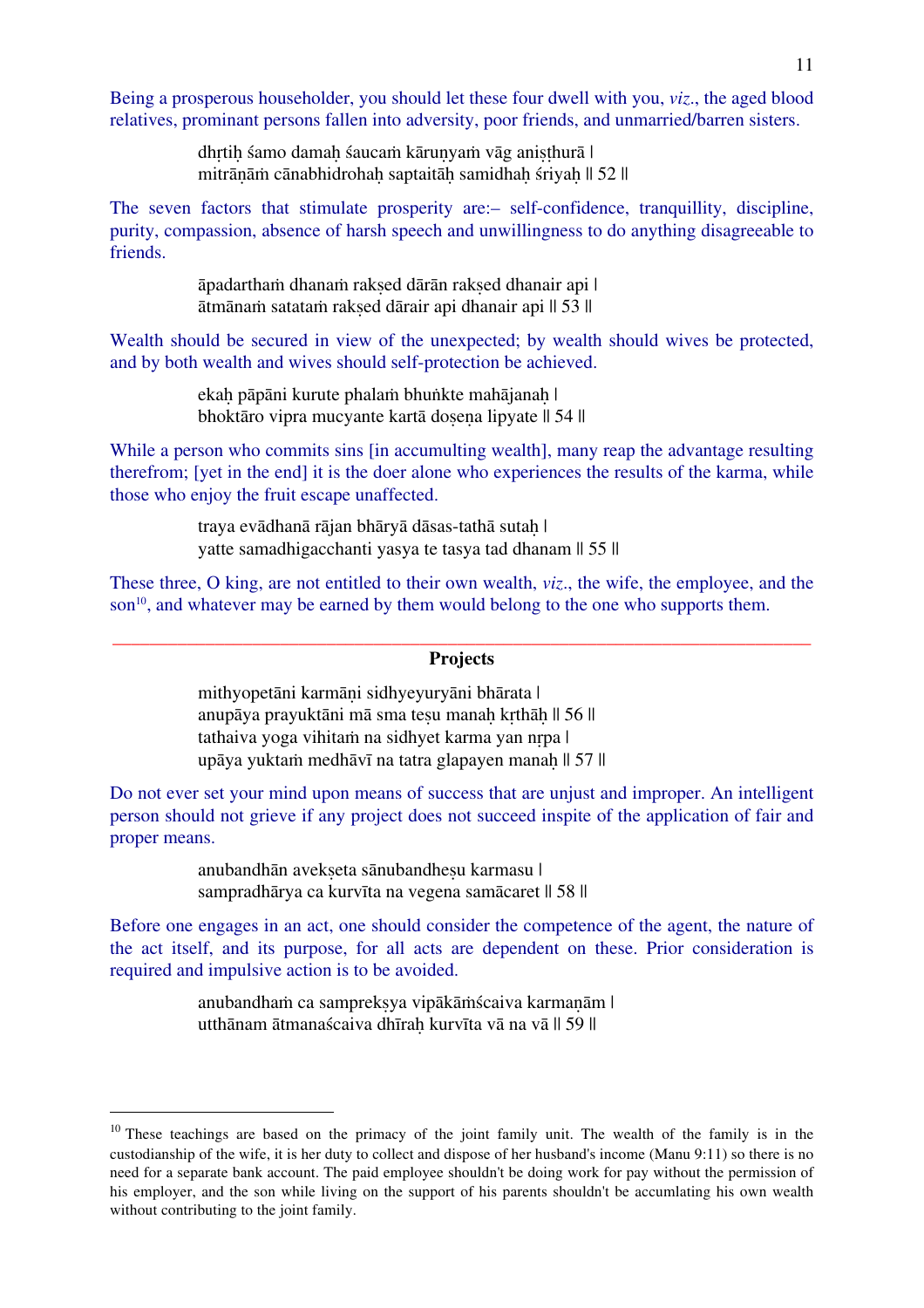A wise person should reflect well before embarking on a new project, considering one's own ability, the nature of the work, and the all the consequence also of success [and failure] thereafter one should either proceed or not.

> yaḥ pramāṇaṁ na jānāti sthāne vṛddhau tathā kṣaye | kośe janapade dande na sa rājye'vatisthate || 60 ||

The executive who doesn't know the proportion or measure as regards territory, gain and loss, financial and human resources, and the skilful application of sanctions, cannot retain the business empire for very long.

> yastvetāni pramāṇāni yathoktāny anupaśyati | yukto dharmārthayor jñāne sa rājyam adhigacchati || 61 ||

One on the other hand, who is fully informed and acquainted with the measures of these as prescribed in treatises [on economics], being well educated in the knowledge of Dharma and wealth-creation, can retain the business empire.

cikīrṣitaṁ viprakṛtaṁ ca yasya nānye janāḥ karma jānanti kiñcit | mantre gupte samyag anusthite ca svalpo nāsya vyathate kaścidarthah || 62 ||

One who's personal projects and their opposition by others is never publicly revealed, whose plans are well-guarded and well-carried out into practice, will never fail to succeed.

> kariṣyan na prabhāṣeta kṛtānyeva ca darśayet | dharma kāmārtha kāryāṇi tathā mantro na bhidyate || 63 ||

One should never speak of what one intends to do in respect of virtue, profit and pleasure, let it not be revealed till it is done. Don't let your counsels be divulged to others.

> avijitya ya ātmānam amātyān vijigīṣate | amitrānvājitāmātyah so'vaśah parihīyate || 64 ||

One who wishes to control his advisors before controlling himself, or to subdue his competitors before controlling his advisors, will succumb, deprived of power.

> vaśyendriyam jitāmātyam dhrta-dandam vikārisu | parīksya-kārinam dhīram atyantam śrīr nisevate || 65 ||

Great prosperity waits upon one who has subdued the senses, controlled the mind, and who is capable of applying sanctions justly, acting with judgment and endowed with patience.

> drśyante hi durātmāno vadhyamānāh svakarmabhih | indriyāṇām anīśatvād rājāno rājya vibhramaih || 66 ||

It is seen that many malignant elites, owing to lack of self-control, engineer their own selfdestruction due to greed for territorial expansion.

yah kāma-manyū prajahāti rājā pātre pratisthāpayate dhanam ca | viśeṣa vicchrutavān kṣipra kārī taṁ sarva lokaḥ kurute pramāṇam || 67 ||

That executive who renounces hankering and anger, who rewards deserving recipients, and is discriminating, learned and pro-active, is regarded as an authority over others.

jānāti viśvāsayitum manusyān vijñāta dosesu dadhāti dandam | jānāti mātrām ca tathā ksamām ca; tam tādrśam śrīr-juṣate samagrā || 68 ||

Great prosperity attends upon that executive/politician who knows how to inspire confidence in others, who applies sanctions on those whose guilt has been proven [through proper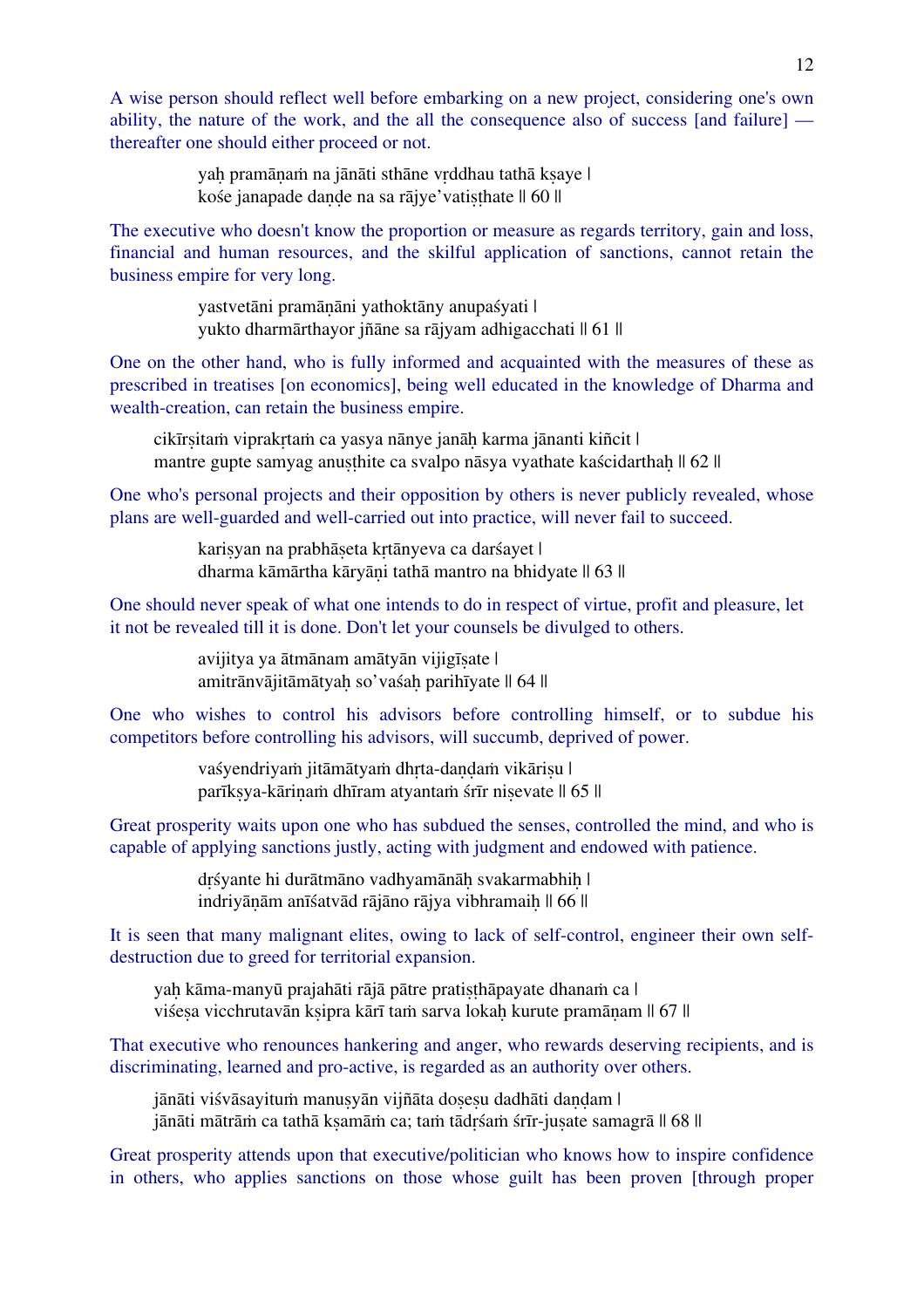evidence], who is acquainted with the proper measure of sanctions, and who knows when leniancy is to be shown.

sudurbalaṁ nāvajānāti kañcid yukto ripuṁ sevate buddhi pūrvam | na vigrahaṁ rocayate balasthaiḥ kāle ca yo vikramate sa dhīraḥ || 69 ||

A wise person is one who does not underestimate even a weak competitor; who proceeds with intelligence in respect of competitors, patiently watching for an opportunity; who does not desire hostilities with the more powerful; and who displays his capability in good time.

prāpyāpadaṁ na vyathate kadācid udyogam anvicchati cāpramattaḥ | duḥkhaṁ ca kāle sahate jitātmā dhurandharas tasya jitāḥ sapatnāḥ || 70 ||

That illustrious person who does not grieve when a calamity has already occured, who applies himself with concentrated mindfulness, and who patiently bears misery in season, is certainly the foremost of persons, and will surely overcome all competitors.

#### \_\_\_\_\_\_\_\_\_\_\_\_\_\_\_\_\_\_\_\_\_\_\_\_\_\_\_\_\_\_\_\_\_\_\_\_\_\_\_\_\_\_\_\_\_\_\_\_\_\_\_\_\_\_\_\_\_\_\_\_\_\_\_\_\_\_\_\_\_\_\_\_\_\_\_ **Perseverence**

haṁsa uvāca ||

etat kāryam amarāh saṁśrutaṁ me dhrtih śamah satya dharmānuvrttih | granthiṁ vinīya hṛdayasya sarvaṁ priyāpriye cātmavaśaṁ nayīta || 71 ||

The mendicant *Rishi* said:– "O immortals, I've heard that by untying all the knots<sup>11</sup> in the heart by the aid of tranquility, and by mastery over all the passions, and observance of Dharma, one should, through constant practice transcend both the agreeable and the disagreeable.

> anirvedaḥ śriyo mūlaṁ lābhasya śubhasya ca | mahān bhavaty anirvinnah sukham cātyantam aśnute || 72 ||

Perseverance is the root of prosperity, of profit and of what is beneficial. One who pursues a project with perseverance and without giving it up in vexation, is really great, and enjoys unending happiness."

#### \_\_\_\_\_\_\_\_\_\_\_\_\_\_\_\_\_\_\_\_\_\_\_\_\_\_\_\_\_\_\_\_\_\_\_\_\_\_\_\_\_\_\_\_\_\_\_\_\_\_\_\_\_\_\_\_\_\_\_\_\_\_\_\_\_\_\_\_\_\_\_\_\_\_\_ **Health**

na manusye gunah kaścid anyo dhanavatām api | anāturatvād bhadraṁ te mṛta kalpā hi rogiṇaḥ || 73 ||

Without wealth no good quality can be made manifest<sup>12</sup>. If, however there is health, then good can be achieved, for one who is unhealthy is already dead as it were.

rogārditā na phalāny ādriyante na vai labhante visayesu tattvam | duhkhopetā rogino nityam eva na budhyante dhana-bhogānna saukhyam || 74 ||

<sup>&</sup>lt;sup>11</sup> There are 3 granthis taught in the Yoga, they are:-

<sup>•</sup> *Brahma granthi* – based upon excessive self-reference, characterised by attachment to body, pleasure and possessions & reluctance to share with others.

<sup>•</sup> *Vishnu granthi* – based upon excessive emotionalism, characterised by emotional attachment to others as well as psychic visions.

<sup>•</sup> *Rudra granthi* – based upon our delusory notions of ourselves characterised by attachment to our spiritual development as well as psychic phenomena (siddhis).

<sup>12</sup> The artha śāstra says: *sukhasya mūlam dharmaḥ, dharmasya mūlam dhanam* - the root of happiness is Dharma, the root of the Dharma is wealth.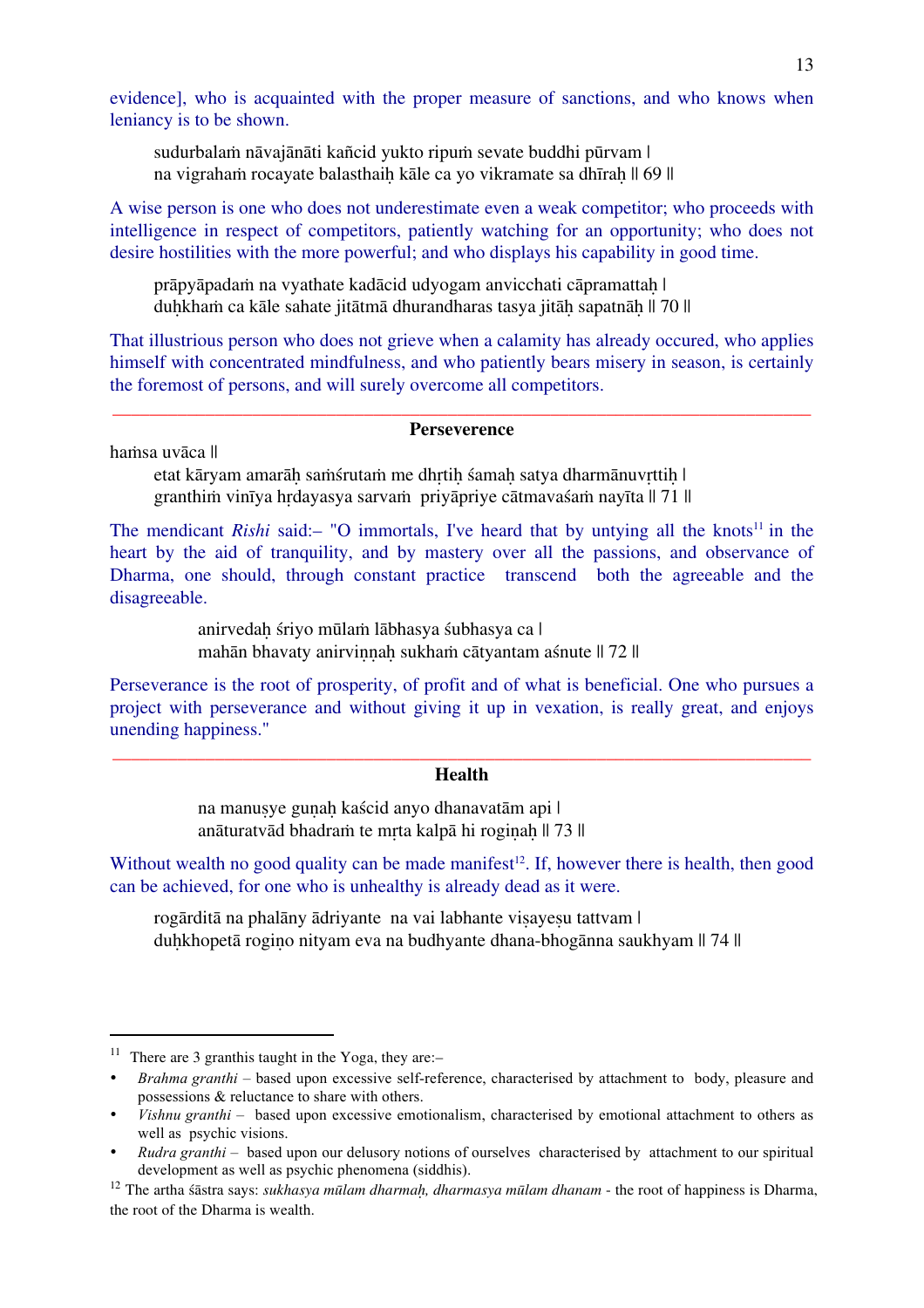They who are tortured by illness have no attraction for enjoyments, nor do they desire any happiness from wealth. The sick overcome by sorrow, know not what happiness is or what the enjoyments of wealth are.

> haranam ca parasvānām para-dārābhimarśanam | suhrdaśca parityāgas trayo dosā ksayāvahah || 75 ||

Theft of another's property, seduction of married women and abandonment of a good friend, these three transgressions diminish one's virtue, life-span, and fame.

#### \_\_\_\_\_\_\_\_\_\_\_\_\_\_\_\_\_\_\_\_\_\_\_\_\_\_\_\_\_\_\_\_\_\_\_\_\_\_\_\_\_\_\_\_\_\_\_\_\_\_\_\_\_\_\_\_\_\_\_\_\_\_\_\_\_\_\_\_\_\_\_\_\_\_\_ **Forgiveness**

ekah ksamāvatām doso dvitīyo nopalabhyate | yad enam ksamayā yuktam aśaktam manyate janah || 76 ||

There is one only one defect in forgiving others, and no other can be thought of; that defect is that people often mistake a forgiving person to be weak.

> so'sya doṣo na mantavyaḥ kṣamā hi paramam balam | ksamā guno hyaśaktānāṁ śaktānāṁ bhūsanaṁ tathā || 77 ||

That defect, however, should not be taken into consideration, for forgiveness is nevertheless a great force. Forgiveness is a virtue of the weak, and an ornament of the strong.

> ksamā vaśīkrtir loke ksamayā kim na sādhyate | śānti khaḍga kare yasya kiṁ kariṣyati durjanaḥ || 78 ||

Forgiveness subdues everyone in this world, what is there that cannot be achieved through forgiveness? What can the wicked do to one who carries the sword of peace.

> himsā balam asādhūnām rājñām dandavidhir balam | śuśrūṣā tu balaṁ strīṇāṁ kṣamā guṇavatāṁ balam || 79 ||

The strength of the malicious is in their violence, the strength of the legal system is in punishment, the strength of women is in their ability to care for others; and strength of the virtuous in in forgiveness.

> eko dharmaḥ paraṁ śreyaḥ kṣamaikā śāntir uttamā | vidyaikā paramā drstir ahimsaikā sukhāvahā || 80 ||

Righteousness (Dharma) is the single highest good; and forgiveness is the one supreme contributor to peace; knowledge is giver of supreme contentment; and only non-violence produces great happiness.

> dvāvimau purusau rājan svargasyopari tisthatah | prabhuśca kṣamayā yukto daridraśca pradānavān || 81 ||

These two, O king, live (as it were) in a region higher than heaven itself, *viz*., a powerful person endowed with forgiveness, and poor person that is generous.

> nātah śrīmattaraṁ kiñcid anyat pathyatamaṁ matam | prabha viṣṇor yathā tāta kṣamā sarvatra sarvadā || 82 ||

O sire, there is nothing more conducive of happiness and nothing more proper for a person of power and energy as forgiveness in every place and at all times.

> ksamed aśaktah sarvasya śaktimān dharma kāranāt | arthānarthau samau yasya tasya nityam ksamā hitā || 83 ||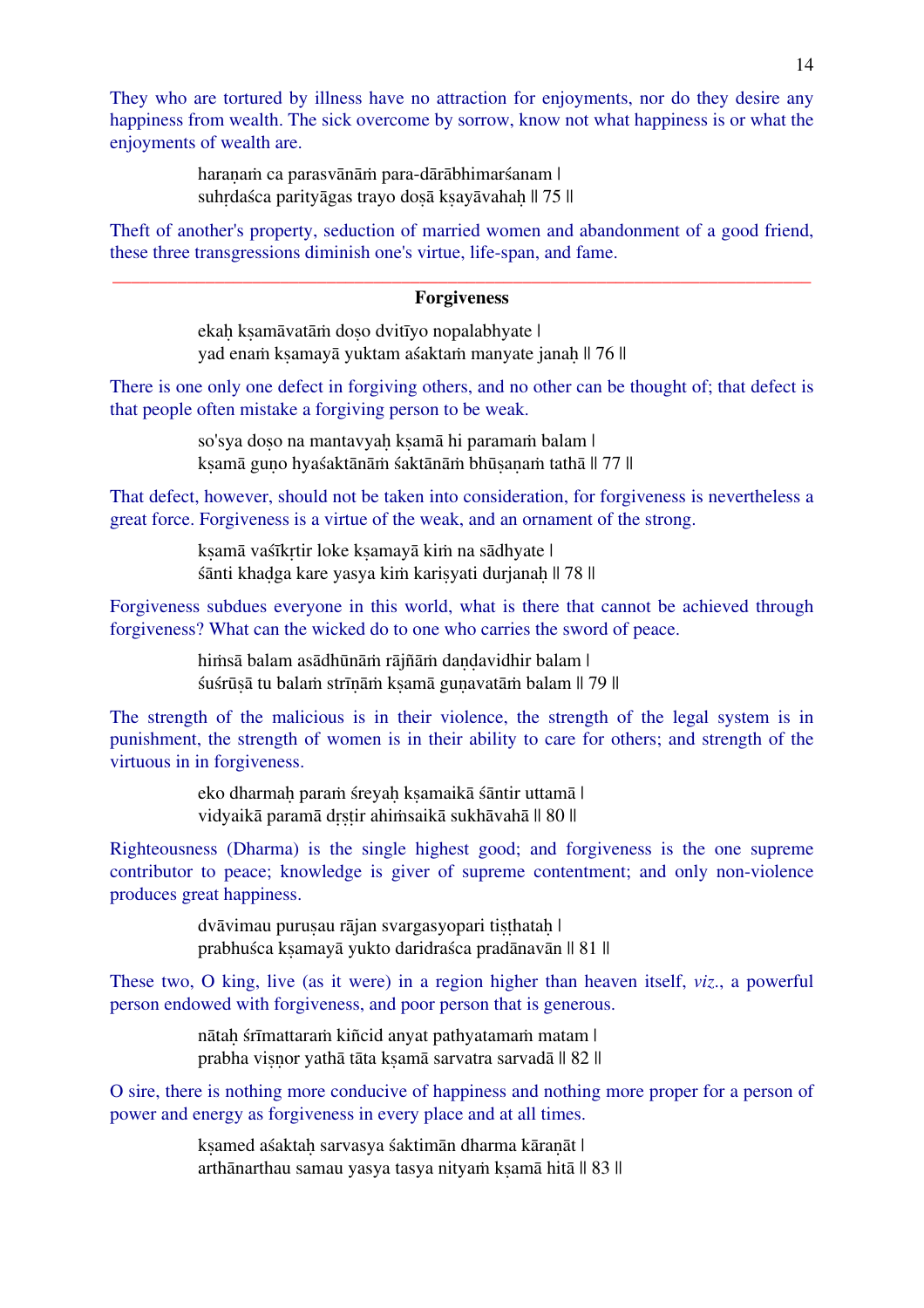One who is weak should forgive under all circumstances. One who is powerful should show forgiveness from motives of virtue; and one to whom the success or failure of aspirations is the same, is naturally forgiving.

#### \_\_\_\_\_\_\_\_\_\_\_\_\_\_\_\_\_\_\_\_\_\_\_\_\_\_\_\_\_\_\_\_\_\_\_\_\_\_\_\_\_\_\_\_\_\_\_\_\_\_\_\_\_\_\_\_\_\_\_\_\_\_\_\_\_\_\_\_\_\_\_\_\_\_\_ **Happiness**

sannāmātmani nityānām aiśvaryam yo'dhigacchati | na sa pāpaih kuto'narthair yujyate vijitendriyah || 84 ||

One who succeeds in gaining control over the  $six<sup>13</sup>$  that are always present in the mind attains self-mastery and never commits iniquity and therefore never suffers calamity.

arthāgamo nityam arogitā ca priyā ca bhāryā priya-vādinī ca | vaśyaśca putro'rthakārī ca vidyā sat jīva-lokasya sukhāni rājan || 85 ||

These six comprise worldly human happiness:– aquisition of wealth, uninterrupted health, a loving and sweet-talking spouse, an obedient child and knowledge that is beneficial.

> svadhītasya suyuddhasya sukrtasya ca karmanah | tapasaśca sutaptasya tasyānte sukhambedhate || 86 ||

The happiness that may be derived from a judicious course of study, from a battle fought virtuously, and from ascetic austerities performed rigidly, always increases at the end.

arogyam anrnyam avipravāsah sadbhir manusyaih saha samprayogah | sva pratyayā vrttir abhīta-vāsah sat jīvalokasya sukhāni rājan || 87 ||

Health, freedom from debt, living in one's own home, companionship with good people, regular employment, and living without fear, these six, comprise human happiness.

> sapta dosāh sadā rājñā hātavyā vyasanodayāh | astāvimāni harsasya navanītāni bhārata | vartamānāni drśyante tānyeva susukhānyapi || 88 || samāgamaśca sakhibhir mahāṁścaiva dhanāgamaḥ | putrena ca parisvaṅgah saṁnipātaśca maithune || 89 || samaye ca priyālāpah svayūthesu ca saṁnatih | abhipretasya lābhaśca pūjā ca janasaṁsadi || 90 ||

These eight, are the very cream of happiness, and these are available only here, *viz*., meeting with friends, acquiring of immense wealth, embracing one's offspring, sexual dalliance, conversation with friends in proper times, assisting in the advancement of persons belong to one's own party, the acquisition of what had been anticipated, and respect in society.

anarthakaṁ vipra-vāsaṁ gṛhebhyaḥ pāpaiḥ sandhiṁ paradārābhimarśam | dambham stainyam paiśunam madyapānam na sevate yah sa sukhī sadaiva || 91 ||

One who does not live away from home without cause, who does not make friends with nefarious people, who never attempts to seduce married women, who never displays arrogance, and who never commits a theft or shows ingratitude or indulges in drunkeness is always happy.

#### \_\_\_\_\_\_\_\_\_\_\_\_\_\_\_\_\_\_\_\_\_\_\_\_\_\_\_\_\_\_\_\_\_\_\_\_\_\_\_\_\_\_\_\_\_\_\_\_\_\_\_\_\_\_\_\_\_\_\_\_\_\_\_\_\_\_\_\_\_\_\_\_\_\_\_ **Exploitation**

sadime satsu jīvanti saptamo nopalabhyate | corāh pramatte jīvanti vyādhitesu cikitsakāh || 92 ||

 <sup>13</sup> *<sup>k</sup>āma* - selfish desire, *krodha* - anger, *moha* - delusion, *mada* - arrogance, *lobha* - greed, *mātsarya* - envy.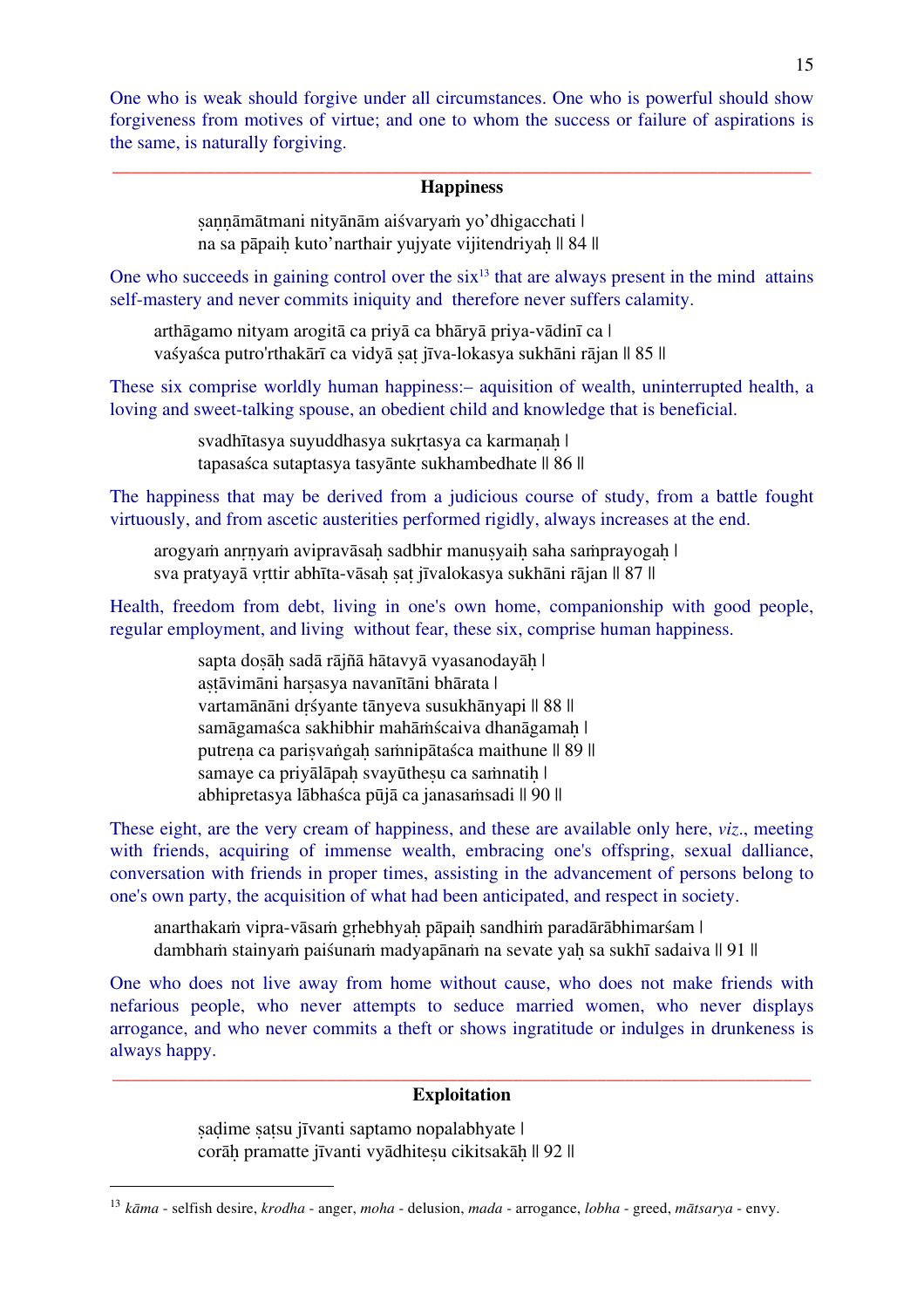pramadāḥ kāmayāneṣu yajamāneṣu yājakāḥ | rājā vivad amāneṣu nityaṁ mūrkheṣu paṇḍitāḥ || 93 ||

These six subsist upon the other six, there's no seventh: *viz*., thieves upon inattentive people; physicians on the sick; women upon lusty men; priests upon them that desire to make offerings to the gods; lawyers upon persons that dispute; and lastly scholars upon the ignorant.

#### \_\_\_\_\_\_\_\_\_\_\_\_\_\_\_\_\_\_\_\_\_\_\_\_\_\_\_\_\_\_\_\_\_\_\_\_\_\_\_\_\_\_\_\_\_\_\_\_\_\_\_\_\_\_\_\_\_\_\_\_\_\_\_\_\_\_\_\_\_\_\_\_\_\_\_ **Ingratitude**

sadete hyavamanyante nityam pūrvopakārinam | ācāryaṁ śikṣitāḥ śiṣyāḥ kṛta-dārāśca mātaram || 94 || nārī vigata kāmāstu kṛtārthāśca prayojakam | nāvaṁ nistīrṇa kāntārā āturaśca cikitsakam || 95 ||

These six quickly forget their benefactors, viz., graduated students, their teachers; married men, their mothers; men whose desires have been gratified, women; they who have achieved success, those that helped them; they who have crossed a river, the boat[man] (who carried them over); and patients that have been cured, their physicians!

#### \_\_\_\_\_\_\_\_\_\_\_\_\_\_\_\_\_\_\_\_\_\_\_\_\_\_\_\_\_\_\_\_\_\_\_\_\_\_\_\_\_\_\_\_\_\_\_\_\_\_\_\_\_\_\_\_\_\_\_\_\_\_\_\_\_\_\_\_\_\_\_\_\_\_\_ **Popularity**

na saṁrambhenārabhate'rthavargam ākāritah śaṁsati tathyameva | na mātrārthe rocayate vivādam nāpūjitah kupyati cāpyamūdhah || 96 ||

One who never boastfully strives to attain the three objects of human pursuit (virtue, success and pleasure), who when asked, tells the truth, who never quarrels, not even for the sake of friends, and who never becomes angry though slighted, is reckoned as being wise.

na yo'bhyasūyaty-anukampate ca na durbalah prātibhāvyam karoti | nātyāha kiñcit kṣamate vivādaṁ sarvatra tādṛg labhate praśaṁsām || 97 ||

One who bears no malice towards others but is kind to all, who never engages in disputes with others that are more powerful, who never speaks arrogantly, and quickly forgets a quarrel is praised everywhere.

yo noddhatam kurute jātu vesam na paurusenāpi vikatthate'nyān | na mūrcchitah katukānyāha kiñcit priyam sadā tam kurute jano'pi || 98 ||

That person who never assumes an arrogant appearance<sup>14</sup>, who never engages in self-praise in front of others, and never speaks harshly to others even when enraged, is admired by all.

deśācārān samayāñ jāti-dharmān bubhūṣate yastu parāvarajñaḥ | sa tatra tatrādhigataḥ sadaiva mahājanasyādhipatyaṁ karoti || 99 ||

One who strives to obtain a knowledge of the customs of different countries, and also the languages of different nations, and of the usages of different communities, has a broad general knowledge and is sure to gain ascendancy everywhere in society.

ya ātmanāpatra-pate bhrśam narah sa sarva lokasya gurur bhavaty-uta | ananta tejāḥ sumanāḥ samāhitaḥ svatejasā sūrya ivāvabhāsate || 100 ||

That person who feels shame (regret) without hesitation [when errors are committed] is highly respected by everyone. Possessed of boundless energy and a pure heart and focussed within, he radiates energy like the Sun.

<sup>&</sup>lt;sup>14</sup> Assuming an arrogant appearance in terms of the clothes one wears, the vehicles that one drives and the accessories one possesses and displays.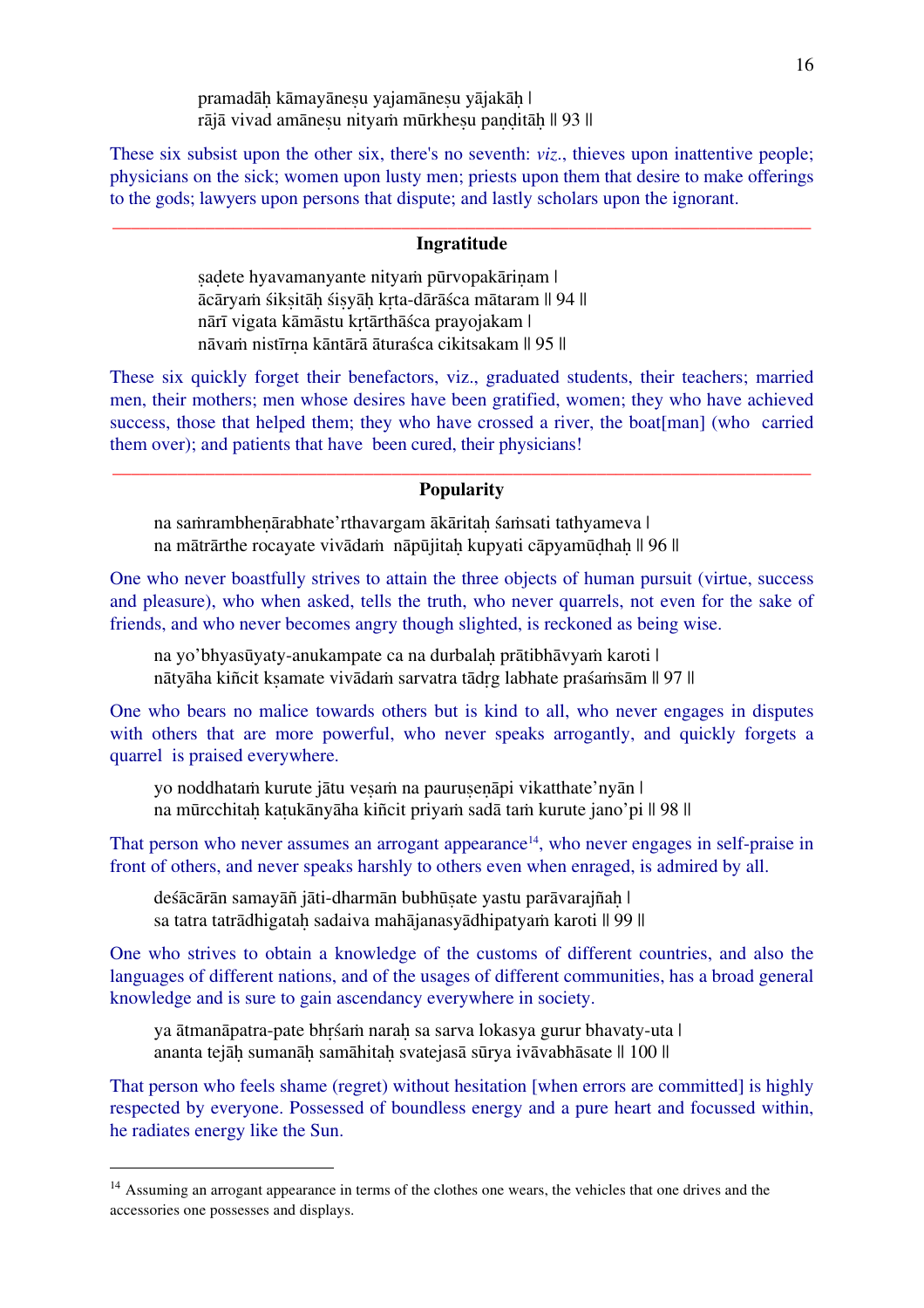yah sarva bhūta praśame nivistah satyo mrdur dāna krechuddha bhāvah | atīva sa jñāyate jñāti-madhye mahā-maṇirjātya iva prasannaḥ || 101 ||

One who is intent upon promoting peace with all living creatures, who is truthful, gentle, charitable, and pure in mind is well-regarded among kinsfolk like a pleasing precious gem of the purest quality from the best of mines. \_\_\_\_\_\_\_\_\_\_\_\_\_\_\_\_\_\_\_\_\_\_\_\_\_\_\_\_\_\_\_\_\_\_\_\_\_\_\_\_\_\_\_\_\_\_\_\_\_\_\_\_\_\_\_\_\_\_\_\_\_\_\_\_\_\_\_\_\_\_\_\_\_\_\_

#### **Anger**

dvāvimau kantakau tīksnau śarīra pariśosanau | yaścādhanah kāmayate yaśca kupyaty-anīśvarah || 102 ||

These two are like sharp thorns afflicting the body:— a poor person who craves for expensive items, and an ineffective person giving way to anger.

> daivatesu ca yatnena rājasu brāhmanesu ca | niyantavyah sadā krodho vrddha bālāturesu ca || 103 ||

One should, with every effort, control one's anger against the gods, politicians, priests, senior citizens, children, and those that are helpless.

#### \_\_\_\_\_\_\_\_\_\_\_\_\_\_\_\_\_\_\_\_\_\_\_\_\_\_\_\_\_\_\_\_\_\_\_\_\_\_\_\_\_\_\_\_\_\_\_\_\_\_\_\_\_\_\_\_\_\_\_\_\_\_\_\_\_\_\_\_\_\_\_\_\_\_\_ **Good Conduct**

na vairam uddīpayati praśāntaṁ na darpam ārohati nāstam eti | na durgato'smīti karoti manyuṁ tam ārya-śīlaṁ param āhuragryam || 104 ||

One who never stirs up old hostilities, who behaves neither arrogantly nor with too much humility, and who, even when fallen on hard times, never commits an improper act, is considered by respectable people to be a person of good conduct.

na sve sukhe vai kurute praharsam nānyasya duḥkhe bhavati pratītaḥ | dattvā na paścāt kurute'nutāpaṁ na katthate sat puruṣārya śīlaḥ || 105 ||

One who never rejoices in one's personal happiness, nor delights in another's misery, and who never regrets after having made a gift, is said to be a noble person of good conduct.

dambhaṁ mohaṁ matsaraṁ pāpa kṛtyaṁ rāja-dviṣṭaṁ paiśunaṁ pūga-vairam | mattonmattair durianaiścāpi vādaṁ vah prajñāvān variavetsa pradhānah || 106 ||

That intelligent person who relinquishes pride, self-delusion, jealousy, harmful acts, disloyalty towards elected leaders, calumny, enmity with many, and also never antagonises those that are drunk, mad and wicked is a leader.

damaṁ śaucaṁ daivataṁ maṅgalāni prāyaścittaṁ vividhāṅ-lloka-vādān | etāni yah kurute naityakāni tasyotthānam devatā rādhayanti || 107 ||

The devatas rise up and bestow prosperity upon one who daily practices self-restraint (discipline), cleanliness, auspicious rites, worship of the devas, expiatory ceremonies<sup>15</sup>, and other rites of universal benefit.

samair vivāham kurute na hīnaiḥ samaih sakhyam vyavahāram kathāśca | gunair viśistāmśca purodadhāti vipaścitas tasya nayāh sunītāh || 108 ||

The works of that learned person are well-conceived and well-applied who forms matrimonial alliances with persons of equal social standing and not with those that are inferior, who

<sup>&</sup>lt;sup>15</sup> Expiatory ceremonies are those done to atone for transgressions done after acknowledging personal culpability.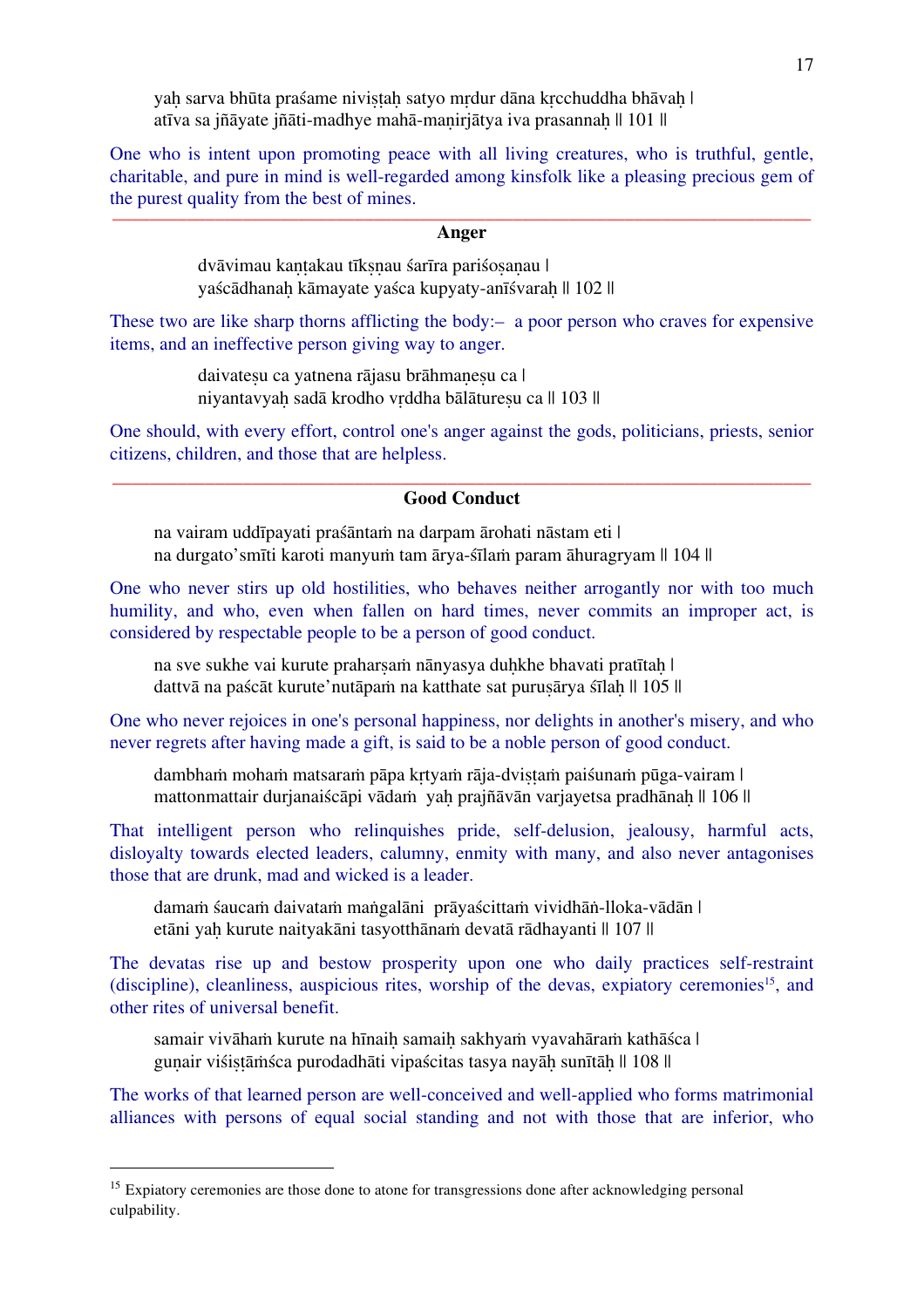always promotes those that are more qualified, and who converses with, transacts with, and makes friendships with persons of equal social standing. \_\_\_\_\_\_\_\_\_\_\_\_\_\_\_\_\_\_\_\_\_\_\_\_\_\_\_\_\_\_\_\_\_\_\_\_\_\_\_\_\_\_\_\_\_\_\_\_\_\_\_\_\_\_\_\_\_\_\_\_\_\_\_\_\_\_\_\_\_\_\_\_\_\_\_

#### **The Numbers**

ekayā dve viniścitya trīṁścaturbhir vaśe kuru | pañca jitvā viditvā satsapta hitvā sukhī bhava || 109 ||

Discriminating the *two* by means of the *one*, bring under your subjugation the *three* by means of *four*, and also conquering the *five* and knowing the *six*, and abstaining from the *seven*, be happy.16

> trividhaṁ narakasyedaṁ dvāraṁ nāśanam ātmanah | kāmah krodhas tathā lobhas tasmād etat trayam tyajet || 110 ||

These three, besides, being destructive to one's own self, are the gates of hell<sup>17</sup>, *viz.*, selfishdesires18 (*kāma*), anger (*krodha*), and stinginess (*lobha*). Therefore, every one should renounce them all.

> catvāryāha mahārāja sadyaskāni brhaspatih | pṛcchate tridaśendrāya tānīmāni nibodha me || 111 || devatānāṁ ca saṅkalpam anubhāvaṁ ca dhīmatām | vinayaṁ kṛta-vidyānāṁ vināśaṁ pāpa-karmaṇām || 112 ||

On being asked by the king of the celestials, Brihaspati, O mighty king declared four things capable of fructifying or occurring within a single day, *viz*., the resolve of the gods, the comprehension of the intelligent, the humility of the learned, and the destruction of the wicked.

> pañcaiva pūjayaṅlloke yaśaḥ prāpnoti kevalam | devān pitrn manusvāmsca bhiksūn atithi pañcamān || 113 ||

By serving these five, great fame can be attained in this world, *viz*., the devas, the pitris (ancestors), fellow citizens, sanyasis (monks) and stangers $19$ .

> pañca tvānugamiṣyanti yatra yatra gamiṣyasi | mitrāny amitrā madhyasthā upajīvyopajīvinah || 114 ||

These five follow you wherever you go, *viz*., friends, enemies, those that are indifferent, dependents, and those that are entitled to maintenance.

> ṣaḍ-doṣāḥ puruṣeṇeha hātavyā bhūtim icchatā | nidrā tandrī bhayaṁ krodha ālasyaṁ dīrgha-sūtratā || 115 ||

These six faults should be avoided by those who wish to attain prosperity, *viz*., [excessive] sleep, lethargy, fear, anger, indolence and procrastination.

<sup>&</sup>lt;sup>16</sup> **One** = *buddhi* - intelligence, **two** = *kartavya/akartavya* - duties to be done and not done, **three** = enemy, friend and neutral, **four** = means of conflict resolution:– *sāma* - discussion, *dāna* - negotiation, *bheda* separation, *danda* - sanctions; **five** = senses,  $\dot{s}$ **ix** = the six measures of royal policy (guna, viz.) *sandhiin* alliance, vigraham - war, yānam - marching, āsanam - halting, dvaidhībhāvam - dividing the army, samśrayam *-* seeking protection*.* **seven** = promiscuous sex, gambling, hunting, alcohol, vilification, unjustly hurting others, accumulating wealth unjustly.

<sup>&</sup>lt;sup>17</sup> Hell - *naraka* - mythologically is a purgatory, but also refers to a mental and social hellish state of one's own creation here and now.

<sup>&</sup>lt;sup>18</sup> *kāma* is often translated as "lust" but it literally means "desire," and as an obstacle to spiritually it refers to desire that is self-referent and hankering. In a sexual sense it means using others for one's own self-gratification.

<sup>&</sup>lt;sup>19</sup> The term "*atithi*" literally means one who unexpectedly arrives seeking or requiring hospitality.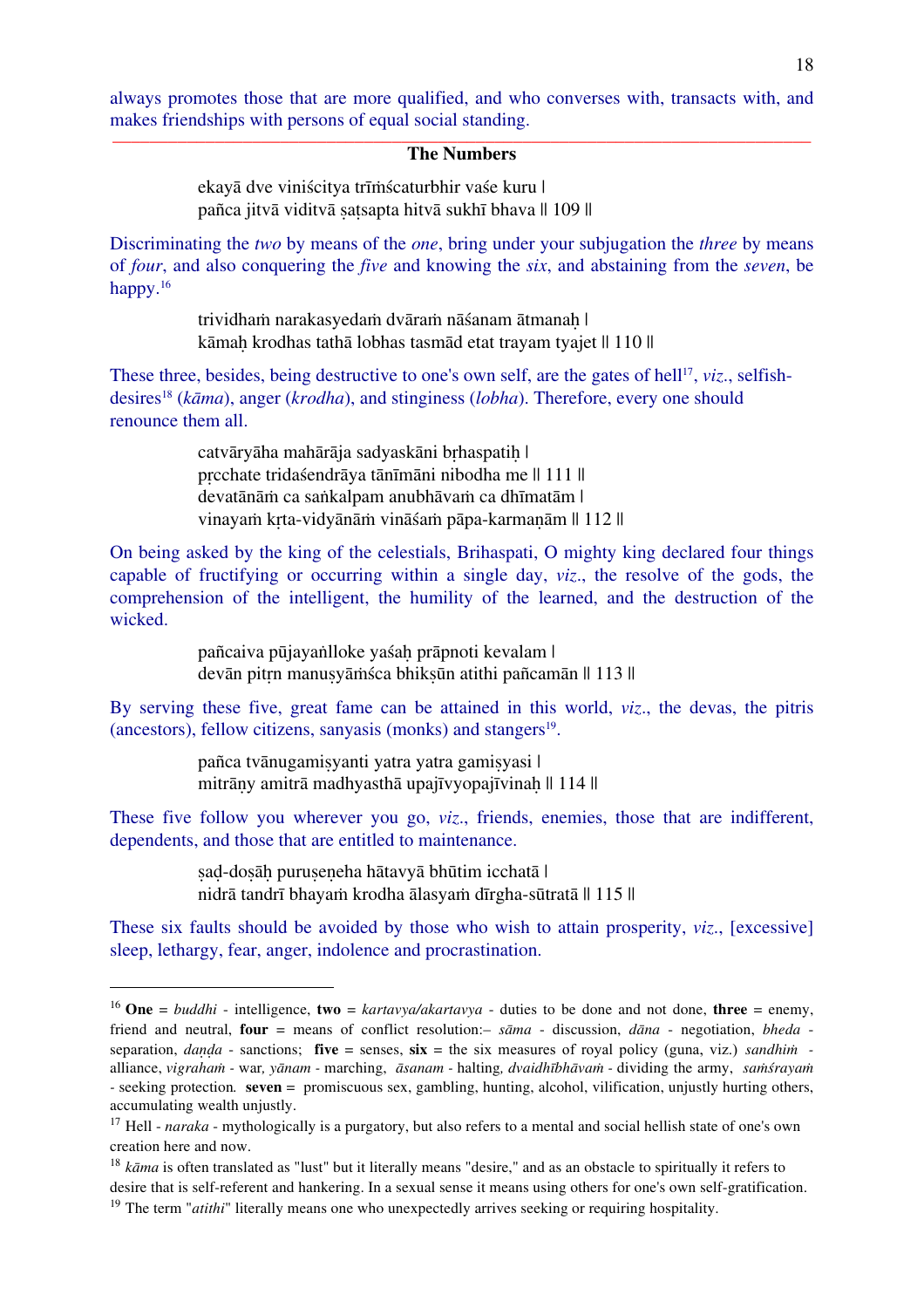sad imān puruso jahyādbhinnām nāvam ivārnave | apravaktāram ācāryam anadhīyānam rtvijam || 116 || arakṣitāraṁ rājānaṁ bhāryāṁ cāpriya-vādinīm | grāma kāmaṁ ca gopālaṁ vana kāmaṁ ca nāpitam || 117 ||

These six should be renounced like a sinking ship, *viz*., a guru that cannot expound the scriptures, a priest that is uneducated, a Government that is unable to protect it's citizens, an abusive spouse, a cow-herd that doesn't wish to leave the village, and a barber<sup>20</sup> that wishes to renounce a village for the woods.

> sad eva tu gunāh puṁsā na hātavyāh kadācana | satyam dānam anālasyam anasūyā kṣamā dhrtih || 118 ||

These six qualities should never ever be neglected, *viz*., truth, liberality, diligence, benevolence, forgiveness and patience.

> ativādo'timānaśca tathā tyāgo narādhipa | krodhaścātivivitsā ca mitra-drohaśca tāni sat || 119 || eta evāsayastīkṣṇāḥ kṛntanty-āyūṁṣi dehinām | etāni mānavān-ghnanti na mṛtyur-bhadram-astu te || 120 ||

'Excess of pride, excess in argumentation, excess in eating, giving way to anger, the uncontrolled pursuit of enjoyment, and conflict between friends — these, O king, are six sharp swords that shorten one's lifespan. It is these which kill people, and not death.

#### \_\_\_\_\_\_\_\_\_\_\_\_\_\_\_\_\_\_\_\_\_\_\_\_\_\_\_\_\_\_\_\_\_\_\_\_\_\_\_\_\_\_\_\_\_\_\_\_\_\_\_\_\_\_\_\_\_\_\_\_\_\_\_\_\_\_\_\_\_\_\_\_ **Speech**

dve karmaṇī naraḥ kurvann asmiṇlloke virocate | abruvan paruṣaṁ kiñcid asato nārthayaṁs tathā || 121 ||

A person may attain particular fame in this world by doing two things, *viz*., by refraining from any form of vindictive speech and by avoiding [the company of] those that are wicked.

> vāk-saṁyamo hi nrpate suduskaratamo matah | arthavacca vicitraṁ ca na śakyaṁ bahu bhāṣitum || 122 ||

To control speech, it is said, is the most difficult thing. It is not easy to hold a long conversation while speaking meaningful and delightful words.

> abhyāvahati kalyāṇaṁ vividhā vāksubhāṣitā | saiva durbhāṣitā rājannanarthāyopapadyate || 123 ||

Well-spoken words are productive of many beneficial results; and vicious speech, O king, is the cause of many evils.

> saṁrohati śarair viddhaṁ vanaṁ paraśunā hatam | vācā duruktam bībhatsam na samrohati vāk ksatam || 124 ||

A forest shredded by arrows, or cut down by axes may again grow, but one's heart wounded by harsh words never recovers.

> karninālīka nārācā nirharanti śarīratah | vāksalyas tu na nirhartum śakyo hrdiśayo hi sah || 125 ||

<sup>&</sup>lt;sup>20</sup> Barbers in the old pre-media days served a major social function in respect of their services. As the most socially mobile of the community they were the purveyors of news, gatherers of information, they acted as gobetweens to resolve conflicts, as mediators in marriages, and of course the best sources of gossip and scandal! So a disinterested or reclusive barber was useless to the community and should be renounced.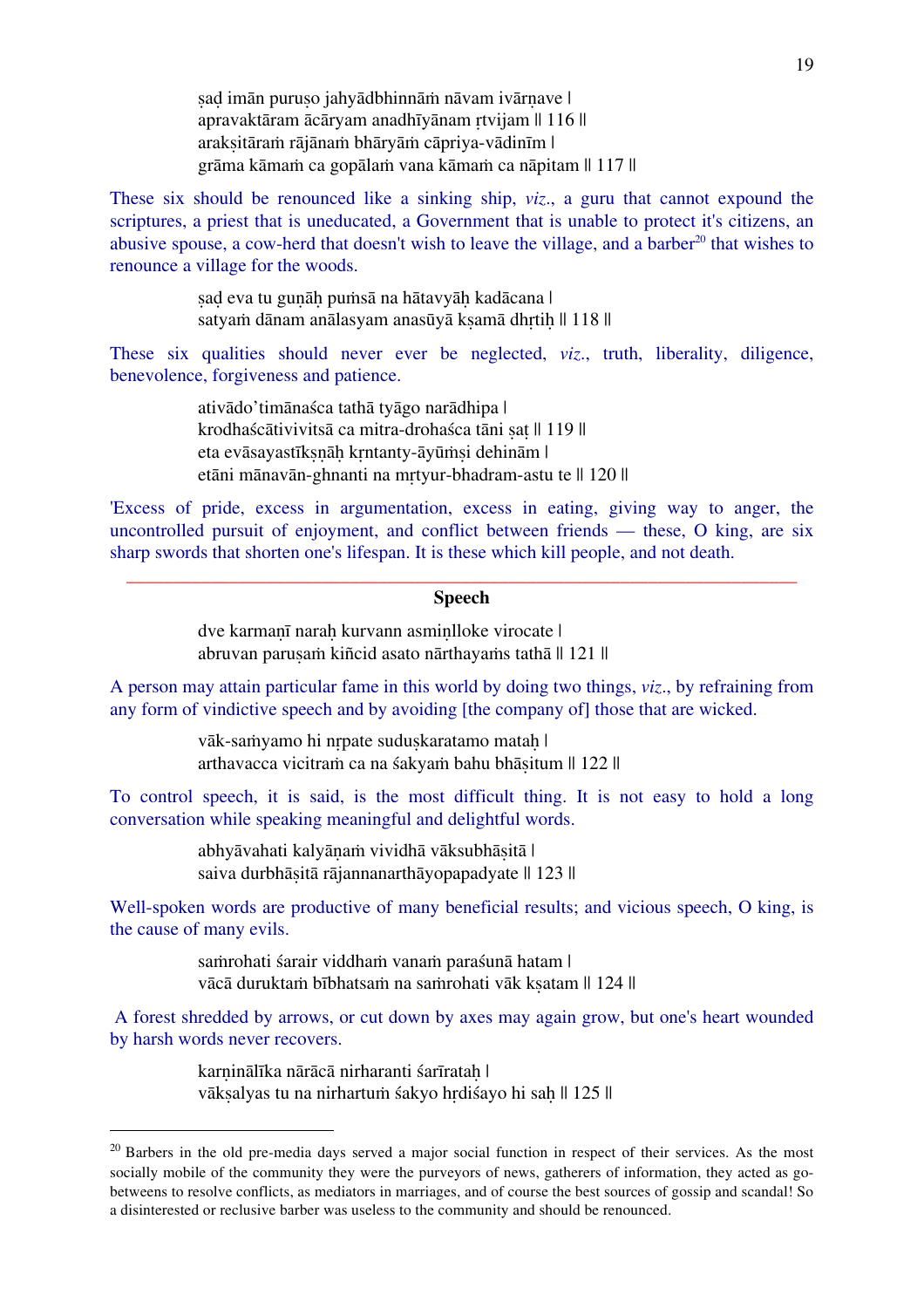Missiles such as arrows, bullets and darts, can be easily extracted from the body, but the dagger of hateful speech, plunged deep into the heart is incapable of being extracted.

> vāksāyakā vadanān niṣpatanti yair āhataḥ śocati rātry-ahāni | parasya nāmarmasu te patanti tān paṇḍito nāvasṛjet pareṣu || 126 ||

Word-arrows are shot from the mouth; smitten by them, one grieves day and night. A learned person should never discharge such arrows, for they rend the very vitals of others.

ativādam tu yo na pravaden na vādayed yo nāhatah pratihanyān na ghātayet | yo hantu kāmasya na pāpam icchet tasmai devāḥ spṛhayanty-āgatāya || 127 ||

The gods themselves desire the company of one who, severely abused, returns not the abuse nor takes revenge through others, or who being struck doesn't return the blow nor causes others to do it, and who wishes not the slightest injury to the aggresor.

avyāhṛtaṁ vyāhṛtācchreya āhuḥ satyaṁ vaded vyāhṛtaṁ tad dvitīyam | priyam vaded vyāhrtam tat trtīvam dharmyam vaded vyāhrtam taccaturtham || 128 ||

Silence, it is said, is better than speech, if speak you must, then it is better to say the truth; if truth is to be said, it is better to say what is agreeable; and if what is agreeable is to be said, then it is better to say what is consistent with morality (*Dharma*).

#### \_\_\_\_\_\_\_\_\_\_\_\_\_\_\_\_\_\_\_\_\_\_\_\_\_\_\_\_\_\_\_\_\_\_\_\_\_\_\_\_\_\_\_\_\_\_\_\_\_\_\_\_\_\_\_\_\_\_\_\_\_\_\_\_\_\_\_\_\_\_\_\_\_\_\_ **Success & Failure**

ekam hanyān na vā hanyād isur mukto dhanusmatā | buddhir buddhimat-otsṛṣṭā hanyād rāṣṭraṁ sarājakam || 129 ||

When a bowman shoots an arrow, he may or may not succeed in killing even a single person, but when an intelligent individual applies his intelligence (viciously); he may destroy an entire principality along with the ruler.

> yasmai devāḥ prayacchanti puruṣāya parābhavam | buddhiṁ tasyāpakarṣanti so'pācīnāni paśyati || 130 ||

If the gods wish someone to be defeated, they first cloud his intelligence, and it is for this reason that one becomes enamoured of dissolute activities.

> buddhau kaluṣa bhūtāyāṁ vināśe pratyupasthite | anayo naya saṅkāśo hṛdayān nāpasarpati || 131 ||

When destruction is immanent, the intelligence becomes confused, and wrong, appearing like right, firmly grips the mind.

> na devā dandam ādāya raksanti paśupālavat | yam tu raksitum icchanti buddhyā saṁvibhajanti tam || 132 ||

The gods do not protect people, by taking up clubs in their hands after the manner of herdsmen; unto those, however, whom they wish to protect, they grant intelligence [to make the right decisions].

> yathā yathā hi puruṣaḥ kalyāṇe kurute manaḥ | tathā tathāsya sarvārthāh sidhyante nātra saṁsayah || 133 ||

Whatever beneficial works a person intensely applies the mind to, those works will surely yield positive results, without a doubt.

nainam chandāṁsi vṛjināt tārayanti māyā-vinaṁ māyayā vartamānam | nīḍaṁ śakuntā iva jāta-pakṣāśchandāṁsy enaṁ prajahaty antakāle || 134 ||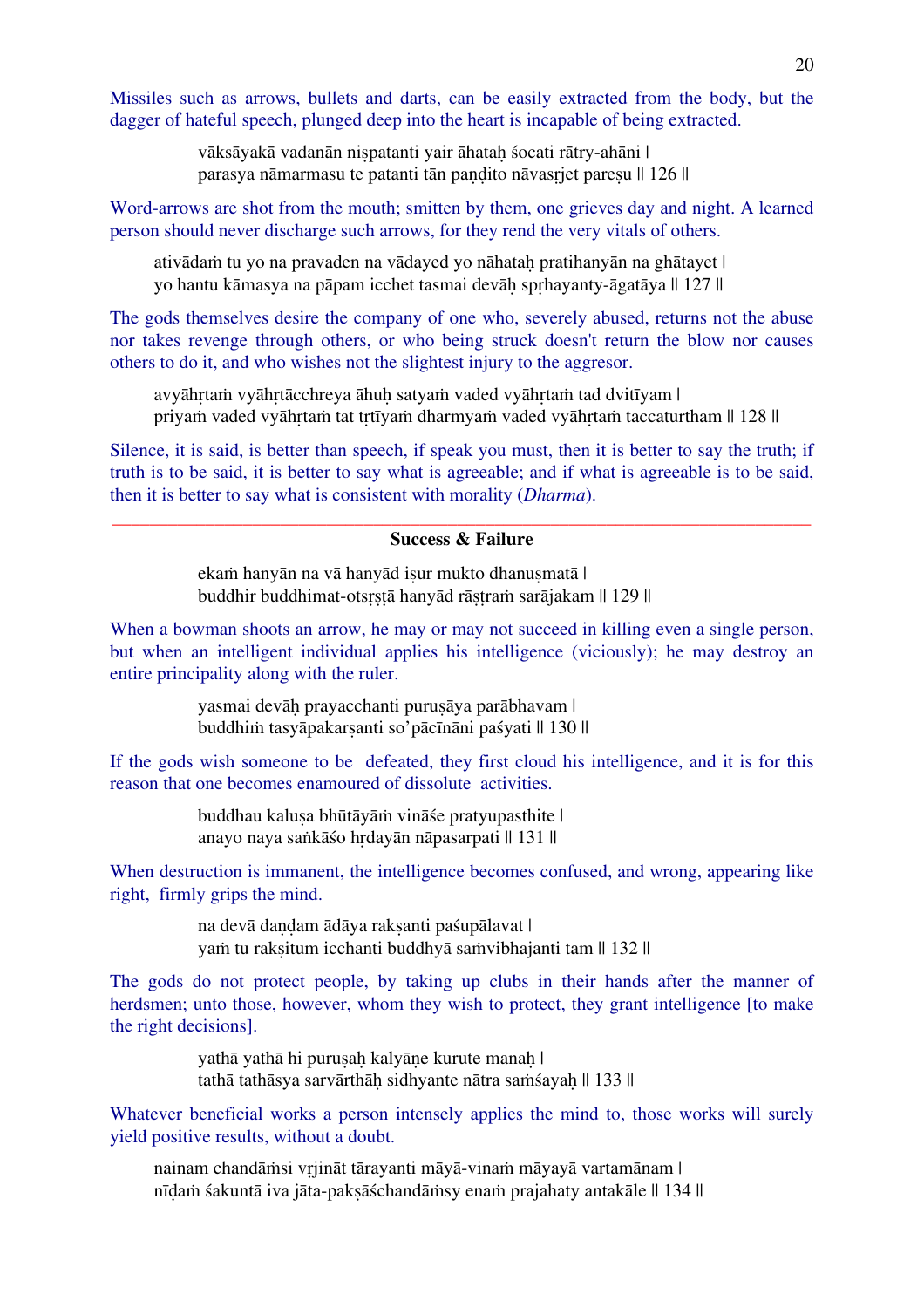The Vedas never rescue from sin a deceitful person living by defraud. On the other hand, they forsake him while he is on his death-bed, like newly fledged birds forsaking their nests<sup>21</sup>.

madyā-pānaṁ kalahaṁ pūga-vairaṁ bhāryāpatyor antaraṁ jñāti-bhedam | rāja-dvistam strī-pumāmsor vivādam varjyāny-āhuryaśca panthāḥ praduṣṭaḥ || 135 ||

Drinking alcohol, quarrels, enmity with large numbers of people, fomenting domestic disputes — between couples and relatives, and creating conflict between men and women, disloyalty to the state — these and all paths that are iniquitous and should be avoided.

> divasenaiva tat kuryād yena rātrau sukhaṁ vaset | aṣṭa māsena tat kuryādy ena varṣāḥ sukhaṁ vaset || 136 ||

Do that during the day which may enable you to pass the night in happiness; and do that during eight months of the year which may enable you to pass the four months of the monsoon $22$  happily.

> pūrve vayasi tat kuryād yena vrddhah sukham vaset | yāvaj jīvena tat kuryād yena pretya sukhaṁ vaset || 137 ||

Do that during youth which will ensure a happy old age; and do that during your whole life here which may enable you to live happily hereafter.

#### \_\_\_\_\_\_\_\_\_\_\_\_\_\_\_\_\_\_\_\_\_\_\_\_\_\_\_\_\_\_\_\_\_\_\_\_\_\_\_\_\_\_\_\_\_\_\_\_\_\_\_\_\_\_\_\_\_\_\_\_\_\_\_\_\_\_\_\_\_\_\_\_\_\_\_ **Conquest**

akrodhena jayet krodham asādhuṁ sādhunā jayet | jayet kadaryam dānena jayet satyena cānrtam || 138 ||

Anger must be conquered by forgiveness; and the unscrupulous must be conquered by honesty; the miser must be conquered by liberality, and falsehood must be conquered by truth.

> na svapnena jayen nidrāṁ na kāmena striyaṁ jayet | nendhanena jayed agniṁ na pānena surāṁ jayet || 139 ||

One cannot conquer sleep by lying down; women by fulfilment of desires; fire by piling on fuel and wine by drinking.

> avisaṁvādanaṁ dānaṁ samayasyāvyatikramaḥ | āvartayanti bhūtāni samyak praṇihitā ca vāk || 140 ||

Honesty, generosity, observance of the protocols of social intercourse, and well-controlled speech, bring everyone under subjugation.

> priyo bhavati dānena priya-vādena cāparaḥ | mantraṁ mūla-balenānyo yah priyah priya eva sah || 141 ||

One becomes agreeable by gifts, another by compliments and praises, a third by the force of incantations and drugs. One however, that is naturally agreeable, always remains so.

#### \_\_\_\_\_\_\_\_\_\_\_\_\_\_\_\_\_\_\_\_\_\_\_\_\_\_\_\_\_\_\_\_\_\_\_\_\_\_\_\_\_\_\_\_\_\_\_\_\_\_\_\_\_\_\_\_\_\_\_\_\_\_\_\_\_\_\_\_\_\_\_\_\_\_\_ **Friends & Foes**

trnolkayā jñāyate jāta-rūpaṁ vrtena bhadro vyavahārena sādhuh | śūro bhayeṣv arthakṛcchreṣu dhīraḥ kṛcchrāsvāpatsu suhṛdaścārayaśca || 142 ||

 $21$  The implication is that the teaching of the Vedas help one to cross the ocean of relative existence and to afford a higher rebirth, if one disregards their ethical teaching then one will be reborn in lower birth with great suffering.  $^{22}$  During the four months of the monsoon the roads were impassable and working on the land was impossible and access to facilities was limited, so one had to remain in one place and had to have made good provision for those four months.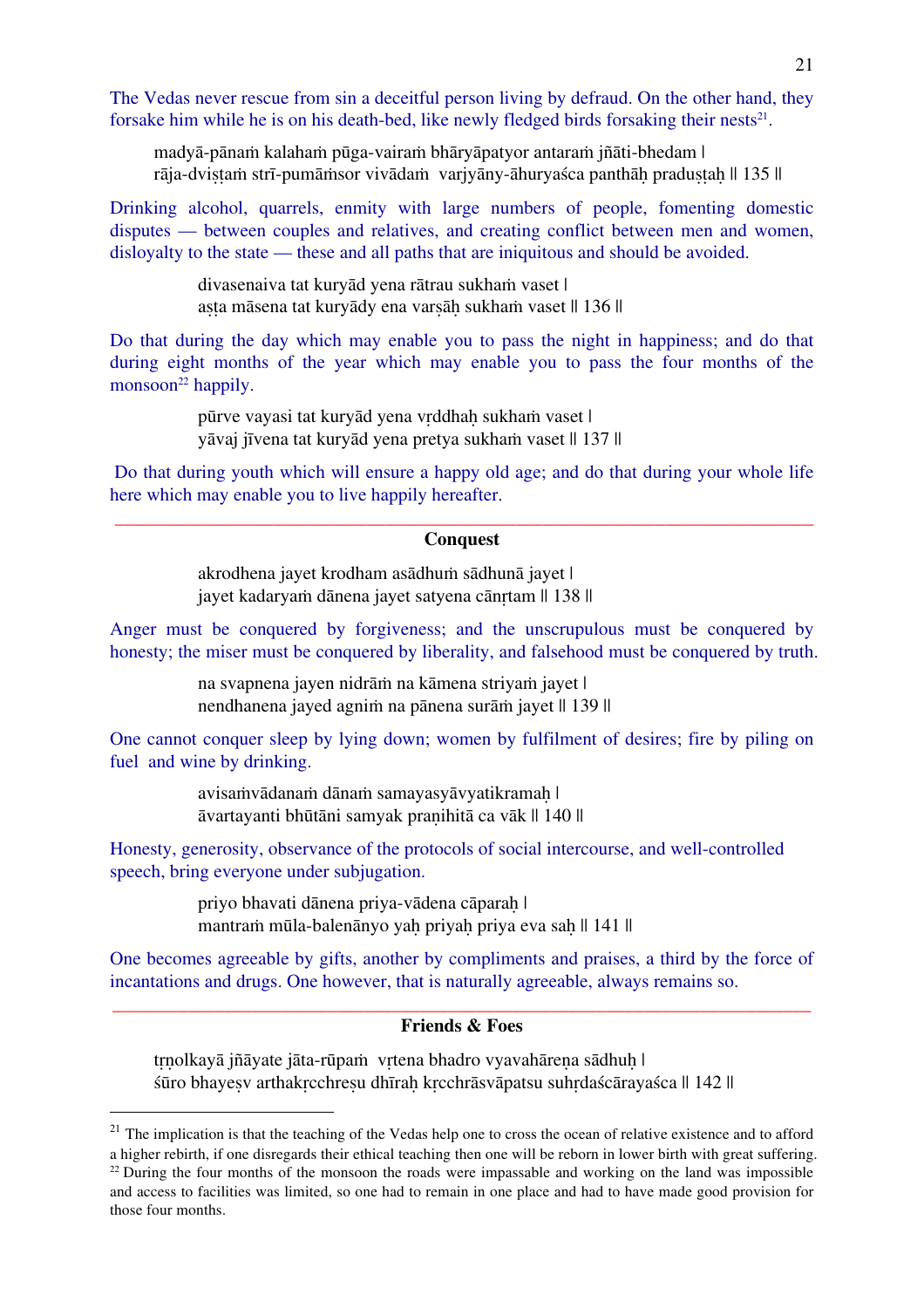Gold is tested by fire; a noble by good comportment; an honest person by good conduct. A brave person is tested during disasters; a rich person in times of adversity; and friends and foes in times of calamity.

na tan mitraṁ yasya kopād bibheti yad vā mitraṁ śaṅkitenopacaryam | yasmin mitre pitarīvāśvasīta tad vai mitraṁ saṅgatānītarāṇi || 143 ||

One whose anger inspires fear is not a friend, neither is one who is to be waited upon with fear. One however, on whom one can repose confidence as on a parent, is a true friend. Other friendships are nominal connections.

> yadi ced apyasambandho mitra bhāvena vartate | sa eva bandhus tan mitram sā gatis tat parāyanam || 144 ||

One who acts like a friend, even though unconnected by birth or blood, is a true friend, a real refuge and a protector.

> calacittasya vai puṁso vrddhān anupasevatah | pāriplavamater nityam adhruvo mitra saṅgrahaḥ || 145 ||

One whose mind is unsteady, or never serves the aged, or who is of a restless disposition cannot make real stable friendships.

> akasmād eva kupyanti prasīdanty animittataḥ | śīlam etad asādhūnām abhraṁ pāriplavaṁ yathā || 146 ||

Those who suddenly give way to anger and are gratified without sufficient cause; are untrustworthy like clouds that are so inconstant.

> satkrtāśca krtārthāśca mitrānām na bhavanti ye | tān mrtānapi kravyādāh krtaghnān nopabhuñjate || 147 ||

Even the birds of prey abstain from touching the dead bodies of those who having been well served and benefited by friends, show ingratitude to them.

> arthayed eva mitrāṇi sati vāsati vā dhane | nānarthayan vijānāti mitrāṇāṁ sāra phalgutām || 148 ||

Be you poor or be you rich, you should always respect your friends. Until the opportunity for some service arises, the sincerity or otherwise of friends cannot be known.

> dvesyo na sādhur bhavati na medhāvī na paṇḍitaḥ | priye śubhāni karmāṇi dveṣye pāpāni bhārata || 149 ||

An adversery is never regarded as honest or intelligent or wise [even though being so]. One attributes everything good to loved ones; and everything evil to those one hates.

> yayościttena vā cittaṁ naibhṛtaṁ naibhṛtena vā | sameti prajñayā prajñā tayormaitrī na jīryate || 150 ||

The friendship of those persons never cools, whose feelings, secret pursuits and pleasures, and mental intrests accord in every respect [with your own].

> krtajñaṁ dhārmikaṁ satyam akṣudraṁ drdha bhaktikam | jitendriyaṁ sthitaṁ sthityāṁ mitram atyāgi ceṣyate || 151 ||

A friend should be one who is grateful, virtuous, truthful, magnanimous, stable, devoted, self-controlled, always dignified and one who never forsakes a friend.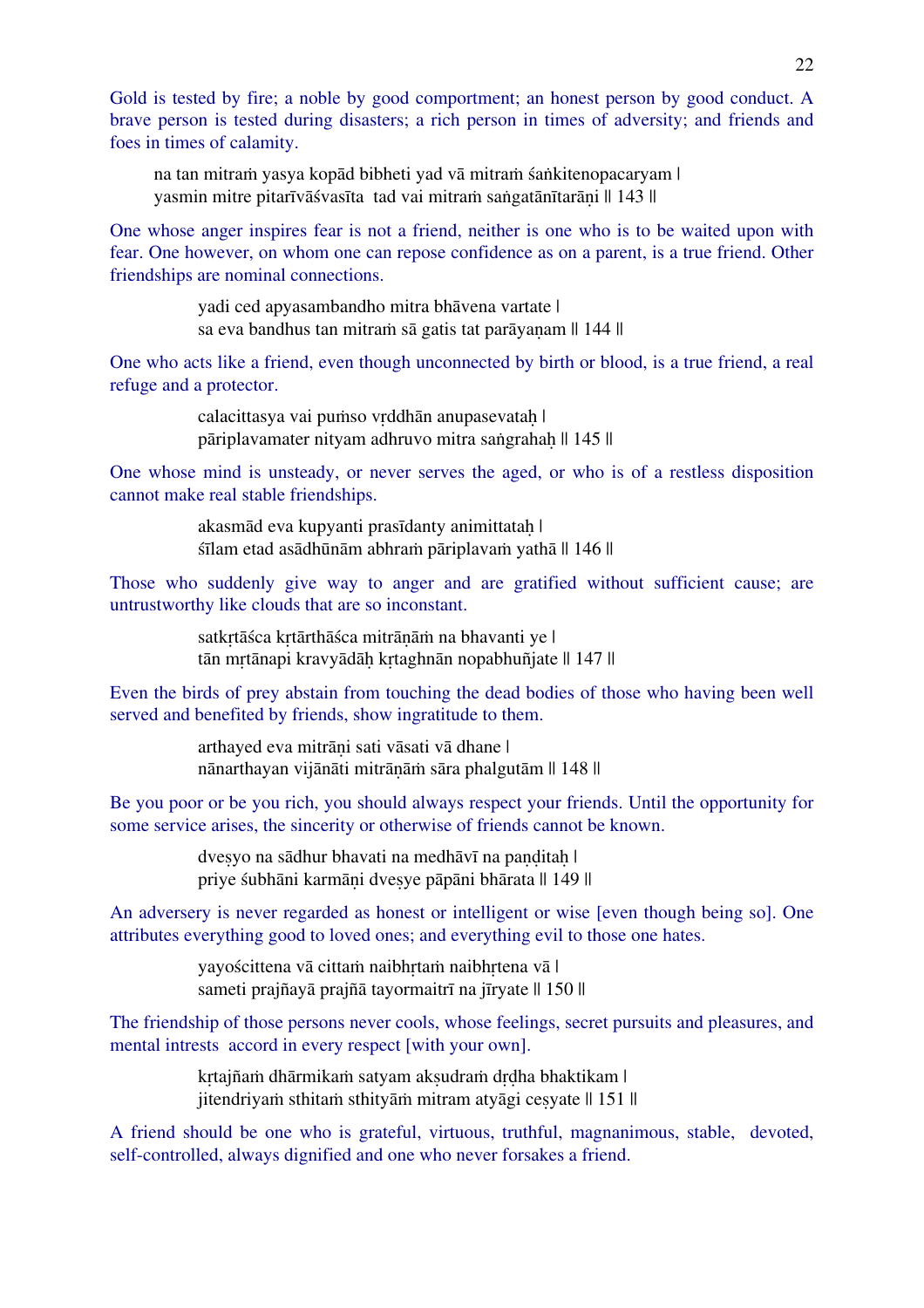nivartamāne sauhārde prītir-nīce praṇaśyati | yā caiva phala-nirvrttih sauhrde caiva yat sukham  $\parallel$  152  $\parallel$ 

When the reason that has caused a friendship is over, the friendship of those that are mean, the beneficial result of that connection, and the happiness also derivable from it, all come to an end.

> yatate cāpavādāya yatnam ārabhate ksaye | alpe'py apakṛte mohān na śāntim upagacchati || 153 ||

They then begin to speak ill of their (erstwhile) friends and endeavor to inflict loss on them, and whether the loss be big or small, they fail to obtain any [personal] peace.

#### \_\_\_\_\_\_\_\_\_\_\_\_\_\_\_\_\_\_\_\_\_\_\_\_\_\_\_\_\_\_\_\_\_\_\_\_\_\_\_\_\_\_\_\_\_\_\_\_\_\_\_\_\_\_\_\_\_\_\_\_\_\_\_\_\_\_\_\_\_\_\_\_\_\_\_ **Nobility**

dhrtarāstra uvāca ||

mahākulānāṁ spṛhayanti devā dharmārtha vṛddhāśca bahu śrutāśca | prcchāmi tvām vidura praśnam etam bhavanti vai kāni mahākulāni || 154 ||

Dhritarashtra said:– "The gods, they that regard both virtue and success and they that are possessed of great learning, express a liking for noble families. I ask you, O Vidura, this question, — which are those families that are called noble?"

vidura uvāca ||

tapo damo brahma-vittvaṁ vitānāḥ puṇyā vivāhāḥ satatānnadānam | yesvevaite sapta gunā bhavanti samyagvrttāstāni mahākulāni || 155 ||

Vidura said:– "Asceticism, discipline, knowledge of the *Vedas*, sacrifices, worthy marriages, and the regular feeding of people — those families in which these seven exist or are duly practiced, are regarded as noble.

yesām na vrttam vyathate na yonir vrtta prasādena caranti dharmam | ye kīrtim icchanti kule viśistām tyaktānrtās tāni mahā-kulāni || 156 ||

There are noble families who never deviate from doing the right thing, whose deceased ancestors are never pained [by witnessing the wrong-doings of their descendants], who cheerfully practice Dharma, who desire to enhance the unalloyed fame of their lineage, and who avoid every kind of deception.

aṣṭau guṇāh puruṣaṁ dīpayanti prajñā ca kaulyaṁ ca damaḥ śrutaṁ ca l parākramaścābahu bhāṣitā ca dānaṁ yathā śakti kṛtajñatā ca || 157 ||

Wisdom, good lineage, self-discipline, learning, competency, absence of talkativeness, generosity to the extent of one's ability, and gratitude — these eight qualities shed a luster upon their possessor.

prāpnoti vai vittam asadbalena nityotthānāt prajñayā paurusena | na tveva samyag labhate praśaṁsāṁ na vṛttam āpnoti mahā-kulānām || 158 ||

One that is wicked, earns wealth it is true, by exerting his strength, by constant effort, by intelligence, and by diligence, but he can never win honest fame, nor can he acquire the virtues and manners of noble families [in any of which he may be born].

> sapta doṣāḥ sadā rājñā hātavyā vyasanodayāḥ | prāyaśo yairvinaśyanti kṛtamūlāśca pārthivāḥ || 159 || striyo'ksā mrgayā pānam vāk-pārusyam ca pañcamam | mahacca dandapārusyam arthadūsanam eva ca || 160 ||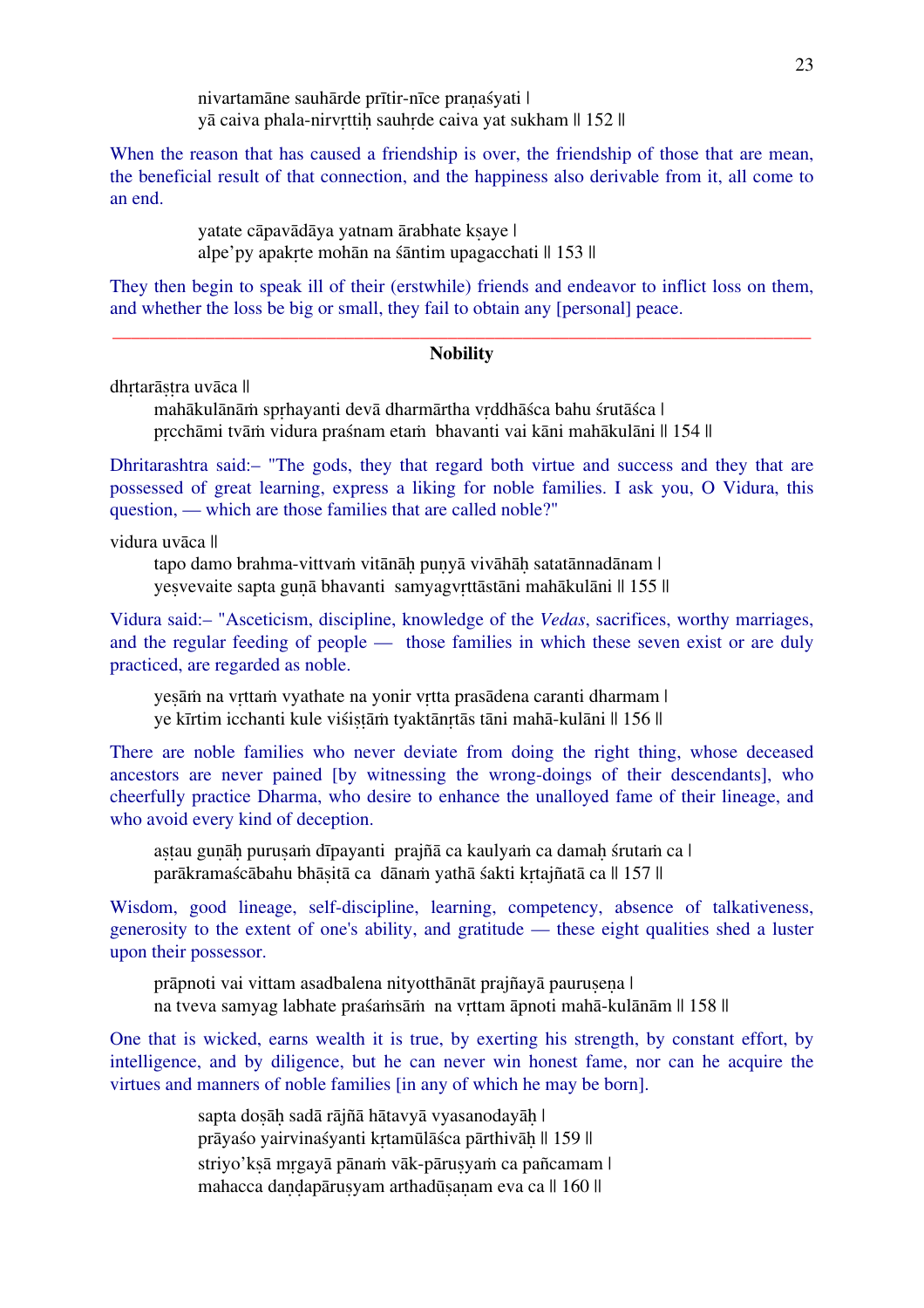An executive/politician, should renounce these seven faults that produce calamity, inasmuch as they are able to effect the ruin of even well-established elites, these are; promiscuity, gambling, hunting, intoxication, harshness of speech, severity of punishment, and misuse of wealth.

#### \_\_\_\_\_\_\_\_\_\_\_\_\_\_\_\_\_\_\_\_\_\_\_\_\_\_\_\_\_\_\_\_\_\_\_\_\_\_\_\_\_\_\_\_\_\_\_\_\_\_\_\_\_\_\_\_\_\_\_\_\_\_\_\_\_\_\_\_\_\_\_\_\_\_\_ **Envy**

asūyako dandaśūko niṣṭhuro vaira-kṛn-naraḥ | sa kṛcchraṁ mahadāpnoti nacirātpāpamācaran || 161 ||

One who is envious, who seriously injures others, who is cruel, who constantly quarrels and who is deceitful, soon meets with great misery for practicing these injquities.

> anasūyaḥ kṛta-prajñaḥ śobhanāny ācaran sadā | akṛcchrāt sukham āpnoti sarvatra ca virājate || 162 ||

Free from envy, one who is possessed of wisdom by always doing what is good, never meets with adversity; but, on the other hand attains glory everywhere.

#### \_\_\_\_\_\_\_\_\_\_\_\_\_\_\_\_\_\_\_\_\_\_\_\_\_\_\_\_\_\_\_\_\_\_\_\_\_\_\_\_\_\_\_\_\_\_\_\_\_\_\_\_\_\_\_\_\_\_\_\_\_\_\_\_\_\_\_\_\_\_\_\_\_\_\_ **Association**

yadi santaṁ sevate yady-asantaṁ tapasvinaṁ yadi vā stenam eva | vāso yathā raṅgavaśaṁ prayāti tathā sa teṣāṁ vaśam abhyupaiti || 163 ||

By association with good people or wicked, with one that is possessed of ascetic merit or with thieves, one soon takes on the influence of the companion, like a cloth from the dye in which it is soaked.

> yādṛśaiḥ saṁvivadate yādṛśāṁścopasevate | yādrg icchecca bhavitum tādrg bhavati pūrusah || 164 ||

One becomes exactly like those with whom one lives, or like those whom one serves, or like those who are one's role models.

jarā rūpam harati hi dhairyam āśā mrtyuh prānān dharmacaryām asūyā | krodhah śriyam śīlam anāryasevā hriyam kāmah sarvam evābhimānah || 165 ||

Decrepitude destroys beauty; hope destroys fortitude; death destroys life; envy destroys righteousness; anger destroys prosperity; bad association destroys good behavior; lust destroys modesty; and arrogance — everything.

> mahān apyekajo vrkso balavān supratisthitah | prasahya eva vātena śākhāskandhaṁ vimarditum || 166 ||

atha ye sahitā vṛkṣāḥ saṅghaśaḥ supratiṣṭhitāḥ | te hi śīghratamānvātān sahante'nyonya saṁśrayāt || 167 ||

And the tree that stands alone, though gigantic and strong and deep-rooted, can easily have its trunk smashed and twisted by a mighty wind.

But those trees, however, that grow in close compact with others are capable, owing to mutual dependence to resist winds more violent still.

> evam manusyam apyekam gunair api samanvitam | śakyaṁ dviṣanto manyante vāyur drumam ivaikajam || 168 ||

Thus one who is alone, however endowed with all the best qualities, is regarded by foes as susceptible of being vanquished like an isolated tree by the wind.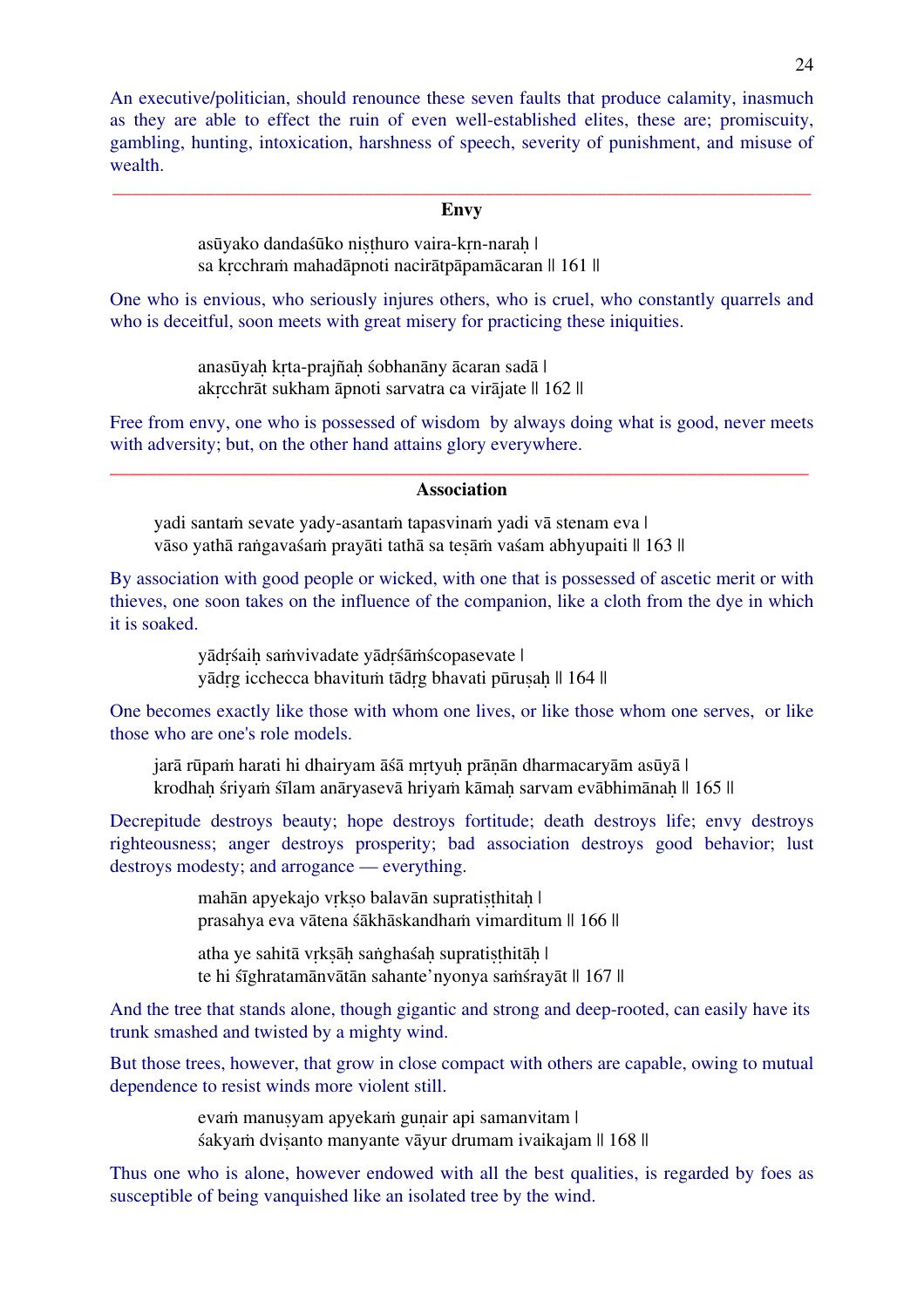anyonya samupaṣṭambhād anyonyāpāśrayeṇa ca | jñātayah sampravardhante sarasīvotpalānyuta || 169 ||

Relatives again, in consequence of mutual dependence and mutual aid, grow together, like lotus-stalks in a lake.

asantyāgāt pāpakṛtām apāpāṁs tulyo daṇḍaḥ spṛśate miśrabhāvāt | śuṣkeṇārdraṁ dahyate miśrabhāvāt tasmāt pāpaiḥ saha sandhiṁ na kuryāt || 170 ||

Just as fuel that is wet burns along with that which is dry, so an innocent person is punished equally with the guilty in consequence of constant association with the latter. Therefore, intimate friendship with malefactors should be avoided.

#### \_\_\_\_\_\_\_\_\_\_\_\_\_\_\_\_\_\_\_\_\_\_\_\_\_\_\_\_\_\_\_\_\_\_\_\_\_\_\_\_\_\_\_\_\_\_\_\_\_\_\_\_\_\_\_\_\_\_\_\_\_\_\_\_\_\_\_\_\_\_\_\_\_\_\_ **Self-control**

yato yato nivartate tatas tato vimucyate | nivartanāddhi sarvato na vetti duhkham anvapi || 171 ||

One is liberated from those [addictive] things from which one regularly abstains, and if one abstains from every indulgence one will never suffer even the least misery.

sukham ca duhkham ca bhavābhavau ca lābhālābhau maranam jīvitam ca | paryāyaśah sarvam iha sprśanti tasmād dhīro naiva hrsyen na śocet || 172 ||

Happiness and misery, abundance and depletion, gain and loss, life and death, are shared by all in due order. Therefore, one who is self-controlled should neither exult in joy nor repine in sorrow.

> samniyacchati yo vegam utthitam krodha-harsayoh | sa śriyo bhājanam rājan yaścāpatsu na muhyati || 173 ||

One that restrains the force of both anger and joy, and never loses composure under duress, easily obtains prosperity.

> kāma krodha grāhavatīṁ pañcendriya jalāṁ nadīm | nāvam dhṛtimayīṁ kṛtvā janma-durgāni santara || 174 ||

Life is a river whose waters are the five senses, and whose crocodiles are desire and anger. Making self-control your raft, cross its currents which are represented by repeated births!

#### \_\_\_\_\_\_\_\_\_\_\_\_\_\_\_\_\_\_\_\_\_\_\_\_\_\_\_\_\_\_\_\_\_\_\_\_\_\_\_\_\_\_\_\_\_\_\_\_\_\_\_\_\_\_\_\_\_\_\_\_\_\_\_\_\_\_\_\_\_\_\_\_\_\_\_ **Categories of Peoples**

bhāvam icchati sarvasya nābhāve kurute matim | satyav-ādī mrdur-dānto yaḥ sa uttama-pūruṣaḥ || 175 ||

The best of all people is one who wishes for the welfare of all, and never dwells upon the absence of anything, who is truthful in speech, humble in behavior, and has all desires under control.

> nānarthakaṁ sāntvayati pratijñāya dadāti ca | randhram parasya jānāti yah sa madhyam-apūrusah || 176 ||

The mediocre person never consoles others with false hope, always gives whatever he's promised; and keeps informed about the defects of others.

duhśāsanastūpahato'bhiśasto nāvartate manyu vaśāt krtaghnah | na kasyacin mitram atho durātmā kalāścaitā adhamasyeha puṁsaḥ || 177 ||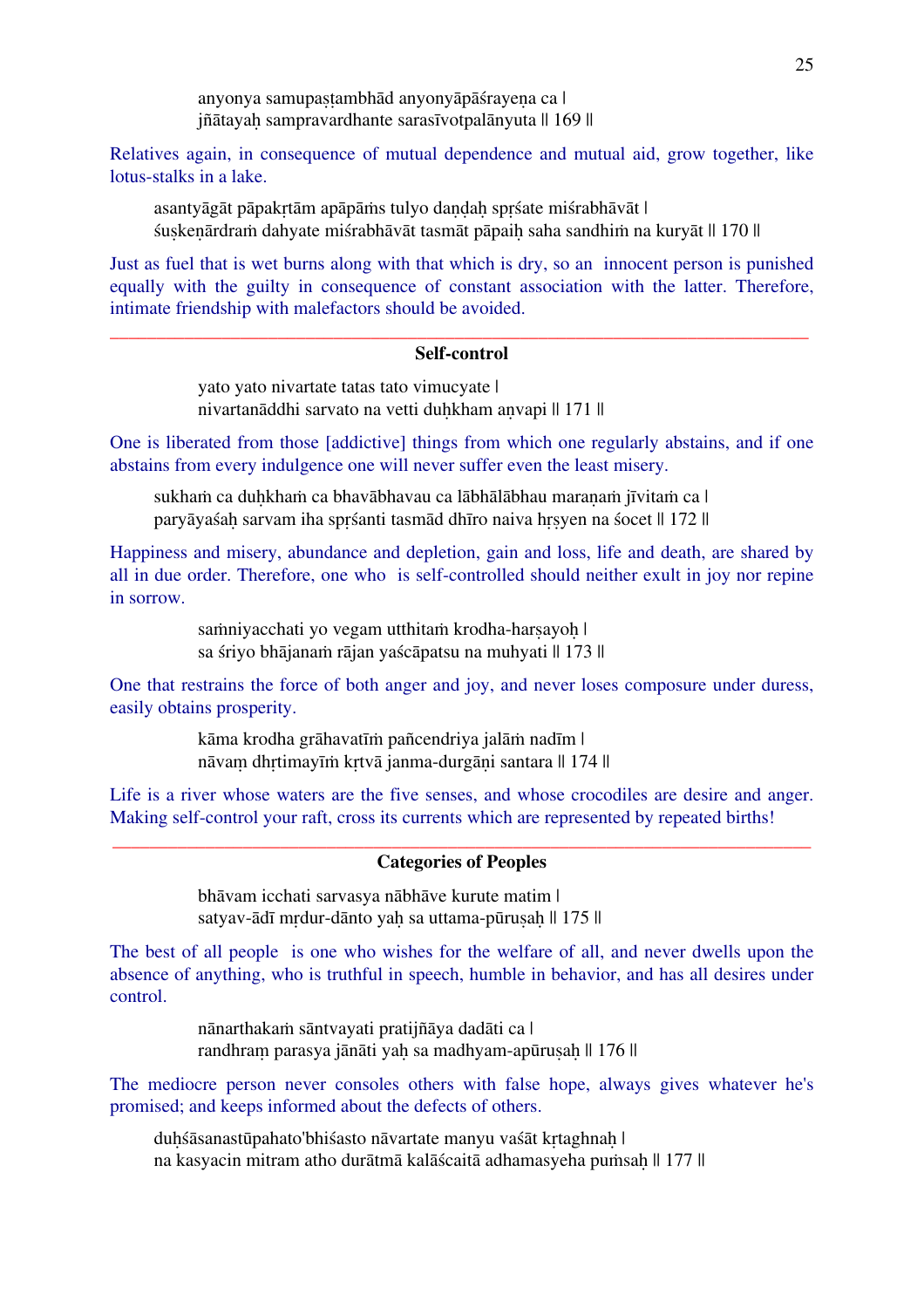However the indications of the worst of people is, *viz*., incapacity to be controlled; accused of many crimes; quick to anger, ungratefulness; inability to create friendships, and inveterately malicious.

> na śraddadhāti kalyānam parebhyo'pyātma-śaṅkitah | nirākaroti mitrāni yo vai so'dhama pūrusah || 178 ||

The worst of people is also one, who is suspicious of any good intentions of others, lacks selfconfidence, and thus drives away all potential friends.

> anasūyā'rjavaṁ śaucaṁ santoṣaḥ priya-vāditā | damah satyam anāyāso na bhavanti durātmanām || 179 ||

Lack of spitefulness, straightforwardness, cleanliness, contentment, sweetness of speech and self-restraint, truth and stability — these are never the attributes of the unrighteous.

> ātmajñānam anāyāsas titikṣā dharma nityatā | vāk caiva guptā dānam ca naitāny antyesu bhārata || 180 ||

Self-knowledge and stability, patience and devotion to virtue (Dharma), competence to keep counsels secret and a generous disposition — these qualities are never found in inferior people.

#### \_\_\_\_\_\_\_\_\_\_\_\_\_\_\_\_\_\_\_\_\_\_\_\_\_\_\_\_\_\_\_\_\_\_\_\_\_\_\_\_\_\_\_\_\_\_\_\_\_\_\_\_\_\_\_\_\_\_\_\_\_\_\_\_\_\_\_\_\_\_\_\_\_\_\_ **Hospitality**

trnāni bhūmir udakam vāk caturthī ca sūnrtā | satām etāni gehesu nocchidyante kadācana || 181 ||

A grass mat (for a seat), space (for sitting), water (to refresh and drink), and, fourthly sweet words — these are never wanting in the houses of the good [for the service of guests].

> śraddhayā parayā rājann upanītāni satkṛtim | pravrttāni mahāprājña dharminām punya karmanām || 182 ||

Those who are virtuous and devoted to the practice of righteous acts, when desirous of entertaining (guests), have these things ready for being offered with reverence.

pīṭhaṁ dattvā sādhave'bhyāgatāya ānīyāpaḥ parinirṇijya pādau | sukhaṁ prstvā prativedyātma saṁsthaṁ tato dadyād annam aveksva dhīrah || 183 ||

A most accomplished person is one who upon being visited by an emminent guest, first offers a seat, and then fetching water washes the guest's feet and making the usual enquiries, and asking after the guest's welfare, should then speak of one's own affairs, and thereafter serving a meal.

> bhaktaṁ ca bhajamānaṁ ca tavāsmīti vādinam | trīn etān śaranam prāptān visame'pi na santyajet || 184 ||

These three should never be forsaken even in imminent danger, *viz*., a follower, a servant [or guest] one who seeks protection, saying — *I am yours*.

> avadhyā brāhmaṇā gāvaḥ striyo bālāśca jñātayaḥ | yesāṁ cānnāni bhuñjīta ye ca syuh śaranāgatāh || 185 ||

These are always inviolable, *viz*., learned priests, cows, relatives, children, women, those whose food is eaten, and refugees.

akarmaśīlam ca mahāśanaṁ ca lokadvistaṁ bahu-māyaṁ nrśaṁsam | adeśa kālajñam anistavesam etān grhe na prativāsayīta || 186 ||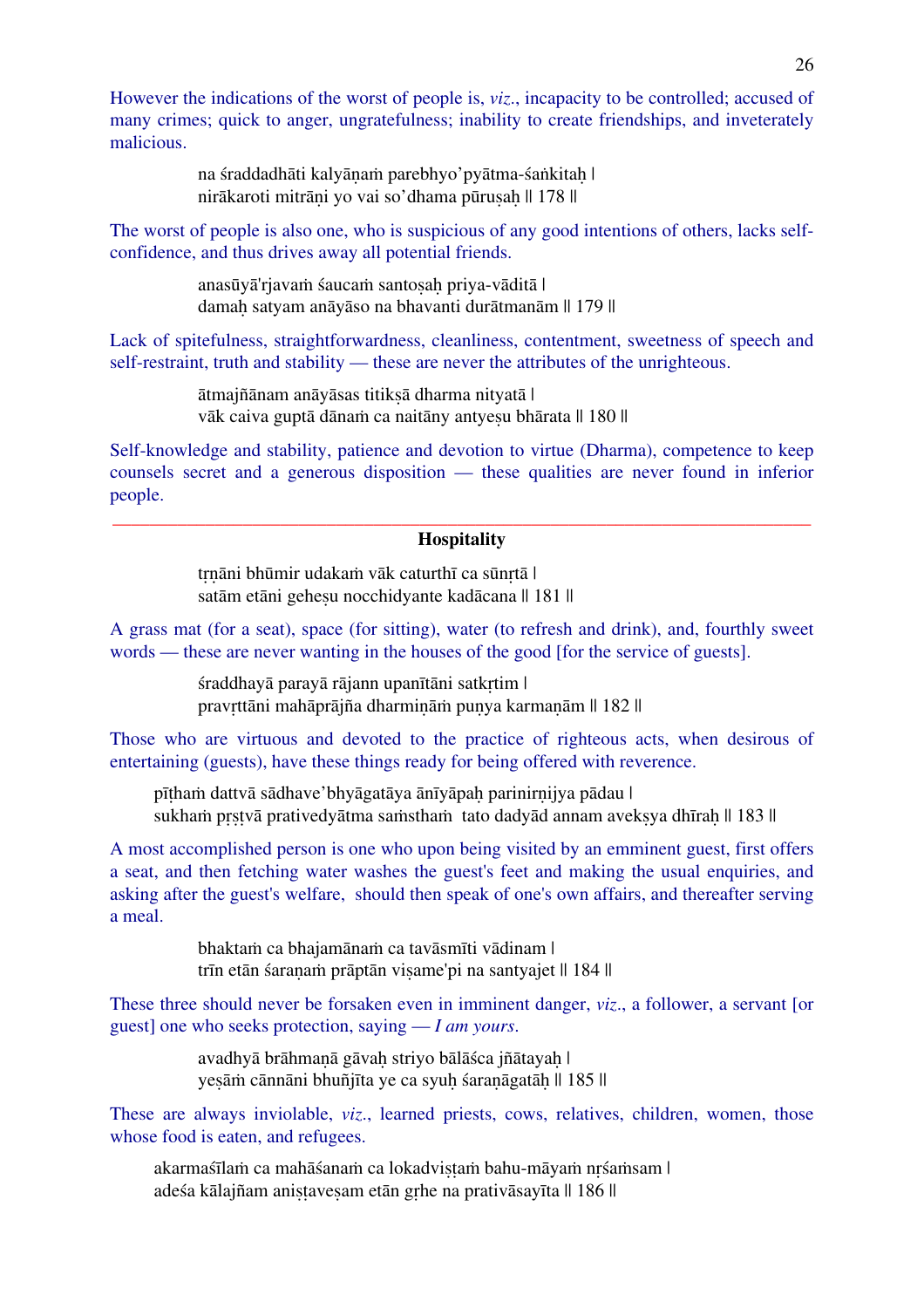One should not give refuge to these, *viz*., one who always acts improperly, a glutton, one who is extremely unpopular, one who is exceedingly deceitful, one who is cruel, one who is ignorant of the appropriatness of time and place, and one who dresses inappropriately.

#### \_\_\_\_\_\_\_\_\_\_\_\_\_\_\_\_\_\_\_\_\_\_\_\_\_\_\_\_\_\_\_\_\_\_\_\_\_\_\_\_\_\_\_\_\_\_\_\_\_\_\_\_\_\_\_\_\_\_\_\_\_\_\_\_\_\_\_\_\_\_\_\_\_\_\_ **The Golden Rule**

na tat parasya saṁdadhyāt pratikūlam yad ātmanah | saṅgrahenaisa dharmah syāt kāmād anyah pravartate || 187 ||

That which is disagreeable to one's self, should never be applied to another. Briefly even this is Dharma. Other deeds which arise from selfish desire are Adharma.

yasmin yathā vartate yo manusyas tasmims tathā vartitavyam sa dharmah | māyācāro māyayā vartitavyah sādhvācārah sādhunā pratyudeyah || 188 ||

You should behave towards others just they behave towards you. Even this is consistent with social polity. One may behave deceitfully towards one that behaves deceitfully, but honestly towards one that is honest.

#### \_\_\_\_\_\_\_\_\_\_\_\_\_\_\_\_\_\_\_\_\_\_\_\_\_\_\_\_\_\_\_\_\_\_\_\_\_\_\_\_\_\_\_\_\_\_\_\_\_\_\_\_\_\_\_\_\_\_\_\_\_\_\_\_\_\_\_\_\_\_\_\_\_\_\_ **Good Advice**

sulabhāḥ puruṣā rājan satatam priya-vādinah | apriyasya tu pathyasya vaktā śrotā ca durlabhah || 189 ||

Many can be found who always speak agreeable words. But very rare are the speaker and the hearer of disagreeable words that are beneficial.

> yo hi dharmam vyapāśritya hitvā bhartuh priyāpriye | apriyāṇyāha pathyāni tena rājā sahāyavān || 190 ||

That advisor is a real asset who, without regarding what is agreeable or disagreeable to his employer but keeping Dharma alone in view, says what is unpalatable but beneficial.

prajñā-vrddham dharma-vrddham svabandhum vidyā-vrddham vayasā cāpi vrddham | kāryākārye pūjayitvā prasādya yah samprcchen na sa muhyet kadācit || 191 ||

Honouring and gratifying your friends that are eminent in wisdom, virtue, learning and years, you should ask their advice about what should be done and what shouldn't be done, acting thus you will never be led astray.

> ekam visa-raso hanti śastrenaikaśca vadhyate | sa-rāṣṭraṁ sa-prajaṁ hanti rājānaṁ mantra-viśravaḥ || 192 ||

Poison kills but one person, and a weapon also kills but one; wicked advice however, can destroy an entire kingdom with king and subjects.

catvāri rājñā tu mahā-balena varjyānyāhuh panditas tāni vidyāt | alpa prajñaih saha mantram na kuryān na dīrghasūtrair ālasaiścāranaiśca || 193 ||

The learned have declared that the elite, although powerful, should never consult with these four, *viz*., those with limited understanding of the subject, procrastinators, the indolent and sychophants.

#### \_\_\_\_\_\_\_\_\_\_\_\_\_\_\_\_\_\_\_\_\_\_\_\_\_\_\_\_\_\_\_\_\_\_\_\_\_\_\_\_\_\_\_\_\_\_\_\_\_\_\_\_\_\_\_\_\_\_\_\_\_\_\_\_\_\_\_\_\_\_\_\_\_\_\_ **Industrial Relations**

yas tāta na krudhyati sarva kālam bhrtyasya bhaktasya hite ratasya | tasmin bhrtyā bhartari viśvasanti na cainam āpatsu parityajanti || 194 ||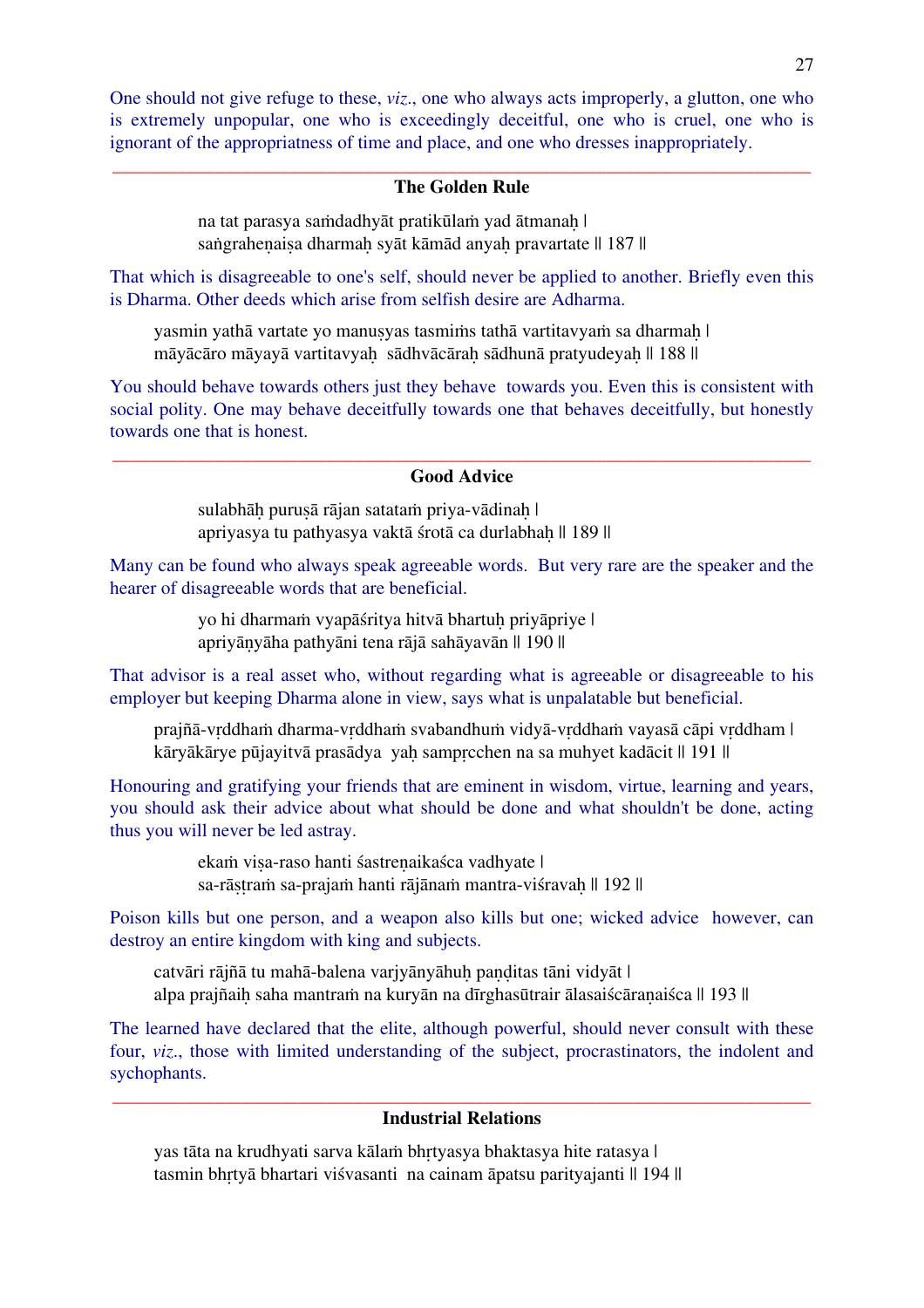That boss, who does not give vent to displeasure with devoted employees zealously pursuing his good, thus enlists their confidence. As a result the employees will adhere to him even in times of distress.

na bhrtyānām vrtti samrodhanena bāhyam janam sañjighrkseda pūrvam | tyajanti hyenamucitāvaruddhāḥ snigdhā hyamātyāḥ parihīna bhogāḥ || 195 ||

One should not seek to improve profits by curtailing privileges given to employees, or by stopping their pay, for even affectionate counselors deprived of their means of life and enjoyment, turn against him and leave him (in distress).

kṛtyāni pūrvaṁ parisaṅkhyāya sarvāṇy āyavyayāvanurūpāṁ ca vṛttim | saṅgrhnīyād anurūpān sahāyān sahāya sādhyāni hi duṣkarāṇi || 196 ||

Reflecting first on the business model and adjusting the wages and allowances of employees with the expected income and expenditure, an employer should make proper alliances, for there is nothing that cannot be accomplished by alliances.

vākyam tu yo nādriyate'nuśistah pratyāha yaścāpi niyujyamānah | prajñābhimānī pratikūlavādī tyājyah sa tādrk tvarayaiva bhrtyah || 197 ||

That employee, however, who being commanded, disregards the injunctions and who, when ordered to do anything refuses to submit, being arrogant of his own intelligence and given to arguing with his employer, should be terminated without any delay.

astabdham aklībam adīrgha-sūtram sānukrośam ślaksnam ahārya manyaih | arogajātīyam udāra-vākyam dūtam vadanty astagunopapannam || 198 ||

Scholars say that an employee should be endued with these eight qualities, *viz*., absence of pride, skill, absence of procrastination, kindness, cleanliness, incorruptibility, free from congenital or chronic diseases and a sincere speaker.

#### \_\_\_\_\_\_\_\_\_\_\_\_\_\_\_\_\_\_\_\_\_\_\_\_\_\_\_\_\_\_\_\_\_\_\_\_\_\_\_\_\_\_\_\_\_\_\_\_\_\_\_\_\_\_\_\_\_\_\_\_\_\_\_\_\_\_\_\_\_\_\_\_\_\_\_ **Financial Transaction**

ghrnī rājā puṁścalī rājabhrtyah putro bhrātā vidhavā bāla-putrā | senājīvī coddhrtabhakta eva vyavahāre vai varjanīyāh syur ete || 199 ||

Financial transactions of lending and borrowing should never be done with the following:— A tender-hearted person, a prostitute, the employee of a politician, a son, a brother, a widow having an infant son or one serving in the army, and one who has already suffered financial losses.

#### \_\_\_\_\_\_\_\_\_\_\_\_\_\_\_\_\_\_\_\_\_\_\_\_\_\_\_\_\_\_\_\_\_\_\_\_\_\_\_\_\_\_\_\_\_\_\_\_\_\_\_\_\_\_\_\_\_\_\_\_\_\_\_\_\_\_\_\_\_\_\_\_\_\_\_ **Moderation in Eating**

gunāśca san mita-bhuktam bhajante ārogyam āyuśca sukham balam ca | anāvilaṁ cāsya bhaved apatyaṁ na cainam ādyūna iti kṣipanti || 192 ||

One that eats sparingly achieves these six, *viz*., health, long life, and happiness and strength; one's progeny also become healthy, and one is never accused of gluttony.

> ekah svādu na bhuñjīta ekaścārthān na cintayet | eko na gacched adhvānam naikah suptesu jāgryāt || 193 ||

One should not partake of any gourmet food alone, nor alone reflect on concerns of profit, nor alone go upon a journey, nor alone remain awake among sleeping companions.

mitaṁ bhuṅkte saṁvibhajyāśritebhyo mitaṁ svapity amitaṁ karma kṛtvā | dadāty-amitresvapi yācitah saṁstam ātmavantaṁ prajahaty anarthāh || 194 ||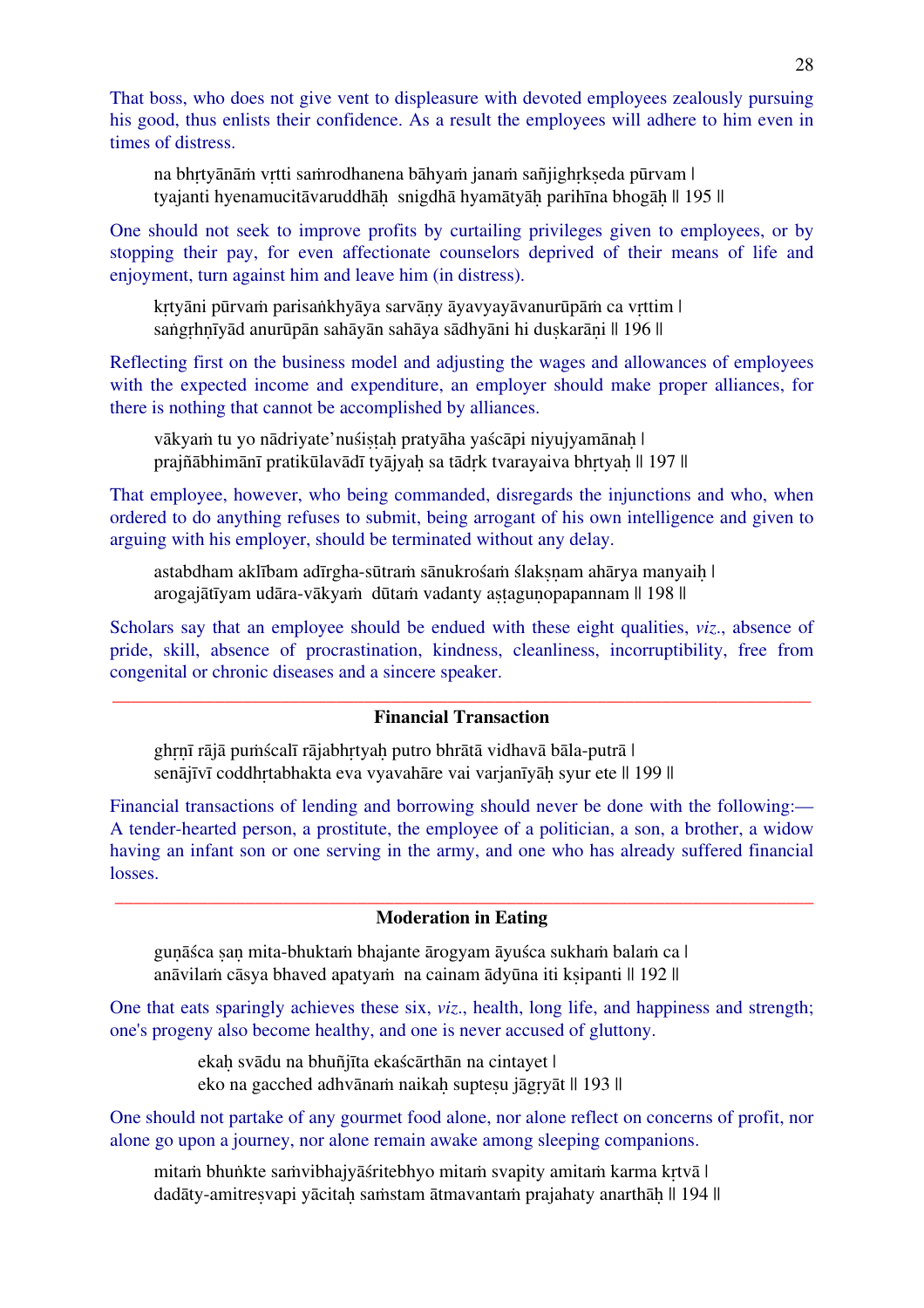One who eats moderately after sharing the food amongst dependents, who sleeps moderately after working hard, and who, when asked gives freely even unto enemies, is self-disciplined, and free from disappointment.

#### \_\_\_\_\_\_\_\_\_\_\_\_\_\_\_\_\_\_\_\_\_\_\_\_\_\_\_\_\_\_\_\_\_\_\_\_\_\_\_\_\_\_\_\_\_\_\_\_\_\_\_\_\_\_\_\_\_\_\_\_\_\_\_\_\_\_\_\_\_\_\_\_\_\_\_ **Power**

balam pañcavidham nityam purusānām nibodha me | yattu bāhubalam nāma kanistham balamucyate || 195 || amātyalābho bhadraṁ te dvitīyaṁ balamucyate | dhanalābhastrtīyam tu balamāhurjigīsavah || 196 || yattvasya sahajaṁ rājan pitṛ paitā mahaṁ balam | abhijātabalaṁ nāma taccaturthaṁ balaṁ smṛtam || 197 || yena tvetāni sarvāni saṅgrhītāni bhārata | yad balānām balam śrestham tatprajñābalamucyate || 198 ||

There are five different kinds of power O King, of these physical strength is regarded as the most inferior kind. The acquisition of good counsellors is regarded as the second kind of power. The power of wealth is the third. The power of privilege acquired by birth is regarded as the fourth. That, however, by which all these are achieved, and which is the foremost of all kinds of power, is called the power of the intellect.

#### \_\_\_\_\_\_\_\_\_\_\_\_\_\_\_\_\_\_\_\_\_\_\_\_\_\_\_\_\_\_\_\_\_\_\_\_\_\_\_\_\_\_\_\_\_\_\_\_\_\_\_\_\_\_\_\_\_\_\_\_\_\_\_\_\_\_\_\_\_\_\_\_\_\_\_ **Trust**

strīsu rājasu sarpesu svādhyāye prabhu śatrusu | bhoge cāyusi viśvāsaṁ kah prājñah kartum arhati || 199 ||

Which wise person would invest trust in women<sup>23</sup>, politicians, snakes, the lessons learned by oneself, one's employer, enemies, enjoyments, and one's expected life-span?

> na viśvased aviśvaste viśvaste nātiviśvaset | viśvāsād bhayam utpannaṁ mūlānyapi nikṛntati || 200 ||

One should never put trust in one who is untrustworthy, nor even put too much trust in one who should be trusted, for the danger that arises from reposing trust on another cuts off one's very roots.

> apakṛtvā buddhimato dūrastho'smīti nāśvaset | dīrghau buddhimato bāhū yābhyām himsati himsitah || 201 ||

Having wronged an intelligent person, one should never be confident of safety because he lives far away. The intelligent persons have very long arms, whereby they can return wrongs for wrongs done to them.

#### \_\_\_\_\_\_\_\_\_\_\_\_\_\_\_\_\_\_\_\_\_\_\_\_\_\_\_\_\_\_\_\_\_\_\_\_\_\_\_\_\_\_\_\_\_\_\_\_\_\_\_\_\_\_\_\_\_\_\_\_\_\_\_\_\_\_\_\_\_\_\_\_\_\_\_ **Women**

pūjanīyā mahā bhāgāḥ puṇyāśca gṛha dīptayaḥ | striyah śriyo grhasyoktāstasmādraksyā viśesatah || 202 ||

It has been said that women are really embodiments of Lakshmi (domestic prosperity). They are worthy of worship, highly blessed and sources of merit and the ornaments of their homes. They should, therefore, be especially protected.

<sup>&</sup>lt;sup>23</sup> It is a popular belief that women are unable to keep secrets. Kunti kept the illegitimate birth of her son Karna a secret - on the eve of the battle she revealed his true identity to him in order to get him to change sides and join the Pandavas. He refused and cursed all women through her that they would never again be able to keep a secret.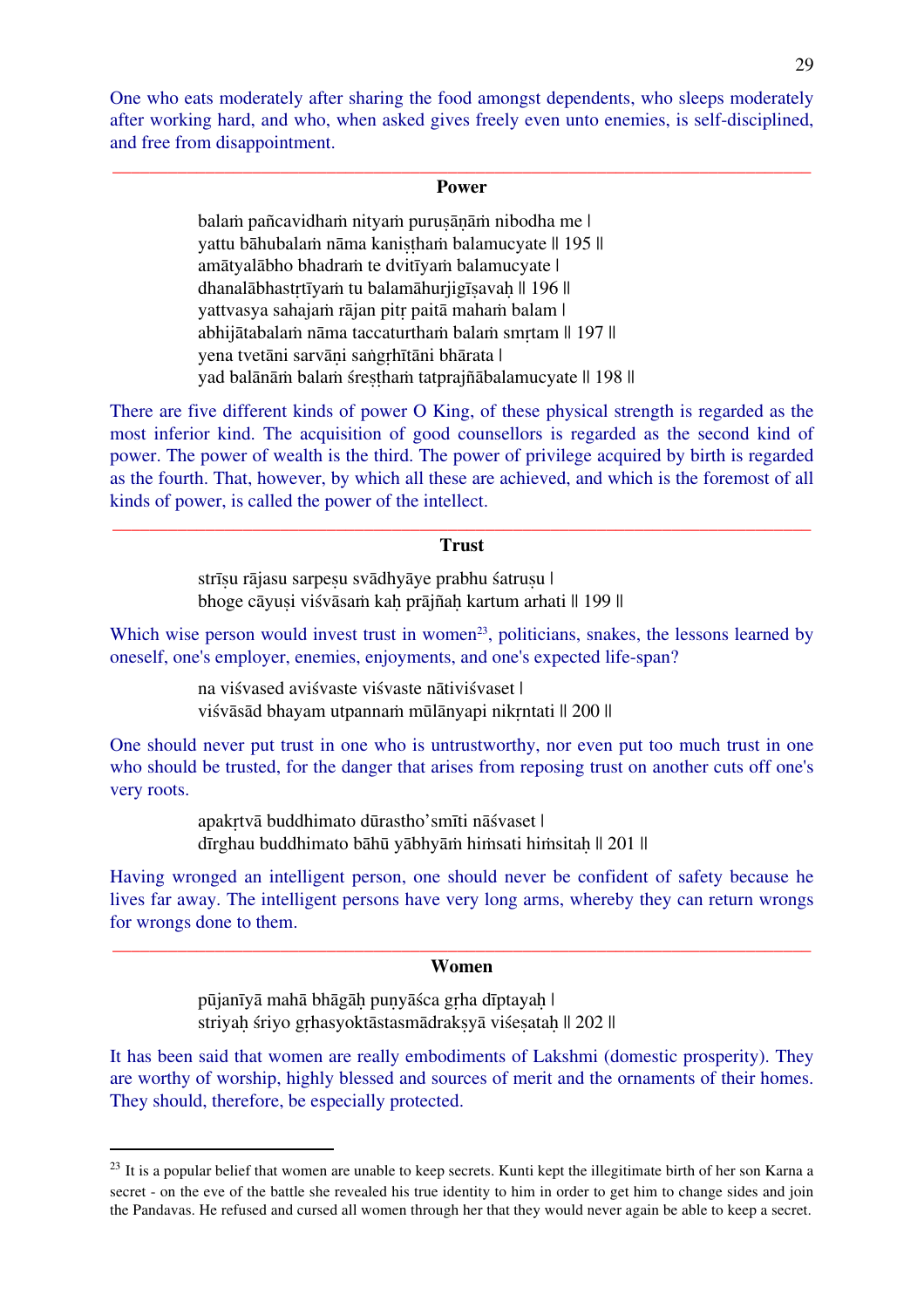ṛṣīṇāṁ ca nadīnāṁ ca kulānāṁ ca mahātmanām | prabhavo nādhigantavyah strīnām duścaritasya ca || 203 ||

The greatness of *Rishis*, of rivers, of river-banks, of high-minded men, and the cause of a woman's wickedness $24$ , cannot be fathomed.

#### \_\_\_\_\_\_\_\_\_\_\_\_\_\_\_\_\_\_\_\_\_\_\_\_\_\_\_\_\_\_\_\_\_\_\_\_\_\_\_\_\_\_\_\_\_\_\_\_\_\_\_\_\_\_\_\_\_\_\_\_\_\_\_\_\_\_\_\_\_\_\_\_\_\_\_ **Relatives**

yo jñātim anugṛhṇāti daridraṁ dīnam āturam | sa putra paśubhir vrddhim yaśaś cāvyayam aśnute || 204 ||

One that helps poor, wretched and sick relatives, obtains [through that merit] children, stock and enjoys endless prosperity.

> jñātibhir vigrahas tāta na kartavyo bhavārthinā | sukhāni saha bhojyāni jñātibhir bharatarsabha || 205 || sambhojanaṁ saṅkathanaṁ samprītiśca parasparam | jñātibhih saha kāryāni na virodhah kathañcana || 206 ||

One who desires one's own good should never quarrel with relatives. Happiness should always be shared with one's relatives, and not enjoyed without them; eating together, talking with one another, and loving one another are what relatives should always do. They should never quarrel.

#### \_\_\_\_\_\_\_\_\_\_\_\_\_\_\_\_\_\_\_\_\_\_\_\_\_\_\_\_\_\_\_\_\_\_\_\_\_\_\_\_\_\_\_\_\_\_\_\_\_\_\_\_\_\_\_\_\_\_\_\_\_\_\_\_\_\_\_\_\_\_\_\_\_\_\_ **Gifts**

nyāyāgatasya dravyasya boddhavyau dvāv-atikramau | apātre pratipattiśca pātre cāpratipādanam || 207 ||

Of things honestly aquired, these two must be looked upon as gross misuse, *viz*., making gifts to the unworthy and refusing to give to the worthy.

#### \_\_\_\_\_\_\_\_\_\_\_\_\_\_\_\_\_\_\_\_\_\_\_\_\_\_\_\_\_\_\_\_\_\_\_\_\_\_\_\_\_\_\_\_\_\_\_\_\_\_\_\_\_\_\_\_\_\_\_\_\_\_\_\_\_\_\_\_\_\_\_\_\_\_\_ **Empathy**

svabhāva guna sampanno na jātu vinayānvitah | susūksmam api bhūtānām upamardam prayoksyate || 208 ||

One that is graced with every virtue and is endued with humility is never indifferent to even the minutest sufferings of living creatures.

> mārdavaṁ sarva bhūtānām anasūyā kṣamā dhrtih | āyuṣyāṇi budhāḥ prāhur mitrāṇāṁ cāvimānanā || 209 ||

Gentleness, affection for all creatures, forgiveness, dependability and respect for friends these, the learned have said, lengthen life.

#### \_\_\_\_\_\_\_\_\_\_\_\_\_\_\_\_\_\_\_\_\_\_\_\_\_\_\_\_\_\_\_\_\_\_\_\_\_\_\_\_\_\_\_\_\_\_\_\_\_\_\_\_\_\_\_\_\_\_\_\_\_\_\_\_\_\_\_\_\_\_\_\_\_\_\_ **Greed**

ātmā nadī bhārata puṇya tīrthā satyodakā dhṛti kūlā dayormiḥ | tasyām snātah pūyate punya karmā punyo hyātmā nityam alobha eva || 210 ||

The Self is spoken of as a river; religious merit constitutes its sacred pools; truth, its water; discipline its banks; compassion its waves. One that is righteous is purified by a bath therein, for the Self that is free from greed is always pure.

<sup>&</sup>lt;sup>24</sup> Wicked women are so very rare (unlike wicked men!) that it is impossible to fathom the cause of their evil.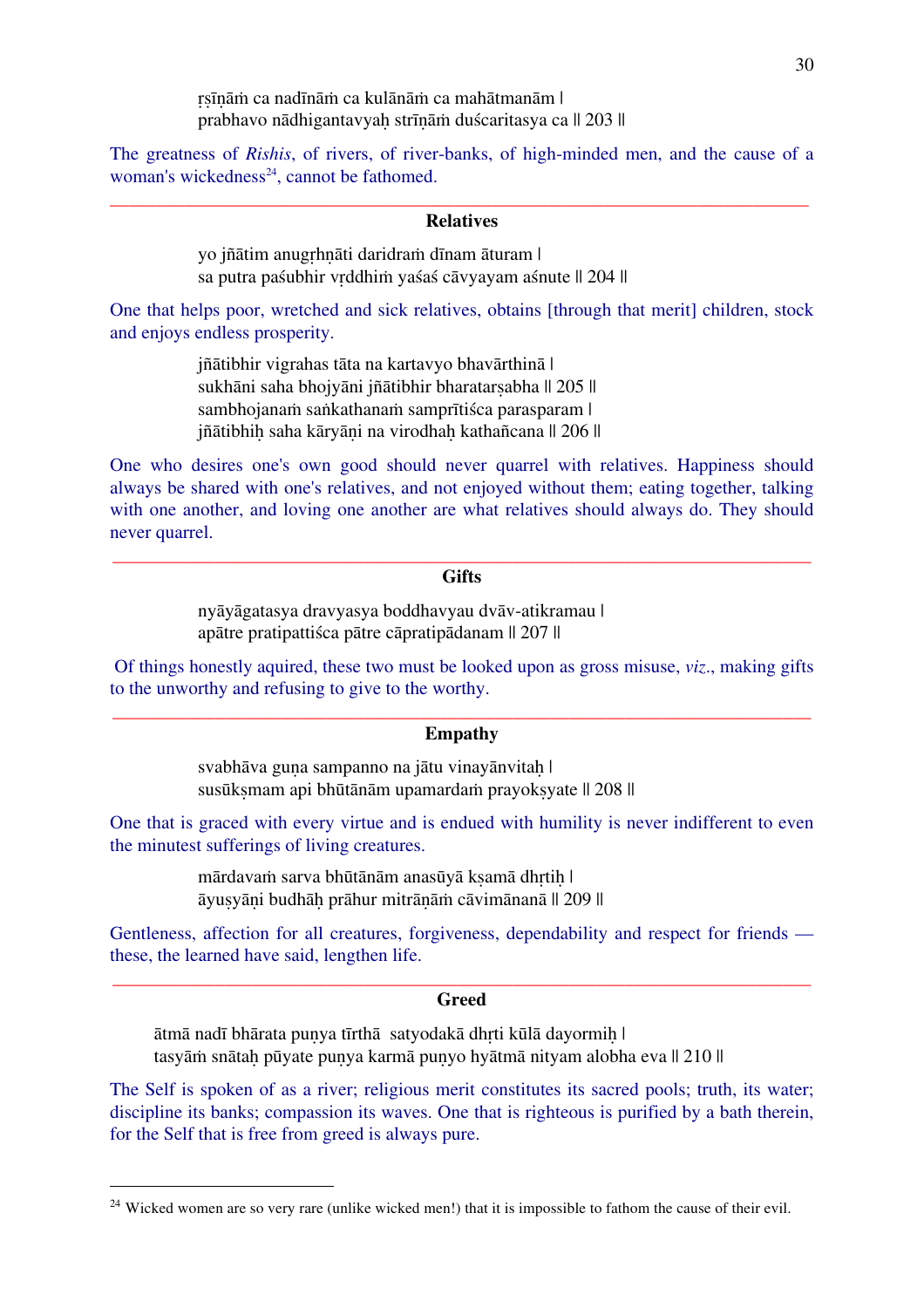#### **Analogy of the Chariot**

rathah śarīram purusasya rājann ātmā niyantendriyānyasya cāśvāh | tair apramattah kuśalah sadaśvair dāntaih sukhaṁ vāti rathīva dhīrah || 211 ||

One's body, O king, is a chariot, the Self within is the driver and the senses are its 5 horses. If those excellent horses are well-trained, then the journey of life is pleasant and peaceful.

> etāny anigṛhītāni vyāpādayitum apyalam | avidheyā ivādāntā hayāḥ pathi kusārathim || 212 ||

The horses that are unbroken and incapable of being controlled, always lead an unskillful driver to destruction in the course of the journey; so one's senses, unsubdued, lead only to destruction.

> anartham arthatah paśyann artham caivāpy anarthatah | indriyaih prasrto bālah suduhkhaṁ manyate sukham || 213 ||

The inexperienced fool, who led by this uncontrolled senses, hopes to extract the useful from the useless and useless form the useful, confuses suffering with happiness.25

#### \_\_\_\_\_\_\_\_\_\_\_\_\_\_\_\_\_\_\_\_\_\_\_\_\_\_\_\_\_\_\_\_\_\_\_\_\_\_\_\_\_\_\_\_\_\_\_\_\_\_\_\_\_\_\_\_\_\_\_\_\_\_\_\_\_\_\_\_\_\_\_\_\_\_\_ **Dharma**

idaṁ ca tvāṁ sarva paraṁ bravīmi puṇyaṁ padaṁ tāta mahāviśiṣṭam | na jātu kāmān na bhayān na lobhād dharmaṁ tyajej jīvitasyāpi hetoḥ || 214 ||

O sire, I would impart another lesson productive of great benefit, and which is the highest of all teachings, *viz*., Dharma should never be forsaken from passion, fear, or greed, not even for the sake of life itself.

> ijyādhyayana dānāni tapah satyam kṣamā ghrnā | alobha iti margo'yam dharmasyāsta vidhah smrtah || 215 ||

The eigthfold path of Dharma is yajña, veda-study, charity, truth, forgiveness, compassion (*ghṛṇā* = warm feeling towards others) and generosity.

> tatra pūrva catur-vargo dambhārtham api sevyate | uttaraśca catur-vargo nāmahātmāsu tiṣṭhati || 216 ||

The first four can be practiced by anyone out of hyprocisy. But the latter four cannot be found in someone who is not a great being.

nityo dharmah sukha-duhkhe tvanitye nityo jīvo dhātur asya tvanityah | tyaktvānityam pratitisthasva nitye santusya tvam tosaparo hi lābhah || 217 ||

Dharma is everlasting; pleasure and pain are transitory; life is indeed everlasting but its particular phases are transitory. Forsaking that which is transitory, hold fast to that which is everlasting, and let contentment be yours, for contentment is the highest of all acquisitions.

na sā sabhā yatra na santi vṛddhā na te vṛddhā ye na vadanti dharmam | nāsau dharmo yatra na satyamasti na tat satyaṁ yacchalenānuviddham || 218 ||

That is no assembly where there are no seniors, and they are not seniors who do not declare what Dharma is. That is not Dharma which is separated from truth, and that is not truth which is fraught with deceit.

 <sup>25</sup> Compare Katha Upanishad, I.iii.3 & I.iii.4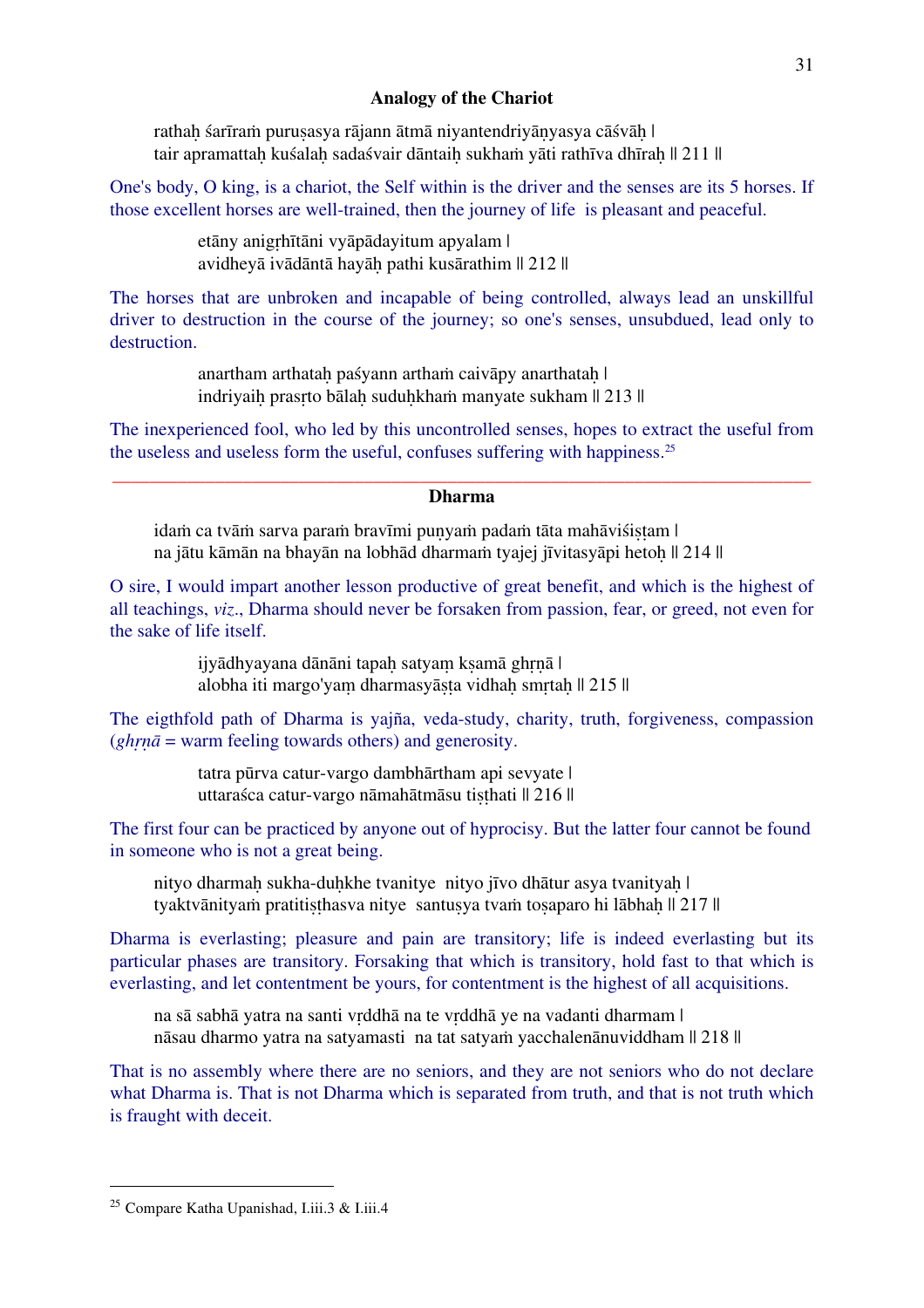pāpaṁ kurvan pāpa-kīrtiḥ pāpam evāśnute phalam | punyam kurvan punya-kīrtiḥ punyam evāśnute phalam || 219 ||

A notorious person, by committing wickedness, experiences negative consequences. A renowned person by practicing virtue, reaps great happiness.

> pāpam prajñām nāśayati kriyamānam punah punah | nasta prajñah pāpam eva nityam ārabhate narah || 220 ||

Iniquity repeatedly perpetrated, destroys one's intelligence; and the one who has lost intelligence, repeatedly commits transgressions. Therefore, one who is rigidly resolved, should abstain from all wrong doing.

> punyaṁ prajñāṁ vardhayati kriyamānaṁ punah punah | vrddha prajñah punyam eva nityam ārabhate naraḥ || 221 ||

Virtue, repeatedly practiced, enhances intelligence; and one whose intelligence has increased, repeatedly practices virtue.

> daśa dharmaṁ na jānanti dhrtarāstra nibodha tān | mattah pramatta unmattah śrāntah kruddho bubhuksitah || 222 || tvaramānaśca bhīruśca lubdhah kāmī ca te daśa | tasmād etesu bhāvesu na prasajieta panditah || 223 ||

O Dhritarashtra, these ten persons do not know [or care] what Dharma is *viz*., the intoxicated, the inattentive, the mad, the fatigued, the angry, the starving, the hasty, the greedy, the frightened and the lustful. Therefore, a wise person should always avoid attachment to their company.

> satyena raksyate dharmo vidyā yogena raksyate | mṛjayā rakṣyate rūpaṁ kulaṁ vṛttena rakṣyate || 224 ||

Dharma is protected by truth, knowledge by application, beauty by hygiene and the family by exemplary behaviour.

> dharmārthau yah parityajya syād indriyavaśānugah | śrī prāṇa dhana dārebhya kṣipraṁ sa parihīyate || 225 ||

One who abandons Dharma and Artha and dedicates himself to unrestrained pleasure, quickly loses prosperity, health, wealth and spouse.

#### \_\_\_\_\_\_\_\_\_\_\_\_\_\_\_\_\_\_\_\_\_\_\_\_\_\_\_\_\_\_\_\_\_\_\_\_\_\_\_\_\_\_\_\_\_\_\_\_\_\_\_\_\_\_\_\_\_\_\_\_\_\_\_\_\_\_\_\_\_\_\_\_\_\_\_ **Learning**

asūyaikapadam mrtyur ativādah śriyo vadhah | aśuśrūṣā tvarā ślāghā vidyāyāḥ śatravastrayaḥ || 226 ||

Seeing faults in good qualities is like death itself, and speaking negatively of others destroys prosperity. Carelessness in waiting upon the preceptor, hurriedness (lack of attention to detail), and self-praise, are the three enemies of knowledge.

> ālasya mada mohau ca cāpalaṃ goṣṭhir eva ca | stabdhatā cābhimānitvam tathā tyāgitvam eva ca | ete vai sapta dosāh syuh sadā vidyārthinām matāh || 227 ||

Idleness, arrogance, confusion<sup>26</sup>, restlessness, gathering for killing time<sup>27</sup>, haughtiness,

 <sup>26</sup> The two aspects of *moha* are: identity crisis (*ahaṅkāra*) and attachment (*mamata*).

 $27$  A contemporary example would be young people hanging around the mall passing time.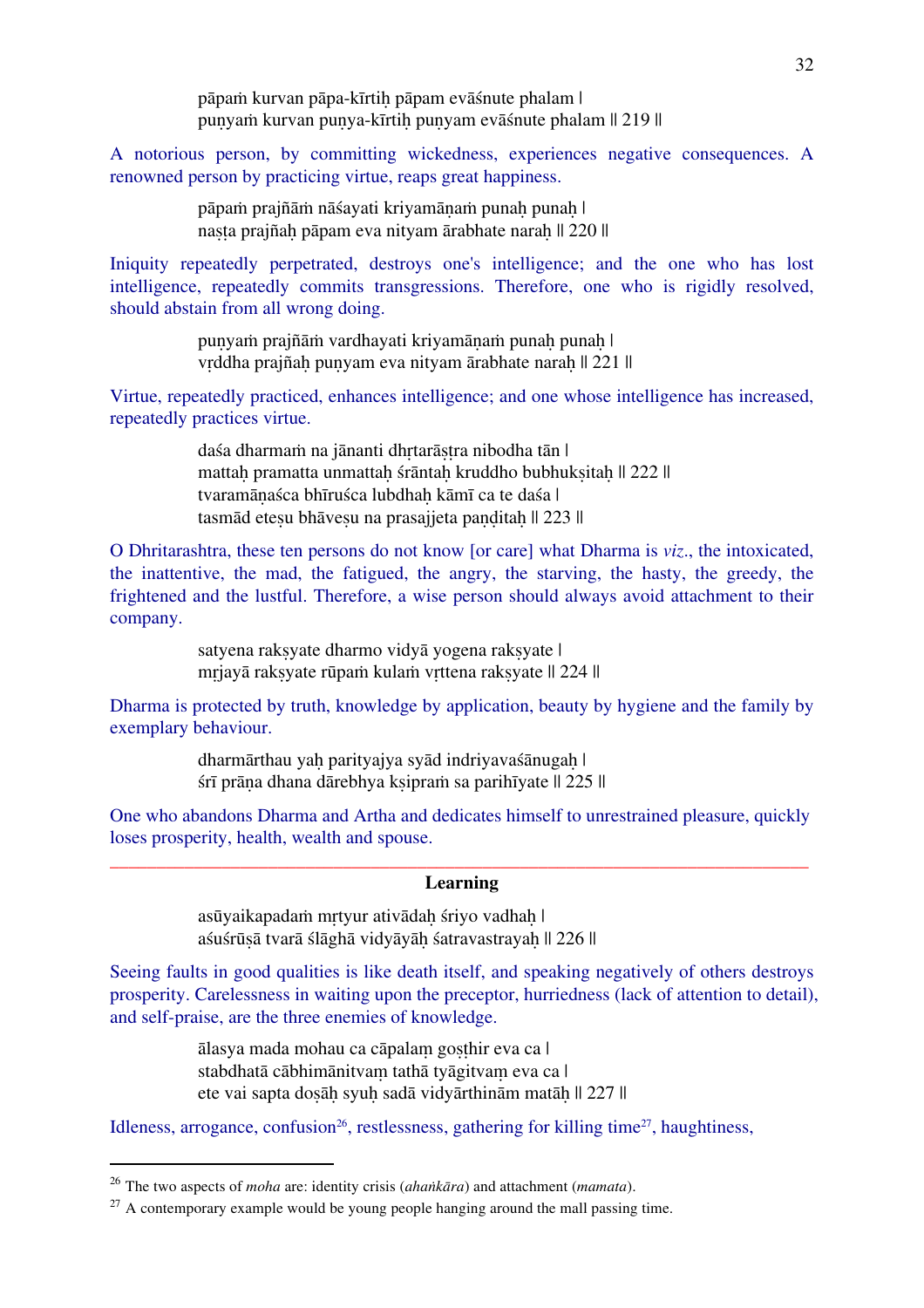impertinence, and abandonment of self-interest — these seven constitute, it is said, the faults of students in the pursuit of learning.

> sukhārthinah kuto vidyā nāsti vidyārthinah sukham | sukhārthī vā tyajed vidyāṁ vidyārthī vā sukhaṁ tyajet || 228 ||

How can they who desire pleasure gain knowledge? Students, again, engaged in the pursuit of learning, cannot have pleasure. Seekers of pleasure must give up knowledge, and seekers of knowledge must give up pleasure.

#### \_\_\_\_\_\_\_\_\_\_\_\_\_\_\_\_\_\_\_\_\_\_\_\_\_\_\_\_\_\_\_\_\_\_\_\_\_\_\_\_\_\_\_\_\_\_\_\_\_\_\_\_\_\_\_\_\_\_\_\_\_\_\_\_\_\_\_\_\_\_\_\_\_\_\_ **Heaven28**

astau nrpemāni manusyaloke svargasya lokasya nidarśanāni | catvāryesām anvavetāni sadbhiścatvāry esām anvavayanti santah || 229 || yajño dānam adhyayanaṁ tapaśca catvāry etāny anvavetāni sadbhih | damah satyam ārjavam ānrśaṁsyaṁ catvāry etāny anvavayanti santah || 230 ||

There are eight factors, O king, in this world which are indications of heaven. Of the eight, four are inseparably connected with the good, and four others are always followed by the good.

The first four which are inseparably connected with the good, are *yajña*, <sup>29</sup> charity, scriptural study and *tapas*, <sup>30</sup> while the other four that are always followed by the good, are self-restraint, truth, simplicity, and gentleness (flexibility).

> satyam rūpam śrutam vidyā kaulyam śīlam balam dhanam | śauryaṁ ca citrabhāṣyaṁ ca daśa svarga yonayaḥ || 231 ||

Truth, modesty, learning of the scriptures, knowledge, noble-birth, good behavior, strength, wealth, bravery and capacity for stimulating conversation — the presence of these ten create a heaven.

grhī vadānyo'napaviddha vākyaḥ śeṣānnabhoktāpy avihiṁsakaśca | nānartha krttyakta kalih krtajñah satyo mrduh svargam upaiti vidvān || 232 ||

One who accepts the teaching of the wise; one who is acquainted with the rules of morality; one who is liberal; one who eats after having first dedicated the food to the gods and *Pitris* (ancestors), one that envies none; one who is incapable of injuring others in any way; one who is grateful, truthful, humble and learned, succeeds in attaining heaven.

#### \_\_\_\_\_\_\_\_\_\_\_\_\_\_\_\_\_\_\_\_\_\_\_\_\_\_\_\_\_\_\_\_\_\_\_\_\_\_\_\_\_\_\_\_\_\_\_\_\_\_\_\_\_\_\_\_\_\_\_\_\_\_\_\_\_\_\_\_\_\_\_\_\_\_\_ **Impermanence**

punar naro mriyate jāyate ca punar naro hīyate vardhate punaḥ | punar naro yācati yācyate ca punar naraḥ śocati śocyate punaḥ || 233 ||

People repeatedly die and are reborn; repeatedly they fade away and grow; repeatedly they ask others for help, and they themselves are asked for help; repeatedly they grieve for others and are grieved for by others.

 <sup>28</sup> *Svarga* means *su* = good, *varga* = state. It refers either to a post-death reward or a state of existence achievable here and now.

<sup>29</sup> This refers to the Five Great Sacrifices (*pañca-mahā-yajña*) which are 1. obligations to parents, 2. offerings of gratitude to the gods, 3. Cultural and educational obligations to the rishis, 4. obligations to other members of society, 5. obligations to the environment and other living beings.

<sup>&</sup>lt;sup>30</sup> *Tapas* literally means "heat" and refers to the general of internal heat through meditation, austerity and selfdiscipline.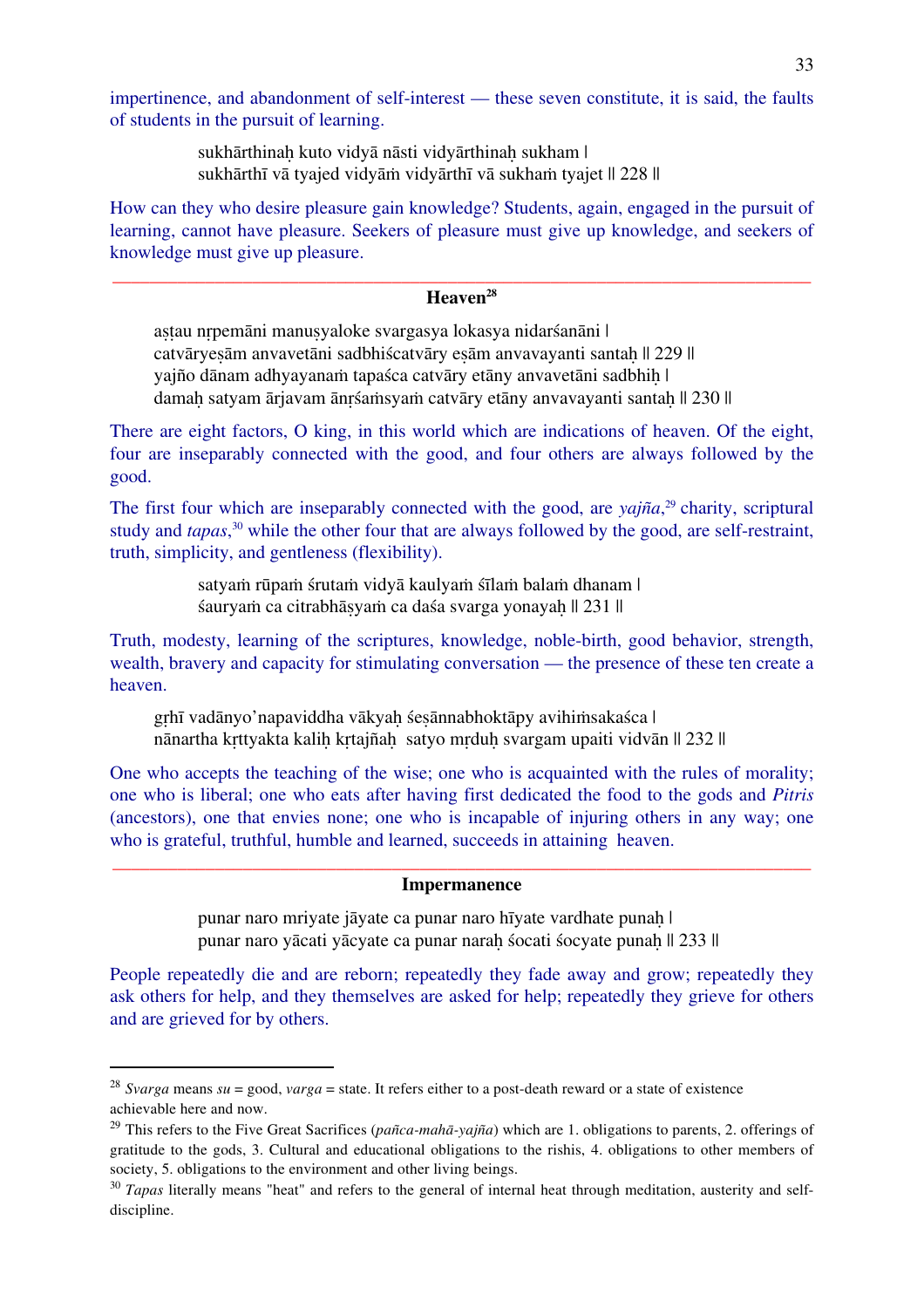mahā-balān paśya mahānubhāvān praśāsya bhūmiṁ dhana dhānya pūrṇām | rājyāni hitvā vipulāṁśca bhogān gatān narendrān vaśam antakasya || 234 ||

Notice how illustrious and mighty kings, after ruling lands abounding with wealth and grain, have become the victims of the Universal Destroyer, leaving behind their kingdoms and vast sources of enjoyment.

mrtam putram duhkha pustam manusyā utksipya rājan svagrhān nirharanti | tam muktakeśāh karunam rudantaś citā madhye kāstham iva ksipanti || 235 ||

The son brought up with tender care, when dead, is taken up and carried away by relatives [to the burning ground]. With disheveled hair and crying piteously, they then cast the body onto the funeral pyre as if it were a piece of wood.

anyo dhanaṁ pretagatasya bhuṅkte vayāṁsi cāgniśca śarīra dhātūn | dvābhyām ayaṁ saha gacchaty amutra puṇyena pāpena ca veṣṭyamānaḥ || 236 ||

A deceased person's wealth is then enjoyed by others, while crows and fire feast on the elements of the body. Only two companions are there to accompany one to the other world, *viz*., merit and demerit.

> utsrįya vinivartante jñātayah suhrdah sutāh | apuṣpān phalān vṛkṣān yathā patatriṇaḥ || 237 ||

Throwing away the body, O sire, relatives, friends, and offspring retrace their steps, like birds abandoning trees without blossoms and fruits.

> agnau prāstaṁ tu puruṣaṁ karmānveti svayaṅkṛtam tasmāt tu puruso yatnād dharmam sancinuyācchanaih || 238 ||

Being thus cast onto the funeral pyre one is followed only by one's own acts. Therefore, one should carefully and gradually earn merit through Dharma.

#### \_\_\_\_\_\_\_\_\_\_\_\_\_\_\_\_\_\_\_\_\_\_\_\_\_\_\_\_\_\_\_\_\_\_\_\_\_\_\_\_\_\_\_\_\_\_\_\_\_\_\_\_\_\_\_\_\_\_\_\_\_\_\_\_\_\_\_\_\_\_\_\_\_\_\_ **Miscellaneous**

ārjavena naraṁ yuktam ārjavāt savya patrapam | aśaktam manymānās tu dharsayanti kubuddhayah || 239 ||

Those who are humble and who, from humility are modest are regarded as weak and persecuted by those of misguided intelligence.

> anṛtaṁ ca samutkarṣe rājagāmi ca paiśunam | guroścālīkanirbandhaḥ samāni brahmahatyayā || 240 ||

A victory gained by deception, deceitful conduct towards the state, and insincerity of intentions expressed before the guru — these three are each equal to heinous murder

> tyajet kulārthe purusam grāmasyārthe kulam tyajet | grāmaṁ janapadasyārthe ātmārthe pṛthivīṁ tyajet || 241 ||

For the sake of the family a single member may be expelled; for the sake of the village, a family may be expelled; for the sake of a state a village may be abandoned; and for the sake of one's spiritual well being, the whole earth may be renounced.

arosano yah sama lostakāñcanah prahīna śoko gata sandhi vigrahah | nindāpraśaṁsoparatah priyāpriye carannudāsīna vadesa bhiksukah || 241 ||